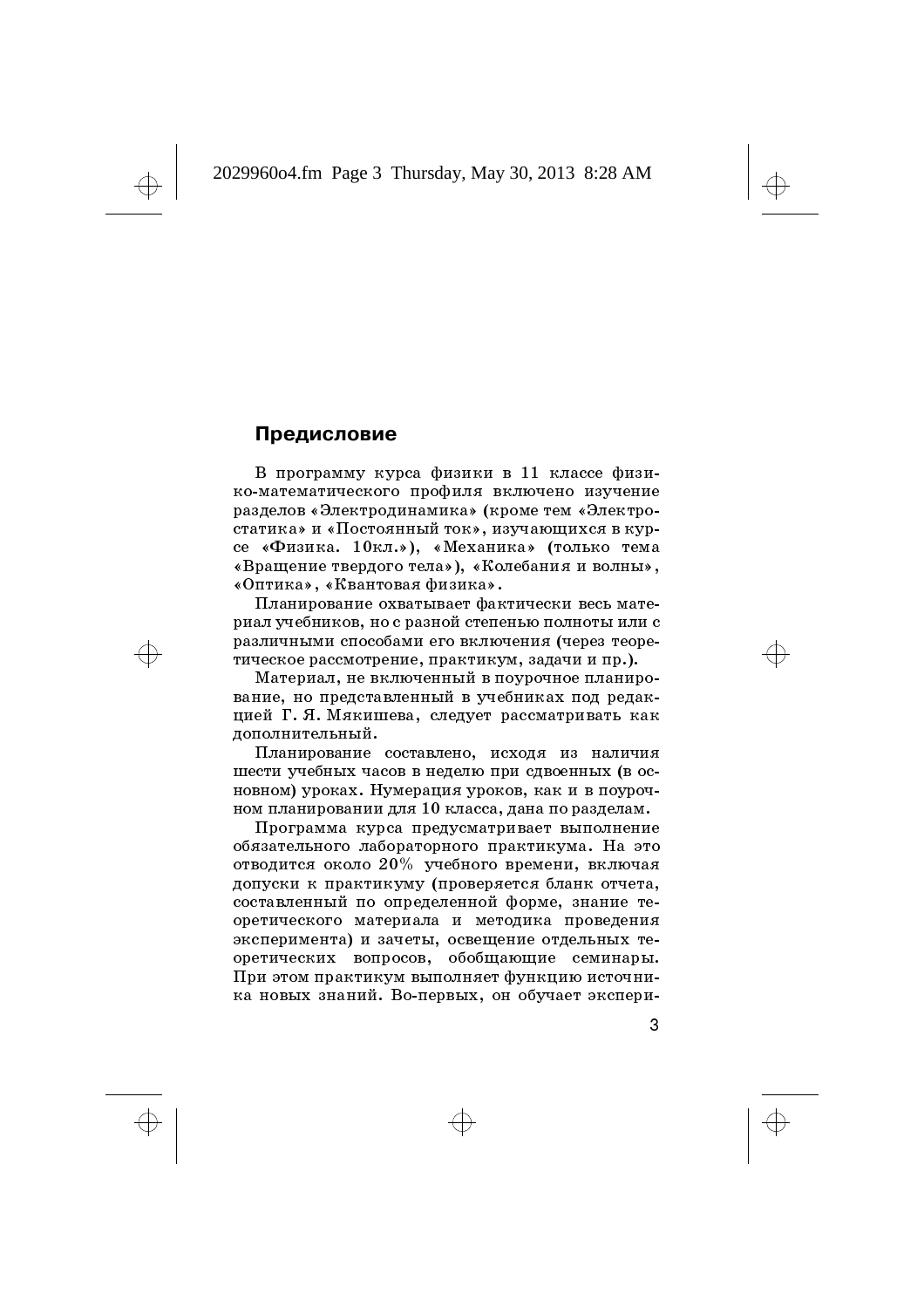# 2029960o4.fm Page 4 Thursday, May 30, 2013 8:28 AM

ментированию: планированию и организации эксперимента, систематизации и методам обработки результатов измерений, сравнению результатов измерений, полученных при одинаковых условиях эксперимента, и пр. Во-вторых, включает в учебный процесс целую гамму вопросов для самостоятельной проработки, изучения и осмысления.

При изучении некоторых тем и вопросов для экономии времени методически целесообразно использовать лекции-демонстрации как введение в тему, вводные и обобщающие семинары. Эти методические технологии также отражены в пособии.

Перечень задач для работы на уроке и дома составлен с использованием примеров решений задач и упражнений из учебников под редакцией Г. Я. Мякишева, задачника по физике Н. И. Гольдdapõa.

Для постановки демонстрационного эксперимента используется учебное пособие «Демонстрационный эксперимент по физике в средней школе» под редакцией А. А. Покровского.

Контрольные работы представлены в двух вариантах. В них использованы тексты задач из учебников и задачников: «Механика», «Молекулярная физика и термодинамика», «Электродинамика» под редакцией Г. Я. Мякишева, «Задачи по физике» Б. Ю. Когана, «Сборник задач по физике» С. М. Козела. «Физика. Залачник. 9-11 классы» Н. И. Гольдфарба, «Физика. Задачник. 9-11 классы» А. П. Рымкевича, «Сборник задач по элементарной физике» Б. Б. Буховцева, Г. Я. Мякишева и др..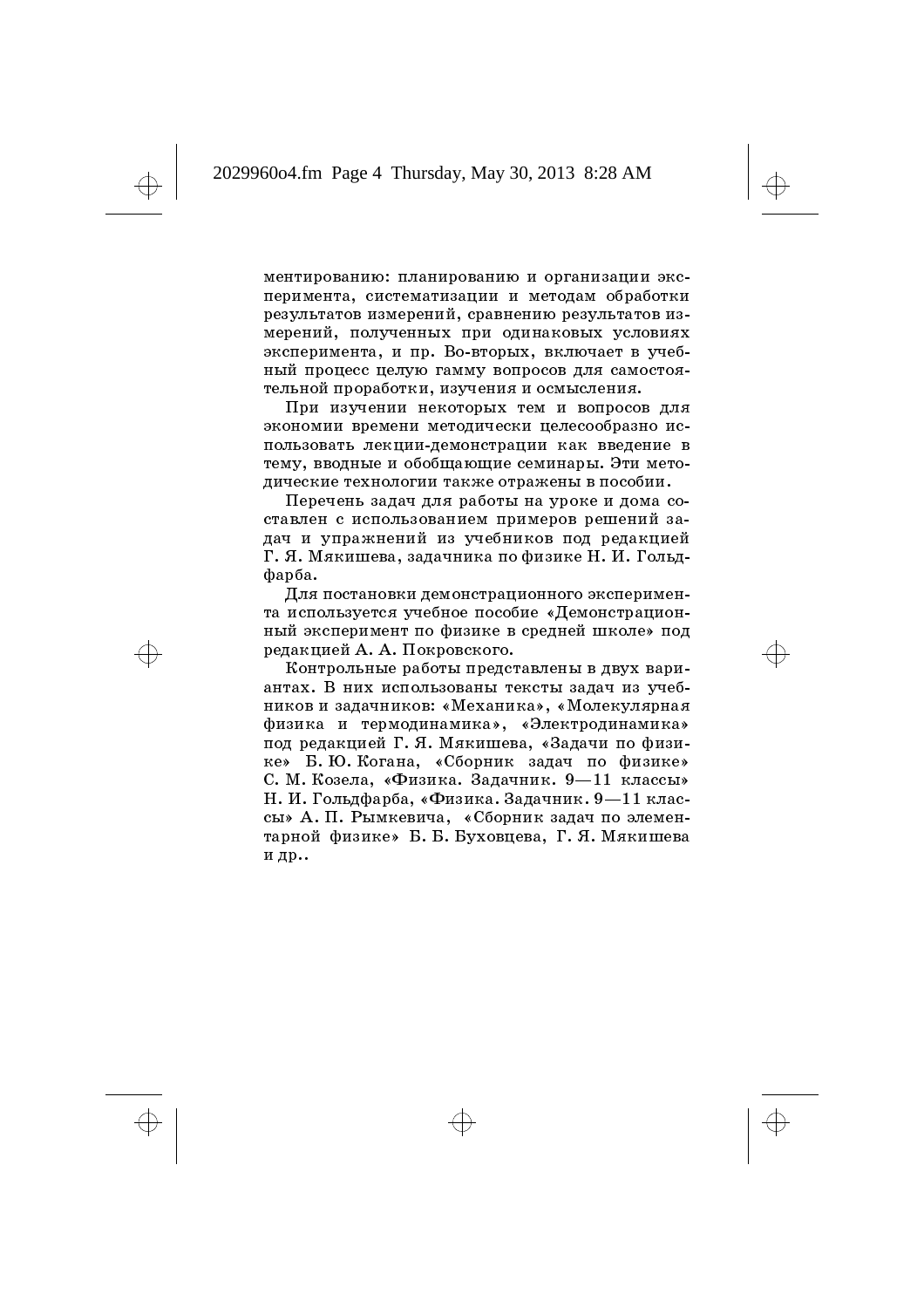# Тематическое планирование

(204 ч, 6 ч в неделю)

## Электродинамика (48)

Электрический ток в различных средах (12 ч)

- Электрическая проводимость различных вешеств.
- ществ.<br>• Электрический ток в металлах.
- Электрический ток в растворах и расплавах электролитов. Электролиз.
- Электрический ток в газах. Несамостоятельный и самостоятельный разряды. Плазма.
- Электрический ток в вакууме. Электронные лампы. Электронно-лучевая трубка.
- **Тематическое планирование**<br>
(204 ч, 6 ч в неделю)<br>
нектродинамика (48)<br>
Электрический ток в различных средах (12 ч)<br>
Электрический ток в различных средах (12 ч)<br>
электрический ток в металлах.<br>
Электрический ток в металл • Электрический ток в полупроводниках,  $p-n$ -переход. Диод. Транзистор. Термисторы и фоторезисторы.

Магнитное поле тока (10 ч)

- магнитные ноле тока (10 ч)<br>• Магнитные взаимодействия.
- Магнитное поле тока. Вектор магнитной индукции. Линии магнитной индукции. Закон Био— Савара-Лапласа.
- Сила Ампера. Сила Лоренца. Циклический ускоритель.

Электромагнитная индукция (14 ч)

- Электромагнитная индукция. Правило Ленца.<br>Законалоктромарнитной индикции Закон электромагнитной индукции.
- Электромагнитная индукция в неподвижных проводниках. Вихревое электрическое поле.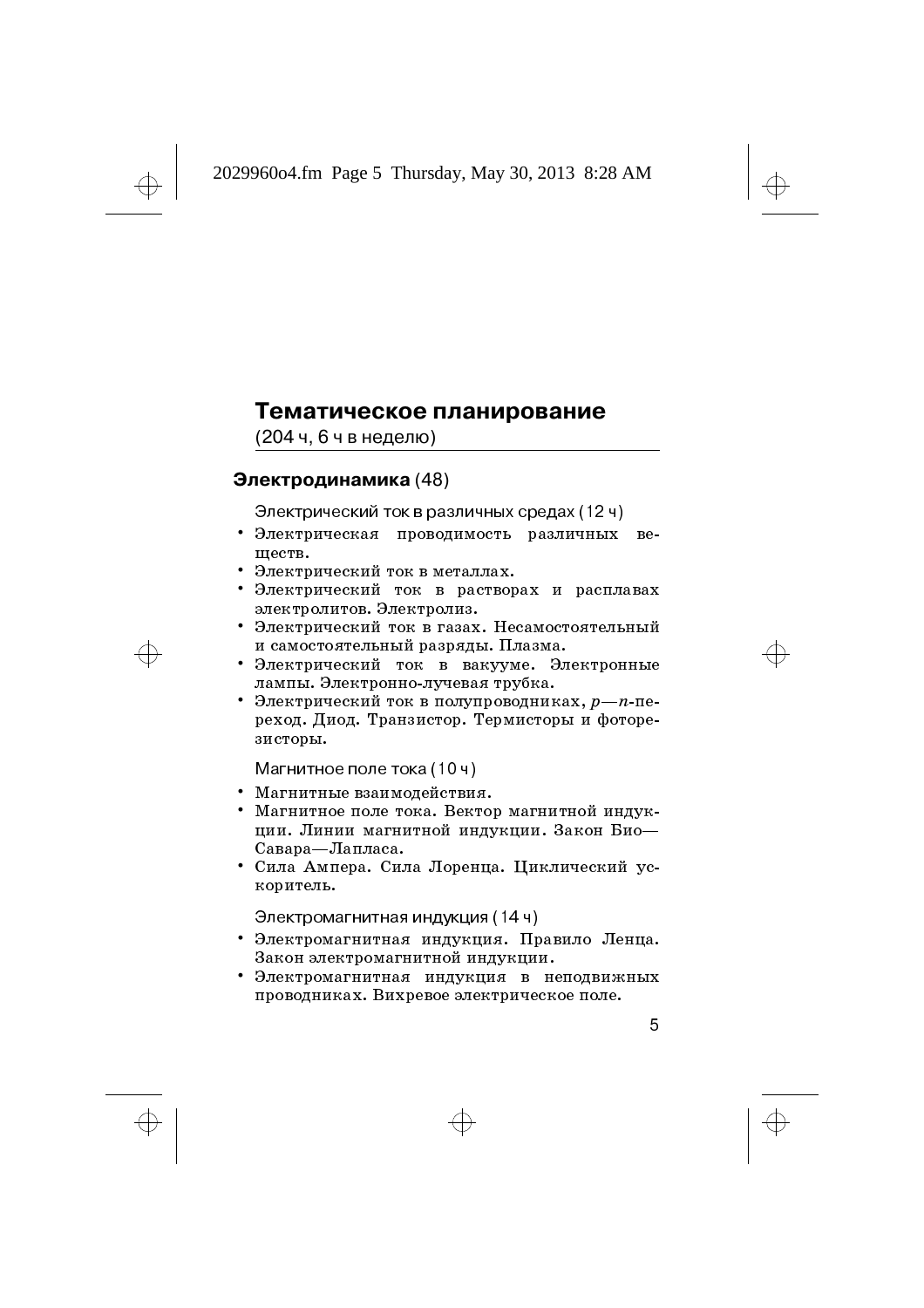- Электромагнитная индукция в движущихся проводниках.
- Самоиндукция. Индуктивность. Энергия магнитного поля тока.

Магнитные свойства вещества (2 ч)

- Магнитная проницаемость. Три класса магнитных веществ.
- Объяснение пара- и диамагнетизма.
- Ферромагнетизм. Применение ферромагнетиков.

Лабораторный практикум (10 ч)

#### Механика (4 ч)

Вращение твердого тела (4 ч)

- Основные понятия и законы, характеризующие вращение твердого тела.
- Лабораторный практикум.

## Колебания и волны (54 ч)

Колебательные процессы (22 ч)

- Классификация колебаний. Основные параметры (частота, циклическая частота, период, амплитуда, фаза).
- Свободные механические и электромагнитные колебания.
- Вынужденные механические колебания. Резонанс.
- Переменный ток.
- Действующие значения тока и напряжения.
- Активное, индуктивное и емкостное сопротивления.
- Векторные диаграммы.
- Закон Ома для цепи переменного тока.
- Мощность в цепи переменного тока и коэффици- $\bullet$ ент мощности.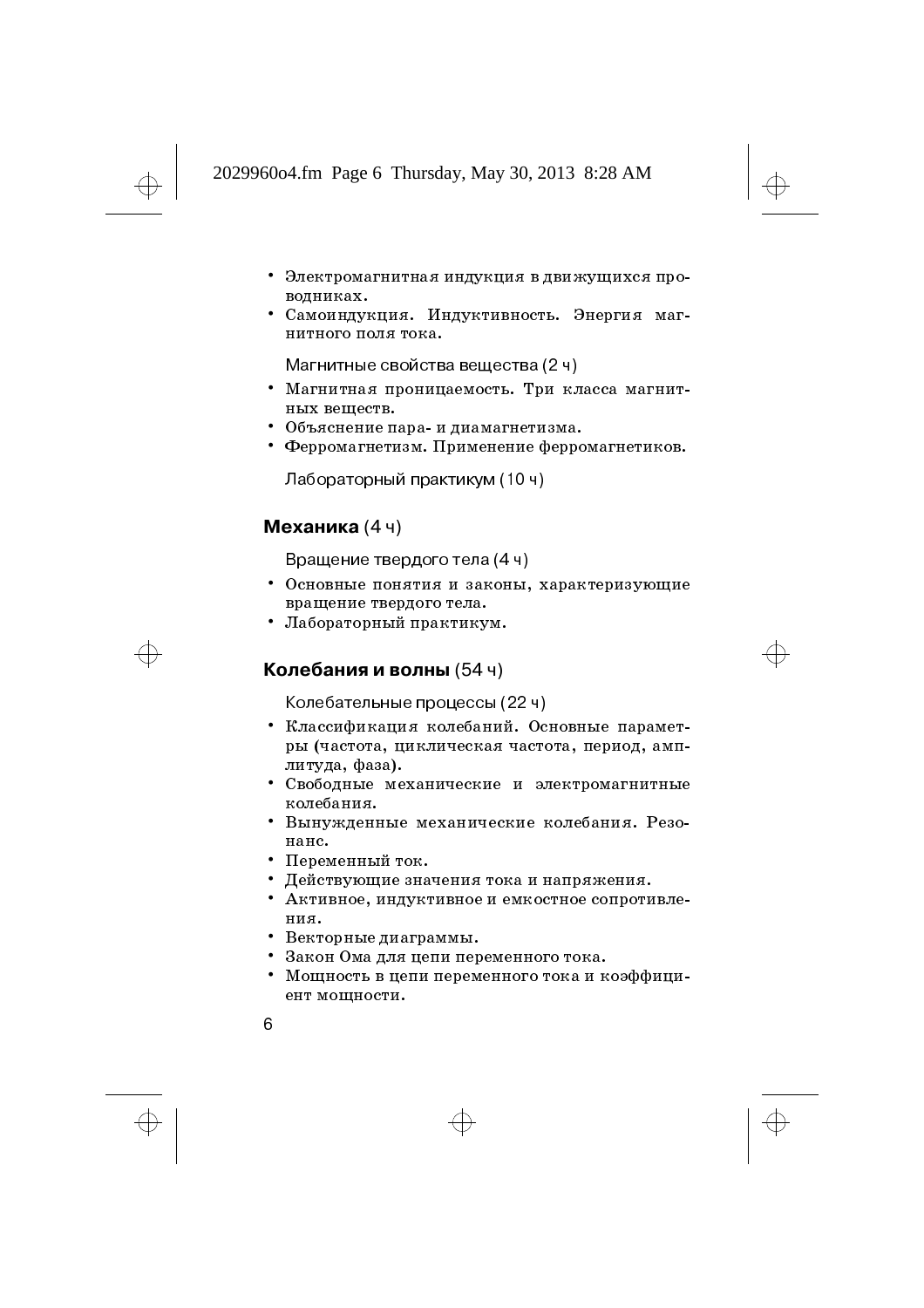- Резонанс в цепи переменного тока.
- Производство, передача, распределение и использование электроэнергии.

Волновые процессы (16 ч)

- Механические волны.  $\ddot{\phantom{a}}$
- Классификация.
- Основные параметры: частота, длина волны, амплитуда, скорость.
- амплитуда, скорость.<br>• Изучение, распространение и прием.
- Свойства: отражение, преломление, поглощение, дифракция, интерференция.
- Звуковые волны. Возбуждение и излучение, распространение и прием.
- пространение и прием.<br>• Высота, громкость и тембр звука.
- Бысота, громкость и теме<br>• Свойства звуковых волн.  $\ddot{\phantom{a}}$
- Звуковой резонанс.
- звуковои резонан<br>• Эффект Доплера.  $\ddot{\phantom{a}}$
- Электромагнитные волны.<br>• Электромагнитное поле
- Электромагнитное поле.<br>• Электромагнитная волн
- Электромагнитная волна.
- Электромагнитная волна.<br>• Изучение электромагнитных волн. Опыты Герца.  $\ddot{\cdot}$
- Свойства электромагнитных волн.<br>• Принципи радиосрязи
- Принципы радиосвязи.
- Радио, телевидение, радиолокация.

Лабораторный практикум (16 ч)

#### Оптика и квантовая физика (88 ч)

Геометрическая оптика (16 ч)

- Отражение света.
- Отражение света.<br>• Преломление света.
- Оптические приборы.

Световые волны (14 ч)

- Дисперсия света.  $\ddot{\cdot}$
- Интерференция света.
- Дифракция света.

\*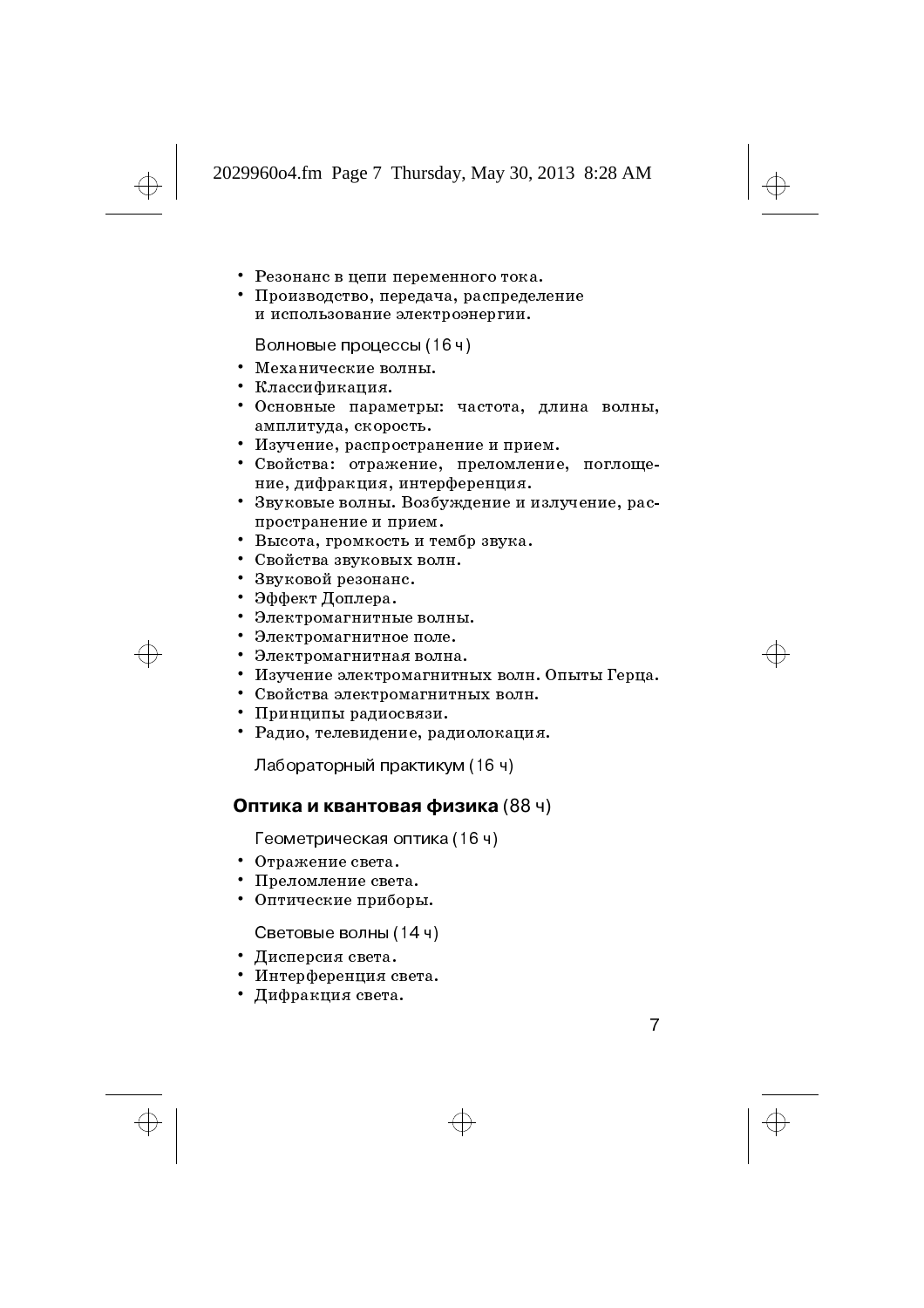$\Rightarrow$ 

 $\Rightarrow$ 

Основы теории относительности (4 ч) Световые кванты (12 ч) Атомная физика (11 ч) Физика атомного ядра (15 ч) Элементарные частицы (4 ч) Лабораторный практикум (12 ч)

 $\overline{\bigoplus}$ 

# Повторение (10 ч)

 $\overline{\bigoplus}$ 

 $\bigoplus$ 

 $\overline{\bigoplus}$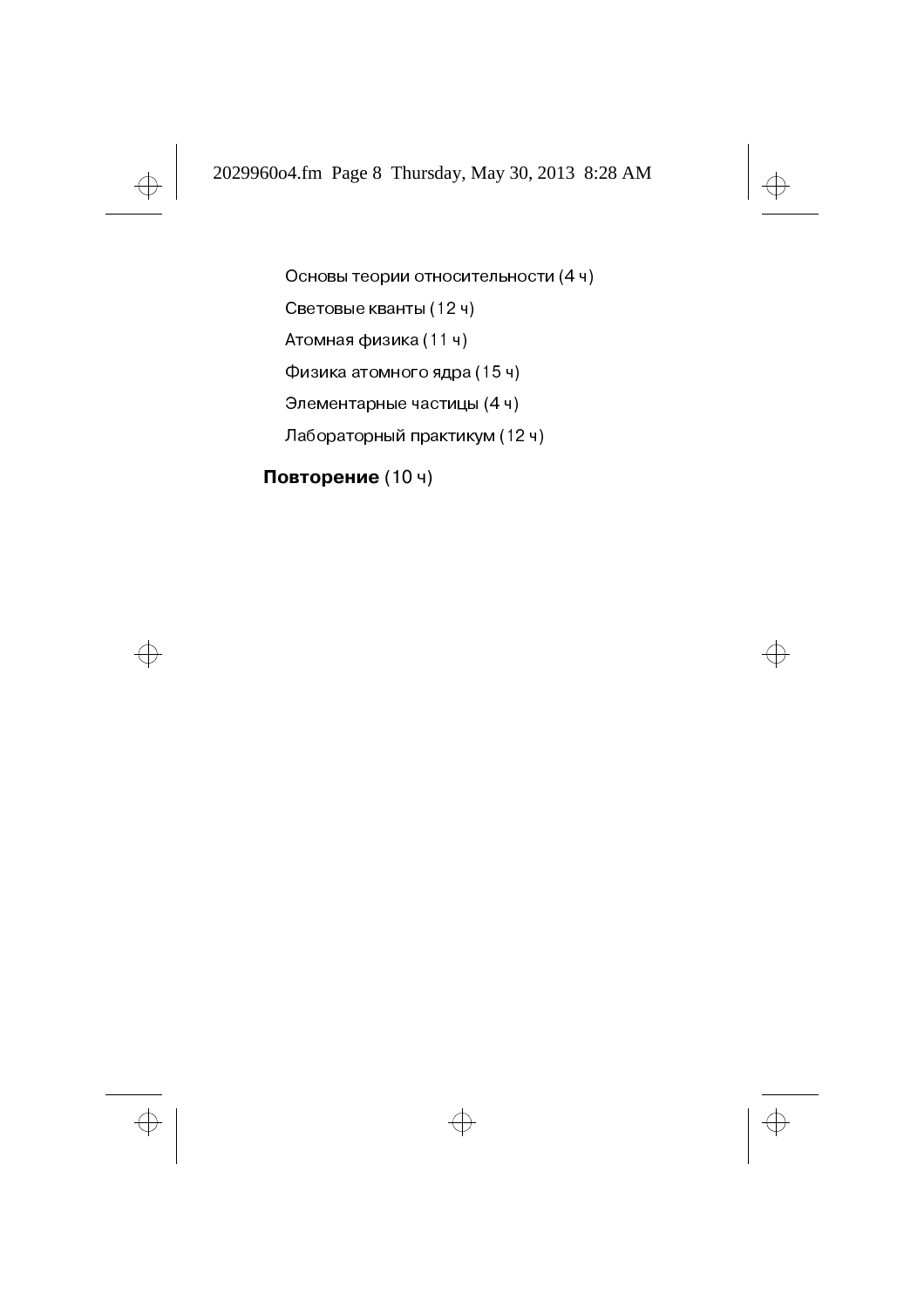$\oplus$ 

# Поурочное планирование учебного материала

Электродинамика

## Электрический ток в различных средах

Уроки 1, 2

Тема. Электрический ток в металлах. Электрический ток в электролитах.

Содержание. Электропроводность различных веществ. Электропроводность металлов. О законе Ома. Электрический ток в растворах и расплавах электролитов. Закон электролиза. Техническое использование электролиза. Решение задач № 1, 2 из  $$3.21; ymp. 7(3, 4).$ 

Задание на дом.  $\S~3.1\!-\!3.6;$  упр.  $7~(2\!-\!4).$ 

<u>Уроки 3, 4</u>

Тема. Электрический ток в газах.

Содержание. Электрический ток в газах. Несамостоятельный и самостоятельный разряды. Различные виды самостоятельного разряда и их техническое применение. Плазма. Решение задач № 3 из  $§ 3.21$ ; ynp. 7 (11-13).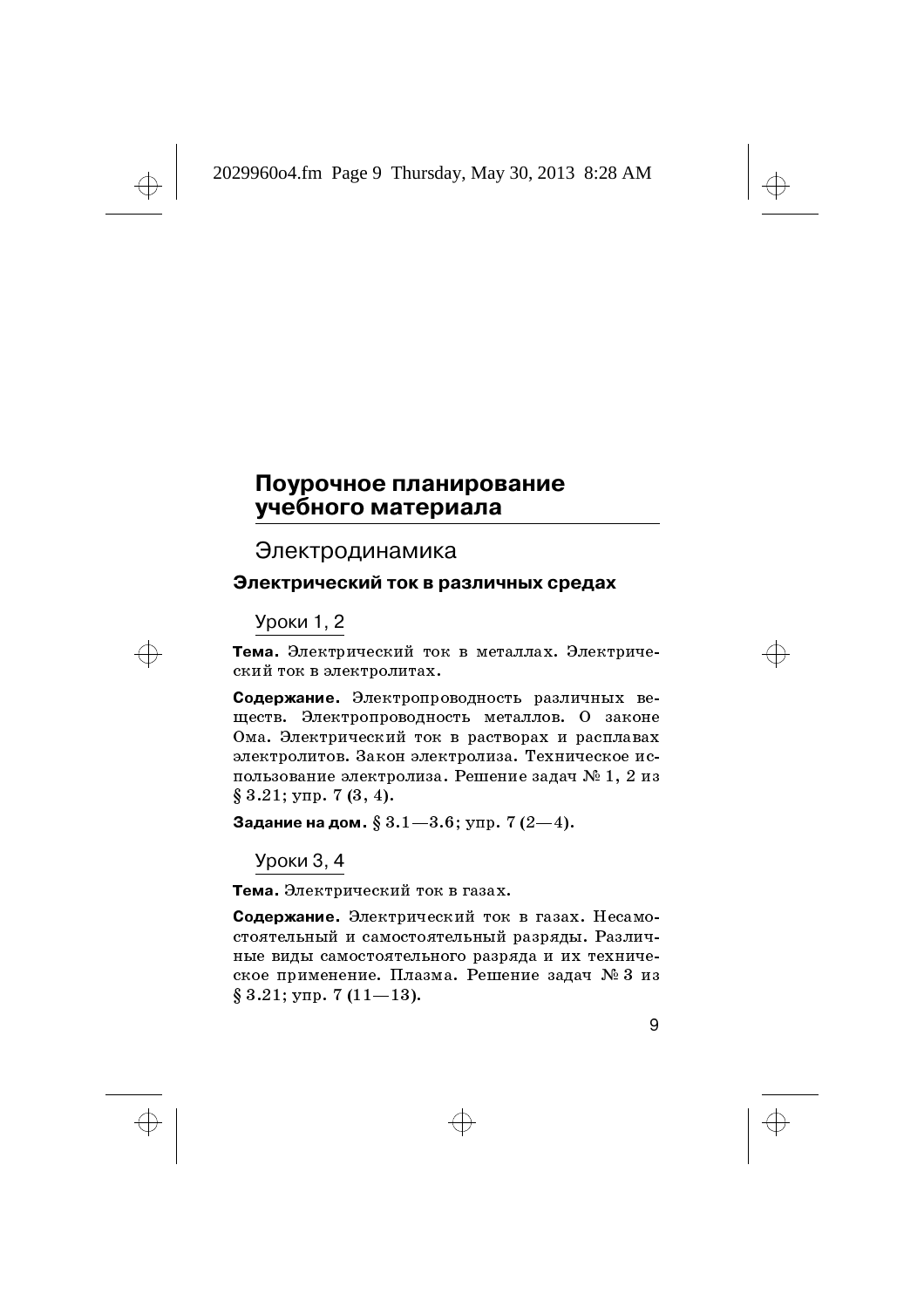**Демонстрации.** Опыты №  $140-146^{\rm 1}.$ 

Задание на дом. §  $3.7{-}3.10; \Gamma.^2$  №  $22.7,$   $22.8.$ 

Уроки 5, 6

Тема. Электрический ток в вакууме.

Содержание. Электрический ток в вакууме. Вакуумный диод. Вакуумный триод. Управление электронными и ионными пучками. Электронно-лучевая трубка. Решение задач № 4, 5 из § 3.21; упр. 7  $(15-17).$ 

Задание на дом.  $\S~3.11{-}3.14;$  упр.  $7\,(19,\,20).$ 

Уроки 7, 8

Тема. Электрический ток в полупроводниках.

Содержание. Полупроводниковые материалы. Собственная и примесная проводимость. Термисторы и фоторезисторы. Технологии введения примесей.  $p$ — n•Переход. Полупроводниковый диод. Решение задач № 5 из § 3.21; упр. 7 (22, 23).

Задание на дом.  $\S~3.16{-}3.18, \, 3.20; \, {\rm ymp}.$  7  $(22, \, 23).$ 

Уроки 9, 10

Тема. Транзистор. Полупроводниковая электроника.

Содержание. Транзистор. Интегральные схемы. Технологии изготовления. Полупроводниковая электроника и надежность, ремонтоспособность, миниатюризация аппаратуры, температурные ограничения.

<sup>&</sup>lt;sup>2</sup> Буквой «Г» обозначена кн.: Гольдфарб Н.И. Физика. 9—11 классы: Задачник. — 4-е изд. — М.: Дрофа, 2000.



 $^1$ Здесь и далее нумерация опытов соответствует кн.: Демонстрационный эксперимент по физике в старших классах средней школы: Пособие для учителей / Под ред. А. А. Покровского.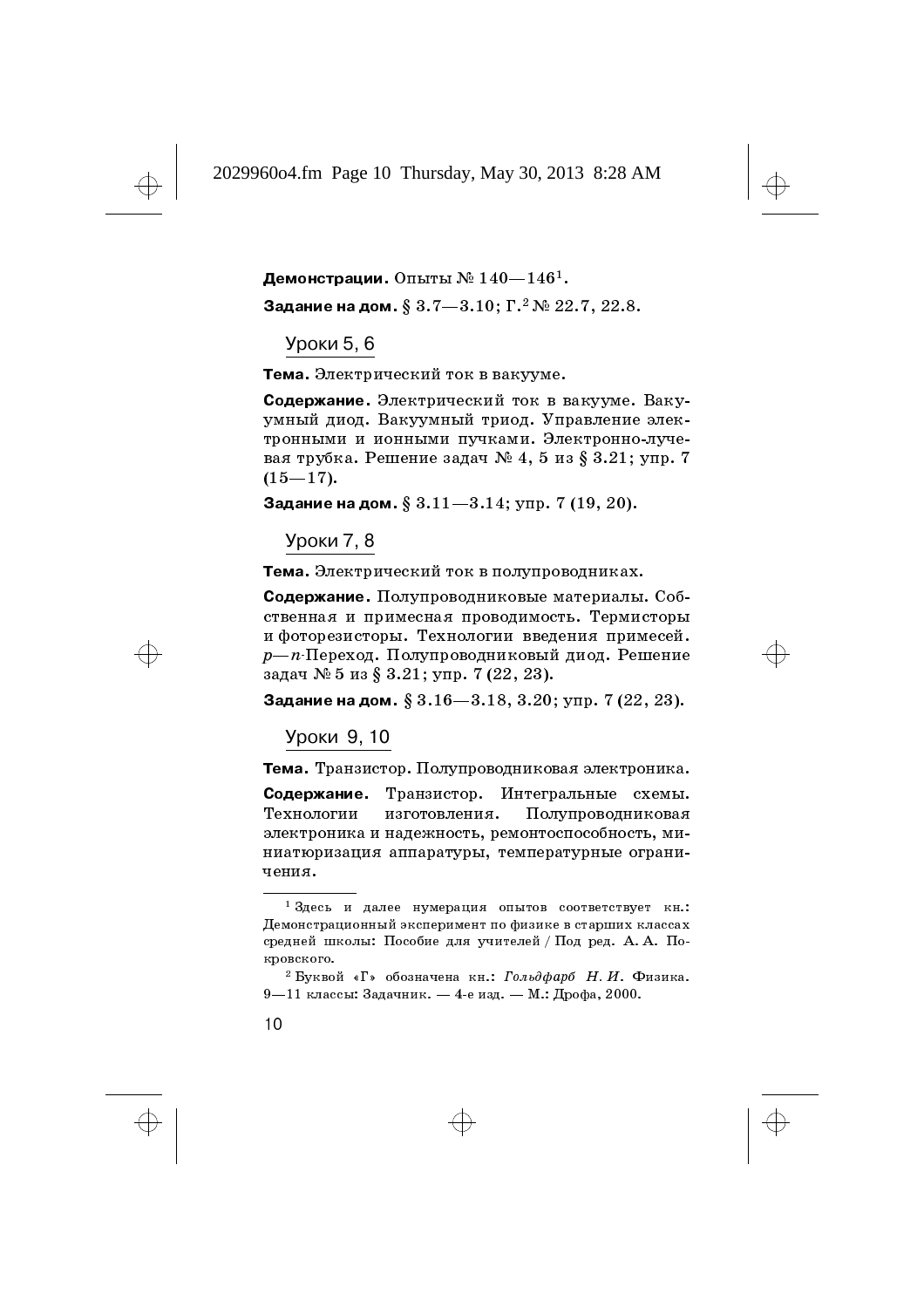Задание на дом. §  $3.19$ , материалы лекции «Полупроводниковая электроника».

Методические рекомендации. 1.Изложение темы «Транзистор» желательно сопроводить детемы «транзис<br>монстрациями<sup>1</sup>:

- наличие несимметричной проводимости эмиттерного и коллекторного  $p$ — п-переходов транзистора;  $\ddot{\phantom{a}}$
- использование транзистора для усиления сигналов (сравнить осциллограммы синусоидальных сигналов, подаваемого на вход транзистора и снимаемого с нагрузки);
- зависимость силы тока коллектора от силы тока эмиттера, наличие тока насыщения в коллекторе и зависимость его величины от напряжения на коллекторе (транзистор включается по схеме с общей базой);
- искажение формы сигнала, проходящего через транзистор, в зависимости от амплитуды сигнала и от величины постоянной составляющей силы тока в цепи эмиттер-коллектор.

2. Тема «Полупроводниковая электроника» излагается в форме лекции. Ее желательно сопроволагается в фо<br>дить показом:  $\frac{\pi}{\cdot}$ 

- электронных ламп разных габаритов;  $\ddot{\cdot}$
- резисторов и конденсаторов;  $\ddot{\cdot}$
- полупроводниковых диодов и транзисторов;
- печатных плат и сборок на них электронных cxem;  $\ddot{\phantom{a}}$
- интегральных схем (как отдельных функциональных элементов).

Следует акцентировать внимание учащихся на этапах развития электроники. Использование электронных ламп  $\rightarrow$  навесных полупроводнико-

<sup>1</sup> Демонстрации описаны в учебном пособии: Долицкий А. Б., Заславская Е. Ю., Пустовалов Г. Е. Физическая лаборатория. — Вып. 2. № 3.2. М.: МИРОС,  $1997. - C. 118 - 125.$ 

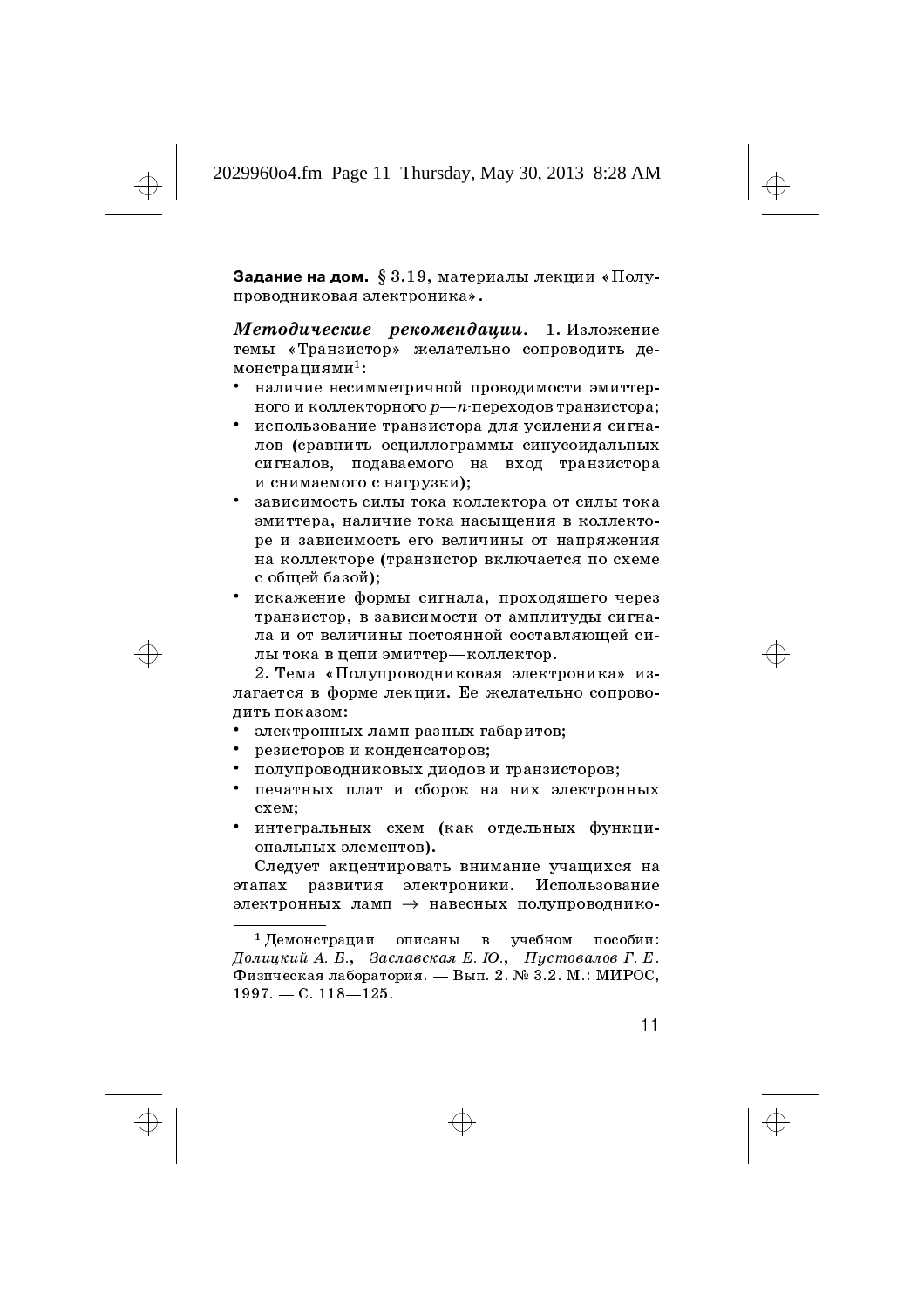вых диодов и транзисторов, устанавливаемых на жестких печатных платах вместе с резисторами и конденсаторами  $\;\rightarrow\;$ интегральных схем (ИС)  $\;\rightarrow\;$  $\rightarrow$  больших интегральных схем (БИС).

Необходимо обратить внимание учащихся на то, что переход от ламп к транзисторам позволил резк<mark>о</mark> уменьшить габариты электронной аппаратуры и потребляемую ею мощность, а потому и рассеиваемую мощность (тем самым облегчить условия теплоотвода и повысить надежность работы). При этом, поскольку количество элементов в каждом конкретном функциональном блоке осталось тем же, не изменилось количество паек и, следовательно, связанная с этим надежность. С увеличением функциональной сложности устройства увеличивалось число используемых отдельных элементов, снижалась надежность, а заодно и ремонтоспособность аппаратуры (вышедший из строя элемент схемы прежде, чем заменить, надо найти).

Конструктивно полупроводниковые БИС (микросхемы) базируются на использовании примесной проводимости.

Полупроводниковые БИС изготавливают на одном кристалле введением легирующих примесей в определенные микрообласти. Современные технологии позволяют создавать в приповерхностном объеме кристалла весь набор активных и пассивных элементов, а также межэлементные соединения в соответствии с топологией схемы (рис. 1). Универсальным элементом монокристаллической



 $Puc.$  1

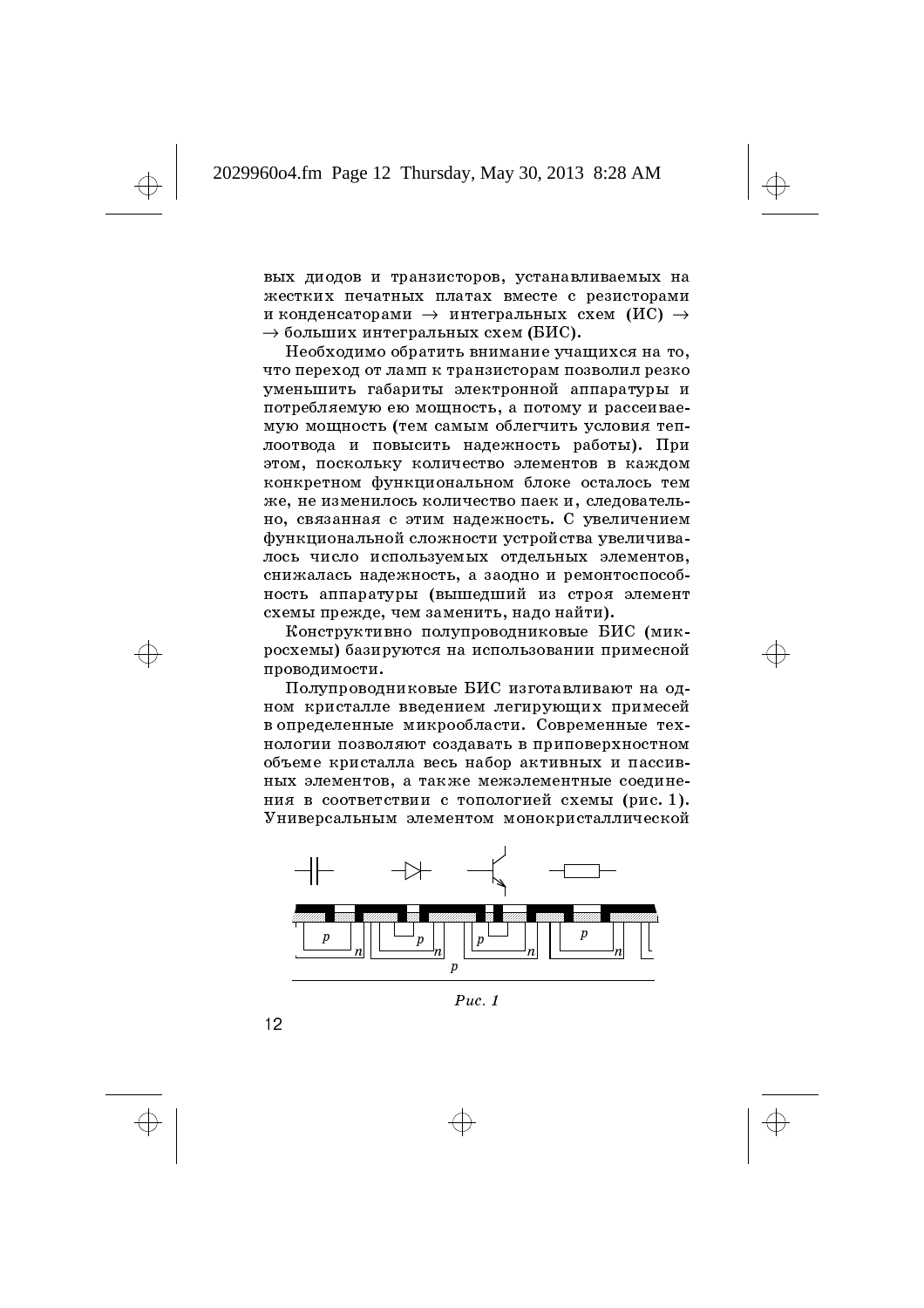микросхемы служит  $p$  — n переход. Он может выполнять функцию диода; структуры из нескольких  $p$ —n·переходов служат транзисторами, тиристорами и другими активными элементами; запертый обратным постоянным напряжением  $p$  —  $n$  переход выполняет роль конденсатора; обратное сопротивление  $p$ — п-перехода играет роль высокоомного резистора; для получения резисторов с сопротивлением в сотни килоом используют входные клеммы эмиттерных повторителей, сформированных на  $p$ — n переходах; в качестве небольших сопротивлений используют участки полупроводникового кристалла, от которого сделаны контактные выводы. На одном кристалле в едином технологическом цикле формируются сотни и более элементов единого функционального электронного устройства. Это позволило принципиально резко поднять надежность электронных схем (резко сократить число паек).

Основой полупроводниковых микросхем чаще всего служит монокристалл кремния. На одной пластинке кремния диаметром 75 мм и толщиной  $0,2$  мм можно формировать групповым способом одновременно несколько тысяч одинаковых микpocxem.

Переход на БИС позволил резко сократить количество элементов в схеме - отдельным элементом становится функциональный электронный узел, т. е. сама БИС (микросхема). Поэтому переход на БИС позволил, во-первых, принципиально поднять надежность электронной аппаратуры вцелом и ее ремонтоспособность (вышедший из строя узел электронной схемы, выполненный в виде БИС, просто заменяют, как раньше транзистор). Во-вторых, благодаря использованию групповой технологии изготовления микросхем, их производство имеет высокую стандартизацию и экономичность, является крупносерийным и относительно дешевым.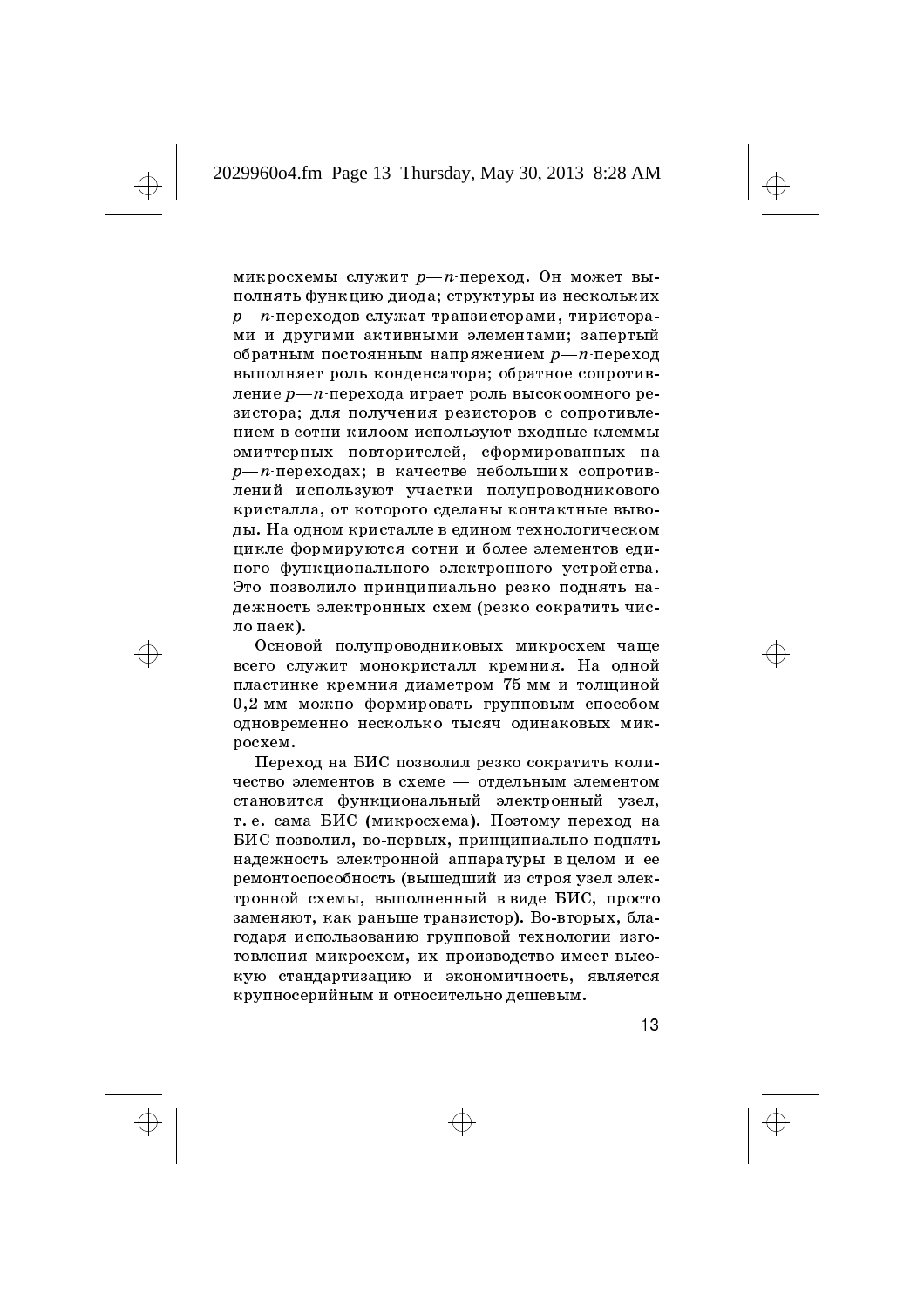Особо следует остановиться на причинах и учете температурного эксплуатационного ограничения полупроводниковых электронных устройств.

3. В лекции следует разъяснить слова «в едином технологическом цикле», «групповая технология» и фрагментарно рассказать о технологии изготовления интегральных микросхем.

Технология изготовления ИС (микросхем) содержит следующие этапы.

- На поверхности отполированной кремниевой пластины выращивается в кислородной среде (например, в потоке водяного пара) пленка двуокиси кремния. Она защищает кристалл и сформированные в нем мини-области с заданным типом проводимости от загрязнений, из нее формируется маска для локальной диффузии примесей, она может выполнять роль диэлектрика в схеме.
- В пленке двуокиси кремния формируется маска с заданной конфигурацией окон, обнажающих поверхность кремния, методами фотохимии (с помощью фотолитографии).
- Через эти окна в газовой среде при температуре более 1000 °С осуществляют введение в кремний акцепторной или донорной примеси методом диффузии; температура и время процесса выдерживаются с большой точностью (глубина диффузии составляет несколько микрон).
- На поверхность кремния наносится пленка металла (алюминия, золота, меди) толщиной около 1000 ангстрем, используя, например, напыление в вакууме.
- «Лишний» металлический слой стравливается, используя методы фотохимии (фотолитографии), оставшиеся металлические полоски образуют схему соединения элементов, сформированных в кристалле кремния.
- Кристалл кремния разрезается на отдельные модули алмазным резцом.
- 14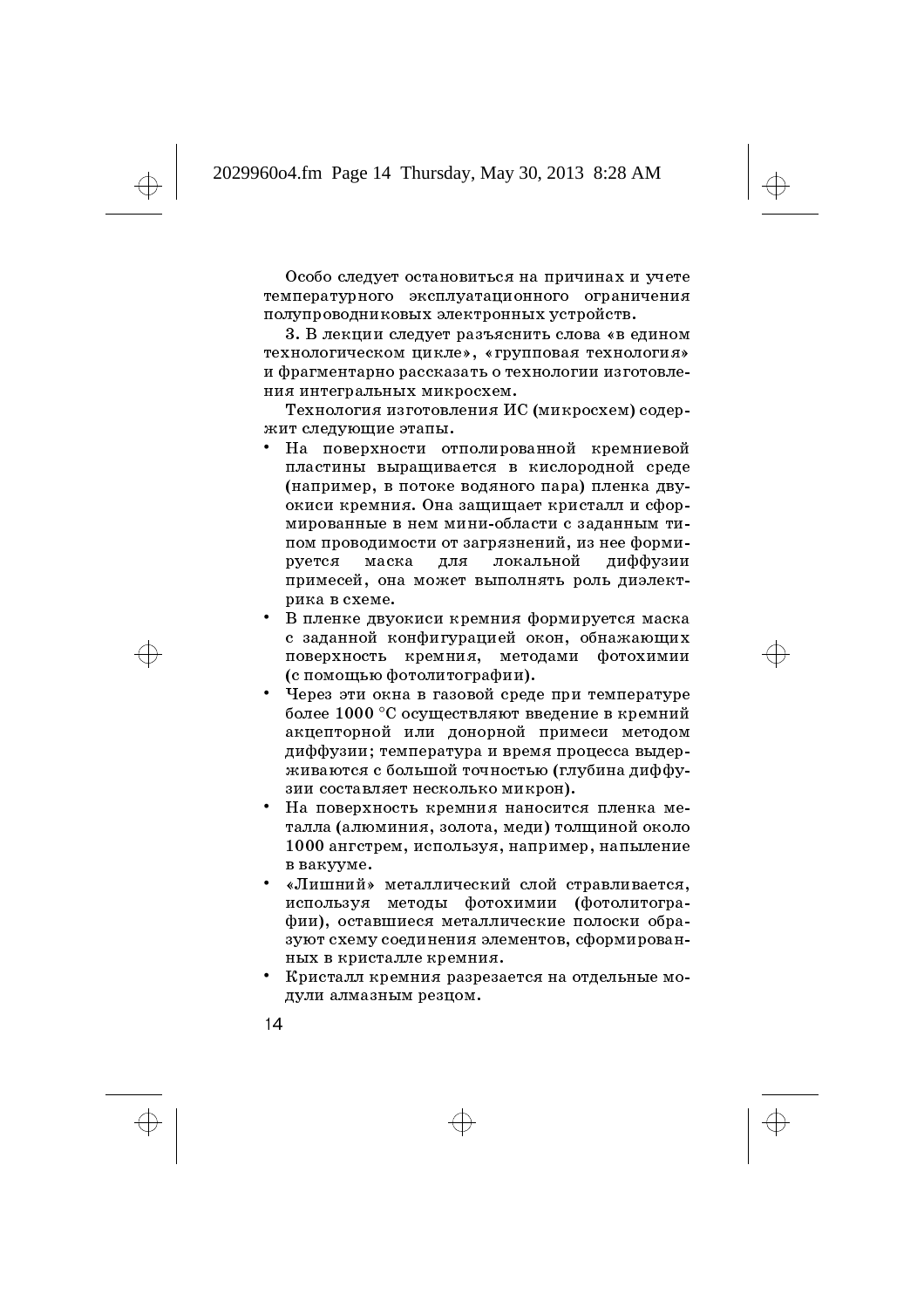# 2029960o4.fm Page 15 Thursday, May 30, 2013 8:28 AM





- Модули устанавливаются в корпуса 1, с помощью тонкопленочных контактных площадок  $\it 2$ припаиваются или привариваются к выводам  $3$ (рис. 2), корпуса герметизируются.
- Микросхемы проверяются и маркируются. Список литературы к лекции:

Физический энциклопедический словарь. — М.: Сов. энциклопедия, 1983. Статья «Микроэлектроника».

Советская энциклопедия. — М.: Сов. энциклопедия, 1984. Статья «Микроэлектроника».

Физическая энциклопедия. — М.: Большая Российская энциклопедия, 1992. Статья «Микроэлектроника».

## Уроки 11, 12

Контрольная работа по теме «Электрический ток в различных средах».

#### Магнитное поле тока

Изучение темы рекомендуется начать с лекции-демонстрации «Введение в тему «Магнитное поле».

Ö, r<br>M

 $\oplus$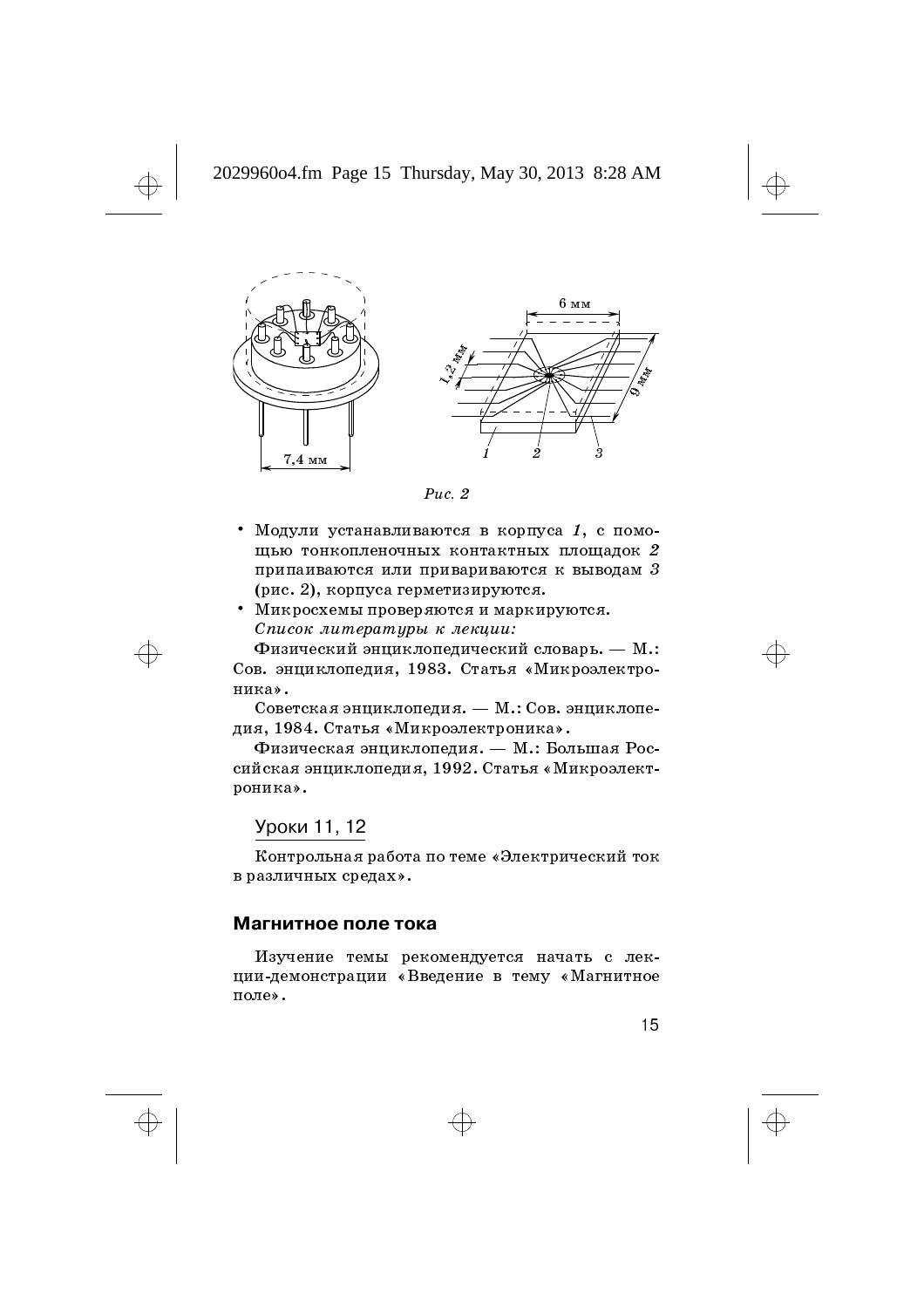Уроки 13, 14

Тема. Магнитное поле тока.

Содержание. Лекция-демонстрация.

Перечень и последовательность экспериментов.

1. Притяжение постоянным магнитом стальных предметов (в том числе и через картонку), действие на магнитную стрелку<mark>.</mark>

Цель опыта — установить наличие магнитного поля (магнит — источник, стальные предметы и магнитная стрелка — индикаторы).

2. Магнитный спектр постоянного магнита (демонстрация проводится фронтально — на каждом ученическом столе устанавливается картонная коробочка, под которой располагается постоянный магнит, учитель насыпает в каждую коробочку стальные опилки).

 $\mu$ ель опыта — установить наличие магнитного поля постоянного магнита (индикатор — стальные опилки).

3. Опыт Эрстеда (прямой провод с током, круговой ток, катушка с током, индикатор — стальные опилки) проецируется на экран с помощью кодо- $\alpha$ копа.

 $\emph{U}$ ель опыта — показать, что магнитное поле может создаваться током.

4. Воздействие большого витка с током на магнитную стрелку.

 $\emph{H}$ ель опыта — показать, что магнитная стрелка — индикатор магнитного поля тока.

5. Действие поля постоянного магнита на проводник с током (сила Ампера).

 $\emph{H}$ ель опыта — показать, что провод с током, подвешенный на гибких проводниках, может служить индикатором магнитного поля.

6. Взаимодействие большого неподвижного витка с током и малого подвижного (подвешенного на гибких проводниках) витка с током.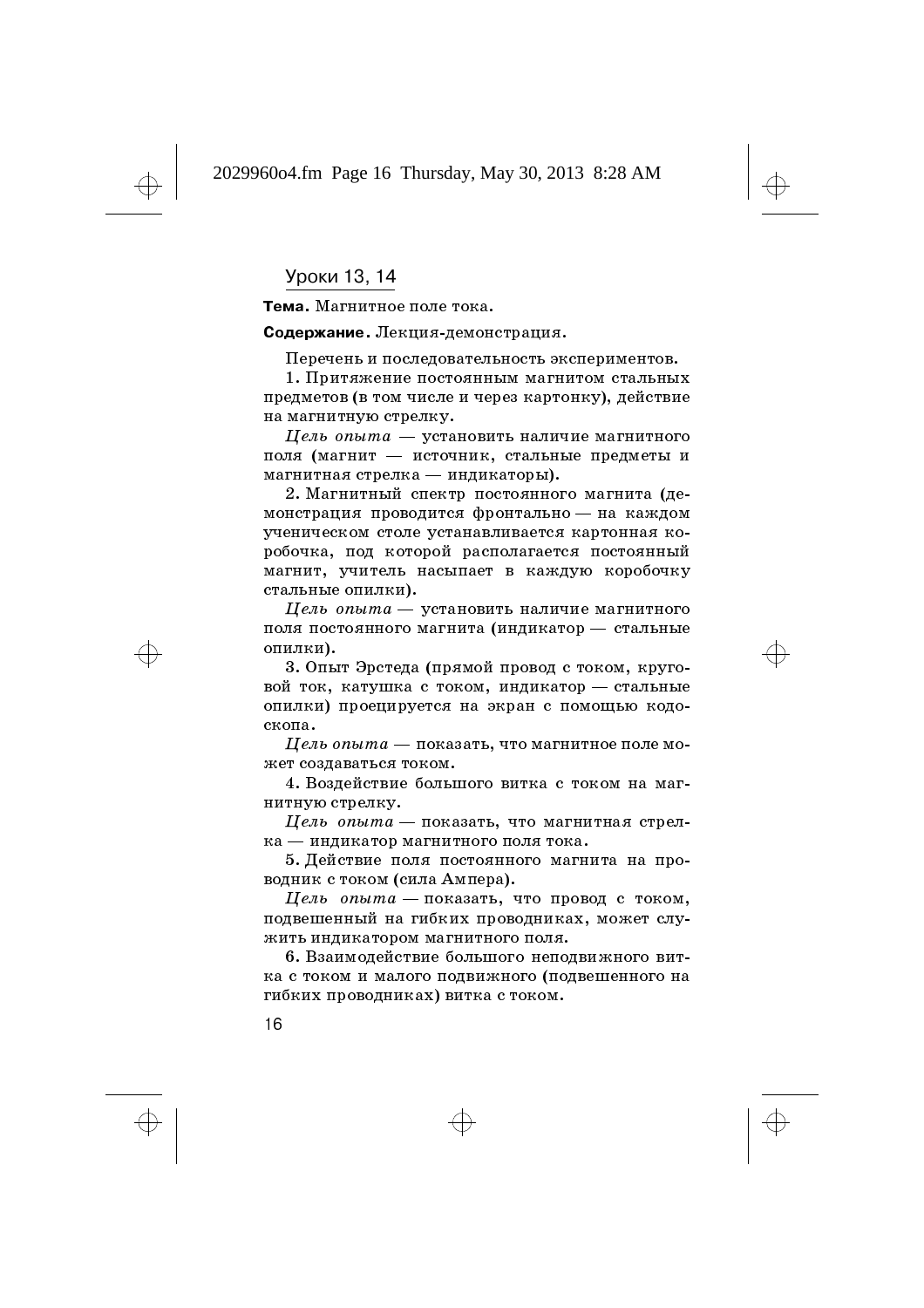# 2029960o4.fm Page 17 Thursday, May 30, 2013 8:28 AM

 $\emph{H}$ ель опыта — показать, что проводник с током является источником и индикатором магнитного поля.

7. Притяжение и отталкивание прямых токов (в качестве проводников можно использовать алюминиевую фольгу — обкладки разобранного бумажного конденсатора).

 $\emph{H}$ ель опыта — показать, что взаимодействие токов (притяжение и отталкивание) зависит от направления токов.

8. Действие магнитного поля (постоянного подковообразного магнита) на «след» электронного луча в вакуумной трубке с люминесцирующим экраном.

 $\emph{H}$ ель опыта — показать, что магнитное поле создается движущимися электрическими зарядами.

Задание на дом. Заполнить таблицу.

| Цель опыта | Что и как<br>делали<br>(методика) | Что увидели<br>(результат) | Вывод (соот-<br>ветствую-<br>щий цели<br>и результату<br>опыта) |
|------------|-----------------------------------|----------------------------|-----------------------------------------------------------------|
|            |                                   |                            |                                                                 |

#### Магнитное пол<mark>е</mark>

 $\bm{M}$ етодические рекомендации. Оценить результаты работы учащихся на лекции можно, предложив им заполнить таблицу, в которую им следует записать показанные в классе эксперименты, сохранив их последовательность.

Первую колонку следует заполнить в классе во время лекции.

17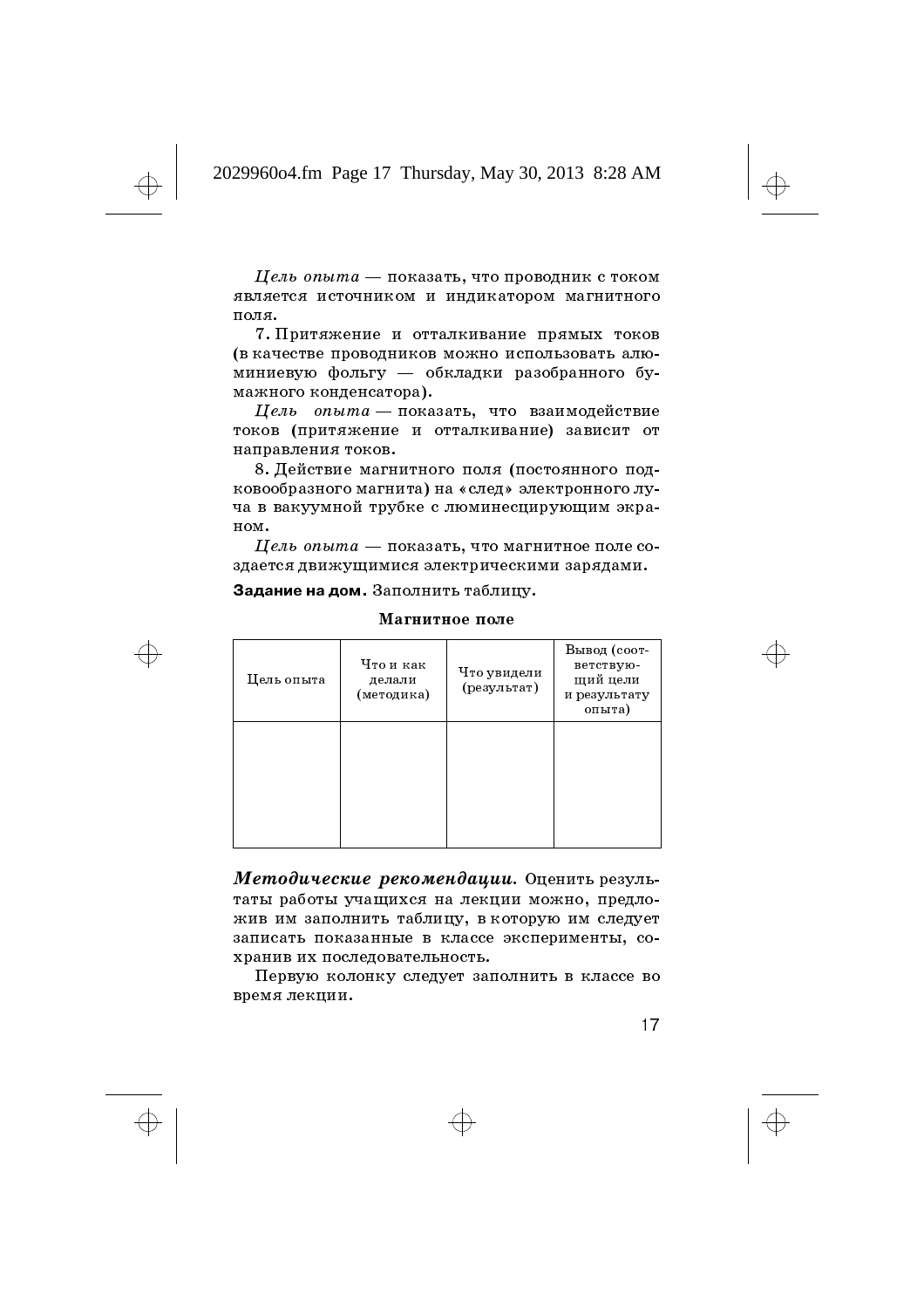↔

# Уроки 15, 16

Тема. Аналитическое и графическое описание магнитного поля тока.

Содержание. Магнитное поле тока и его свойства. Вектор магнитной индукции. Линии магнитной индукции. Поток магнитной индукции. Закон Био-Савара-Лапласа. Решение задач № 1, 6 из  $§ 4.11.$ 

Задание на дом.  $\S~4.1{-}4.5.$ 

Уроки 17, 18

Тема. Сила Ампера. Сила Лоренца.

Содержание. Сила Ампера. Сила Лоренца. Векторное произведение. Применение и проявление сил Ампера и Лоренца. Решение задач № 2-4 из  $§ 4.11.$ 

Задание на дом.  $\S~4.6,$   $4.8{-}4.10.$ 

#### Уроки 19, 20

Тема. Решение задач на расчет магнитного поля тока.

Содержание. Решение задач упр. 8  $(1-7);$  $\Gamma$ . No 23.7, 23.11, 23.14, 23.18.

Задание на дом.  $\,{\rm Vnp.}$   $\,8$   $(8,\,14);$   $\Gamma.$   $\,$   $\,$   $\,23.15,\,23.17,$ 23.19.

Уроки 21, 22

Контрольная работа по теме «Магнитное поле тока».

#### Электромагнитная индукция

Изучение темы рекомендуется начать с лекции-демонстрации «Введение в тему «Электромагнитная индукция».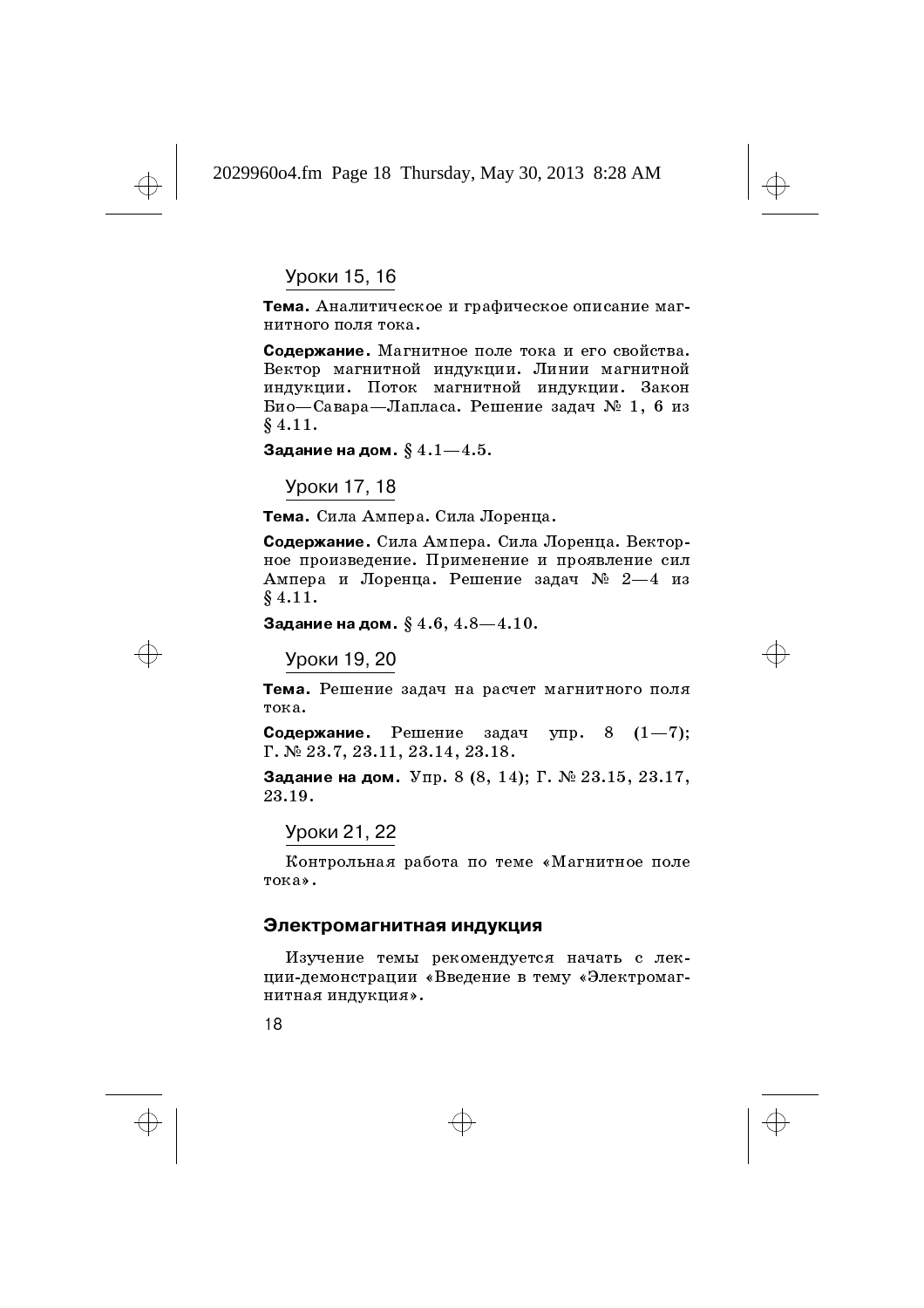Уроки 23, 24

Тема. Электромагнитная индукция.

Содержание. Лекция-демонстрация.

Перечень и последовательность экспериментов.

1. Сравнение падения ферромагнитного и немагнитных (медь, алюминий, дерево) стерженьков нитных (медь, алюминии, дерево) стерженьков<br>в медной и стеклянной трубках (длина ≈ 1 м, диа $merp \approx 5$  MM).

 $\mu$ ель опыта — сформулировать гипотезу о возникновении тока в проводнике при изменении магнитного поля.

2. Колебательное движение полосового магнита, подвешенного на пружине, в катушке на  $220$  B от универсального трансформатора, замкнутой на демонстрационный гальванометр.

 $\mu$ ель опыта — подтвердить гипотезу; проиллюстрировать принцип генерации переменного тока.

3. Вращение алюминиевого диска в переменном магнитном поле, созданном вращающимся подковообразным магнитом.

 $\emph{H}$ ель опыта — подтвердить гипотезу; показать индуцирование вихревых токов в сплошных металлических телах, принцип работы асинхронного двигателя.

4. Колебания алюминиевых маятников в зазоре между полюсами электромагнита (использовать комплект школьного универсального трансформа-Topa).

 $\emph{H}$ ель опыта — подтвердить гипотезу; показать принципы демпфирования.

5. Нагревание (и поднятие) алюминиевых и медных колец, надетых на ферромагнитный сердечник, который вставлен в катушку на  $220$  В от универсального трансформатора (использовать комплект школьного универсального трансформатора).

 $\emph{H}$ ель опыта — подтвердить гипотезу; показать нагревание металлических тел индукционным<mark>и</mark>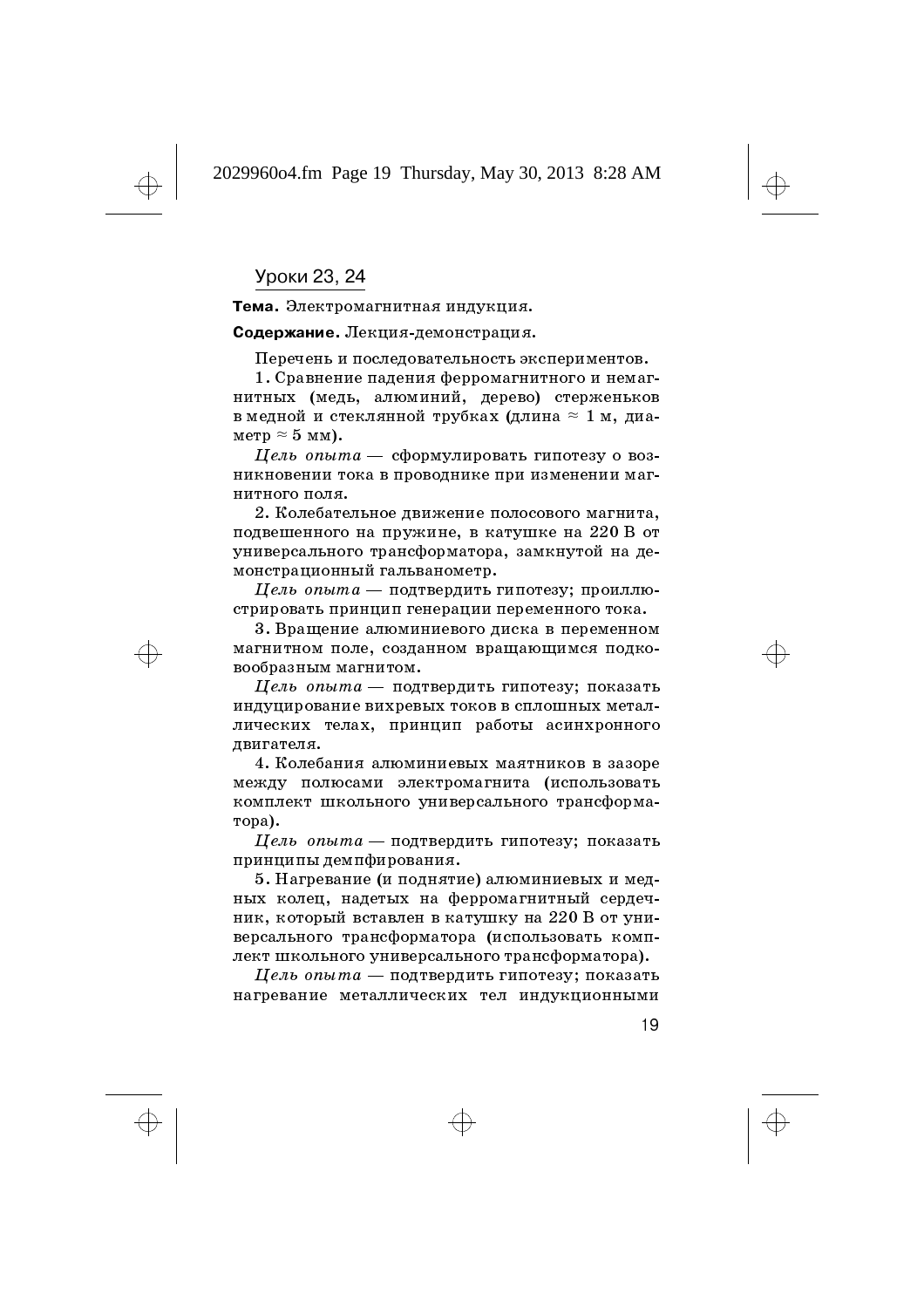токами, возникновение вихревого электрического поля.

6. Загорание лампочки, включенной в проволочную плоскую катушку, надетую на сердечник универсального трансформатора (использовать комплект школьного универсального трансформа-Topa).

 $\emph{H}$ ель опыта — подтвердить гипотезу; показать возникновение вихревого электрического поля.

7. Трансформация переменного электрического тока (использовать школьный универсальный трансформатор).

 $\emph{U}$ ель опыта — показать возможности трансформации переменного тока.

8. Плавка и сварка (использовать комплект школьного универсального трансформатора).

 $\emph{H}$ ель опыт $a$  — показать некоторые производственные технологии.

#### Задание на дом. Заполнить таблицу.

# Цель опыта Что и как дел ал <mark>и</mark> (методика) Что увидели (результат) Вывод (соответствующий цели опыта и результату)

Электромагнитная индукция

 $\bm{M}$ етодические рекомендации. Оценить результаты работы учащихся на лекции можно, предло-

20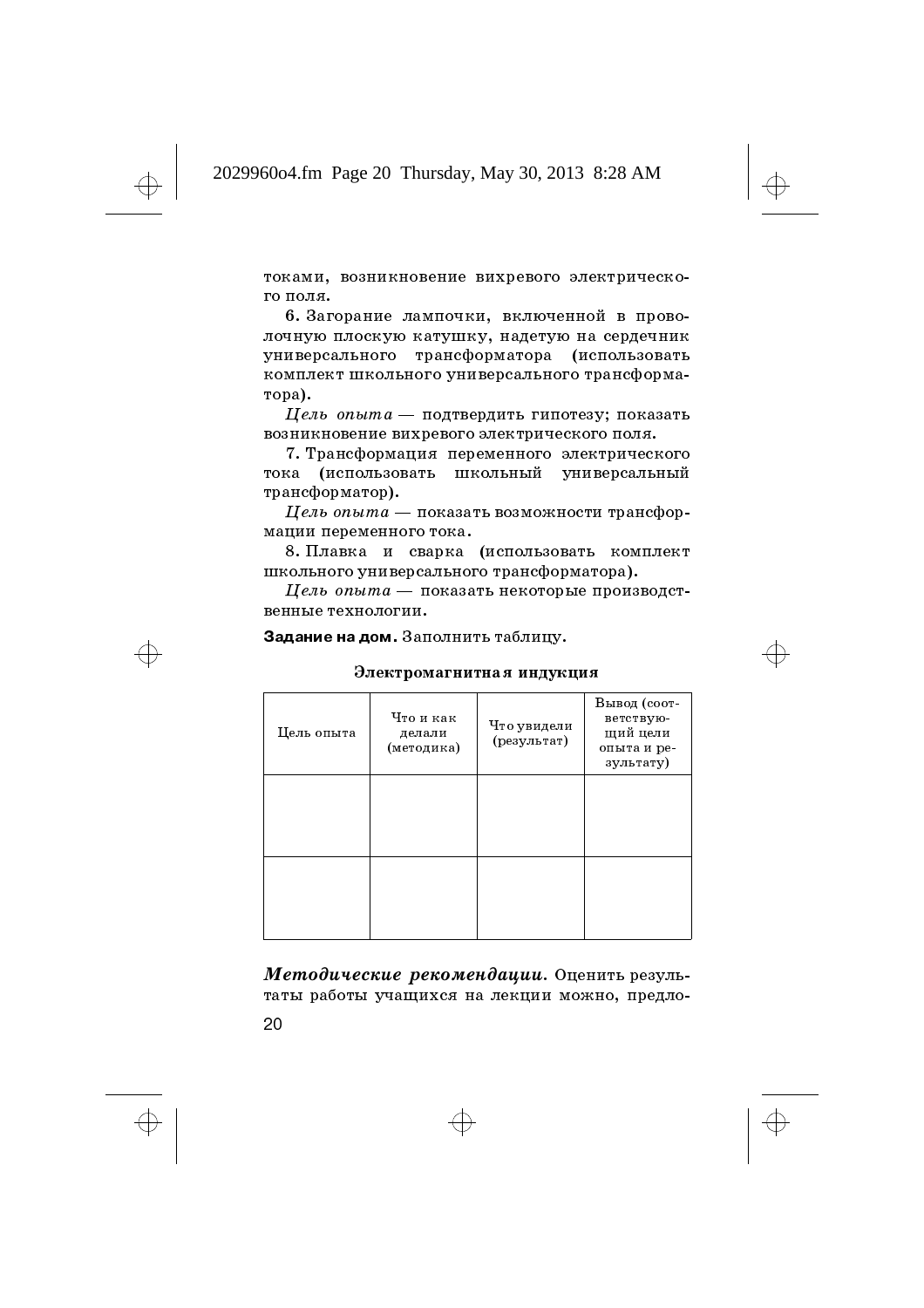жив заполнить таблицу, в которую следует записать показанные в классе опыты, сохранив их последовательность.

Первую колонку учащиеся заполняют в классе во время лекции. Таблица будет дополняться в ходе изучения темы еще четырьмя демонстрациями.

#### Уроки 25, 26

Тема. Природа явления электромагнитной индукции и его закономерности.

Содержание. Магнитный поток. Правило Ленца. Закон электромагнитной индукции. Природа ЭДС индукции в неподвижных и движущихся проводниках. Решение задач.

1. Короткозамкнутая катушка и катушка, подключенная к источнику постоянного тока через ключ, располагаются рядом (соосно). Определить направление индукционного тока в короткозамкнутой катушке при замыкании (размыкании) ключа в цепи второй катушки.

2. Горизонтально расположенное металлическое кольцо пронизывается сверху (снизу) возрастающим (убывающим) магнитным потоком. Определить направление индукционного тока в кольце.

**Задание на дом.** §  $5.1\!-\!5.6;$  решить по одной задаче из указанных выше вариантов.

Уроки 27, 28

Тема. Решение задач на закон электромагнитной индукции в неподвижных и движущихся проводниках.

**Содержание.** Решение задач № 1—3 из § 5.9; упр. 9  $(1, 3, 5, 7)$ .

Задание на дом.  $\mathtt{Vnp.}$   $9$   $(2,$   $6,$   $8).$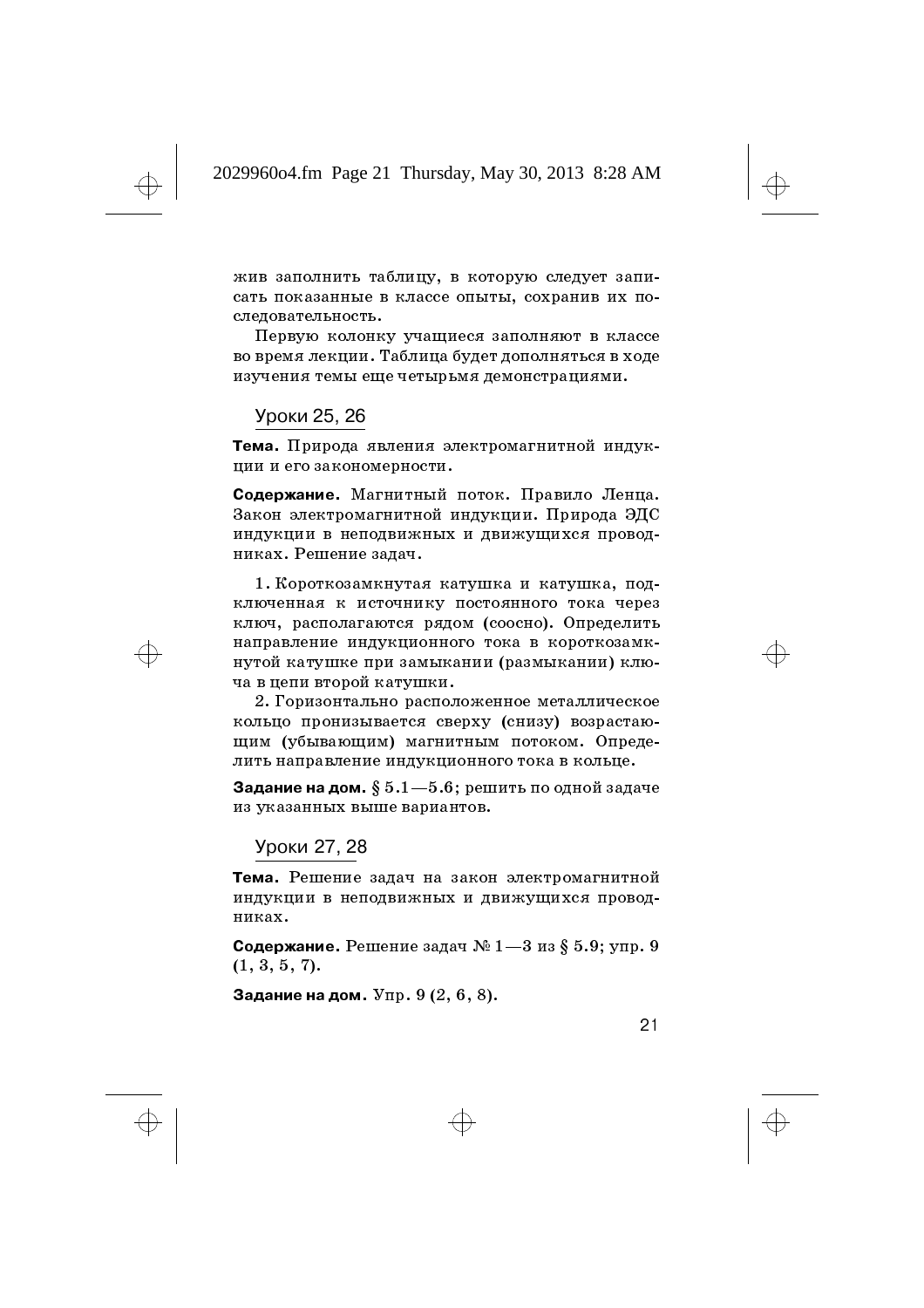# Уроки 29, 30

Тема. Самоиндукция. Энергия магнитного поля тока.

Содержание. Способы изменения магнитного потока в контуре: самоиндукция, индуктивность. Энергия магнитного поля тока.

**Демонстрации**. Перемещение постоянного магнита в катушке, замкнутой на демонстрационный гальванометр. Перемещение катушки относительно магнита. Модель «Вращение рамки в магнитном поле». Самоиндукция: экстратоки замыкания и размыкания.

Задание на дом. Заполнить таблицу,  $\S~5.7,~5.8;$  $N<sup>o</sup>$  4 — 6 из § 5.9.

Методические рекомендации. Показанные в классе опыты следует занести в таблицу «Электромагнитная индукция» (см. задание на дом к урокам 23, 24), сохранив их последовательность. Для постановки демонстраций следует использовать книгу «Демонстрационный эксперимент по физике в старших классах средней школы»(Т. 1 / Под ред. А. А. Покровского. Пособие для учителей. —  $M$ .: Просвещение, 1971).

# Уроки 31, 32

Тема. Решение задач на самоиндукцию и расчет магнитного поля тока.

**Содержание.** Решение задач № 4—6 из § 5.9; упр. 9  $(12, 14, 15)$ .

Задание на дом.  $\S~5.7;$   $\rm ymp.~9$   $(13,16,17).$ 

#### Уроки 33, 34

Тема. Решение задач на закон электромагнитной индукции.

Содержание. Упр. 9 (10, 11, 14, 16); Г. № 23.44, 23.45. Задание на дом.  $\Gamma$ . №  $23.41, \, 23.42, \, 23.50.$ 

22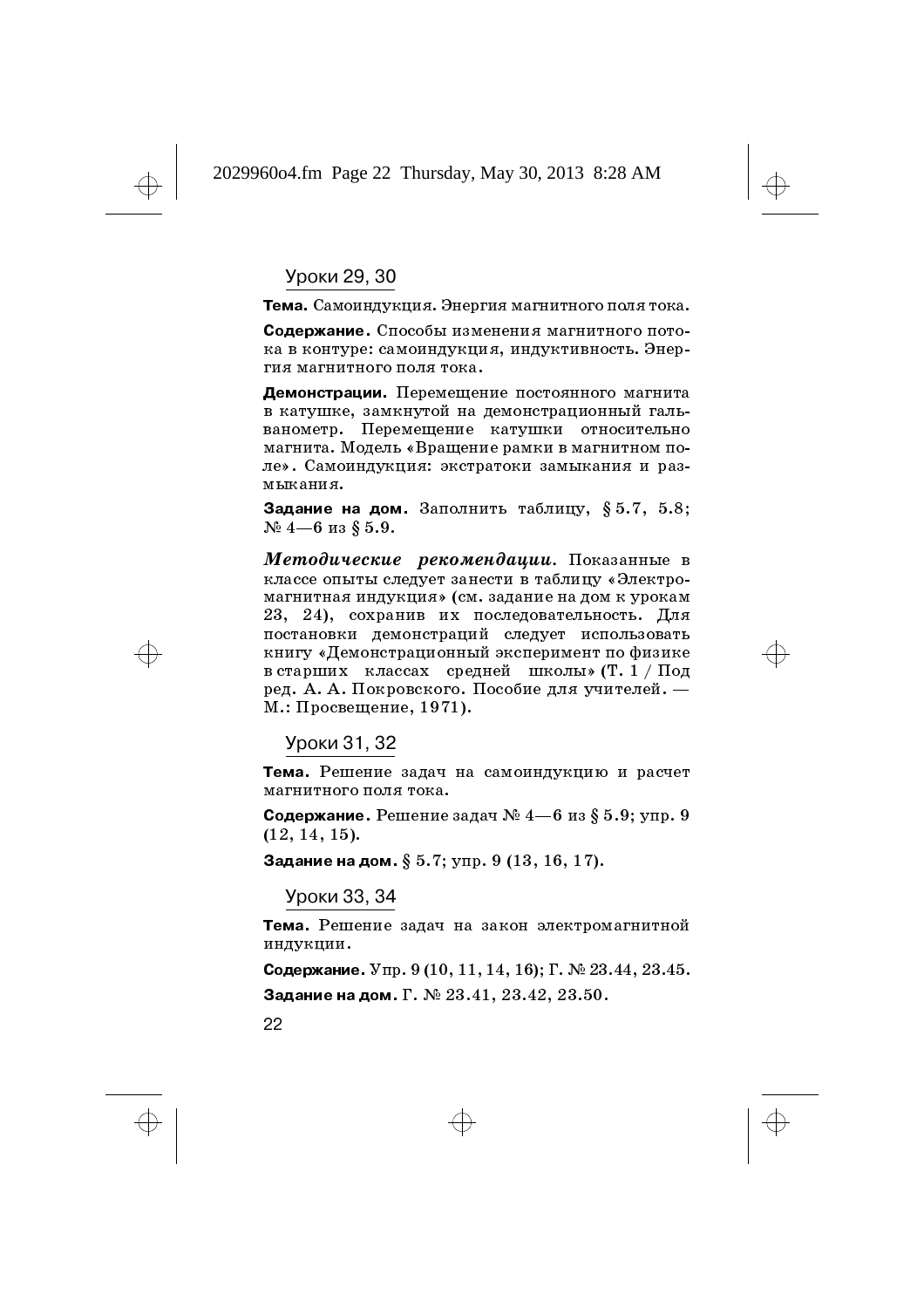Уроки 35, 36

Контрольная работа по теме «Электромагнитная индукция».

#### Магнитные свойства вещества

Уроки 37, 38

Тема. Магнитные свойства вещества.

Содержание. Магнитная проницаемость. Пара-, диа- и ферромагнетики.

Задание на дом.  $\S~6.1\!-\!6.6.$ 

#### Лабораторный практикум

#### Уроки 39, 40

Тема. Осциллографический метод изучения быстропеременных процессов.

Содержание. Лекция-демонстрация.

Методические рекомендации. Необходимо сказать, что осциллографический метод позволяет экспериментально исследовать, как протекают переменные процессы, и не только это.

#### План лекции:

1. Осциллографический метод — метод исследования переменных процессов по их осциллограммам.

2. Электронно-лучевой осциллограф. Как устроен и как работает осциллограф. Как осциллограф преобразует электрические сигналы в осциллограммы. Для чего нужен генератор развертки.

3. Что такое синхронизация.

4. Что можно измерить с помощью осциллографа.

5. Какую информацию о процессах можно получить из осциллограммы.

6. Как работать с осциллографом.



↔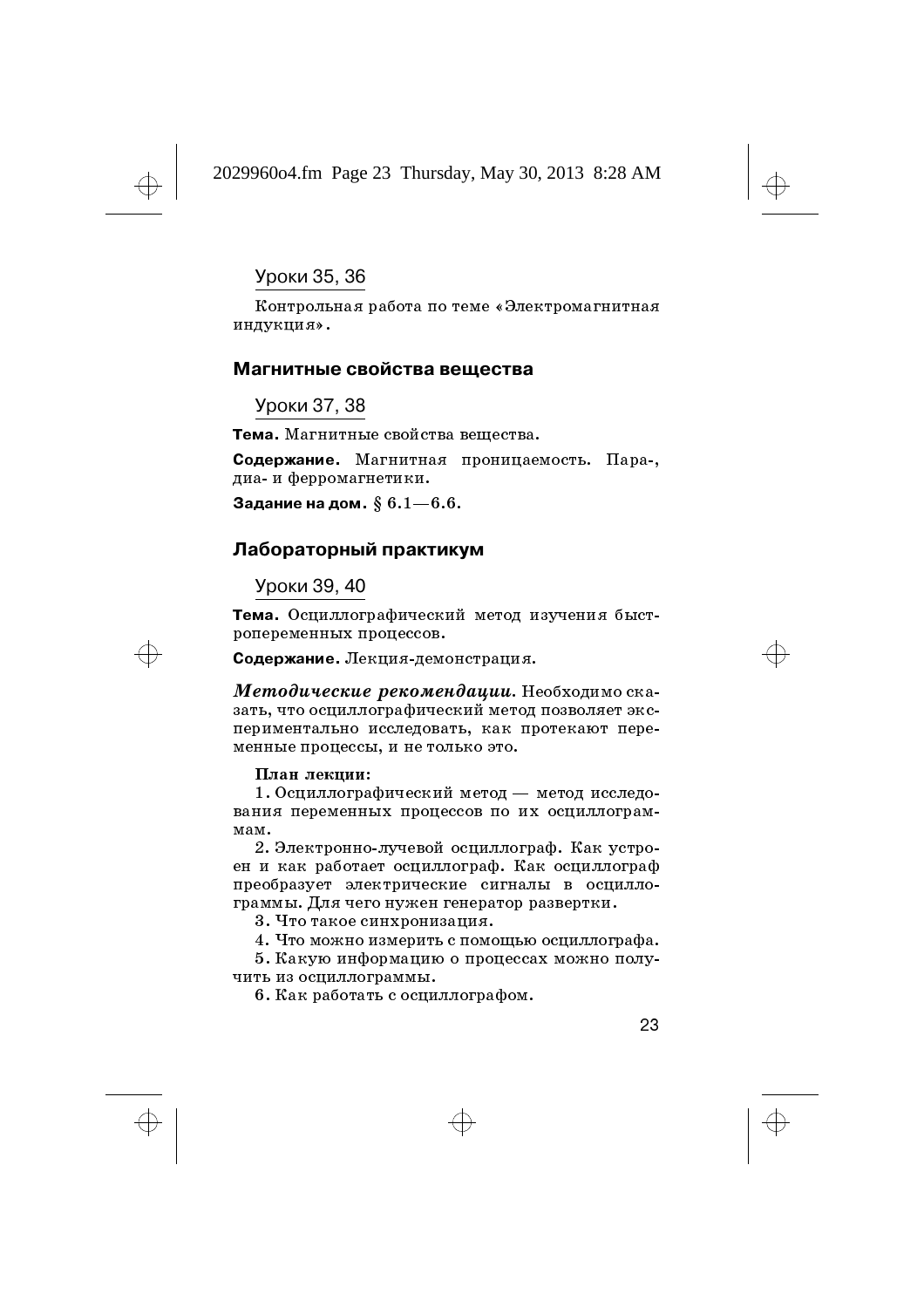$\bigoplus$ 

 $\Rightarrow$ 

# **Урок 41**

Допуск к практикуму.

# Уроки 42-46

Выполнение работ:

1. Изучение температурной зависимости сопротивления металлов и полупроводников.

2. Изучение процесса прохождения электрического тока в растворах электролитов.

3. Изучение полупроводникового диода.

4. Изучение процессов выпрямления переменного тока.

5. Изучение процесса прохождения тока в биполярном транзисторе.

## Уроки 47, 48

Зачет по практикуму.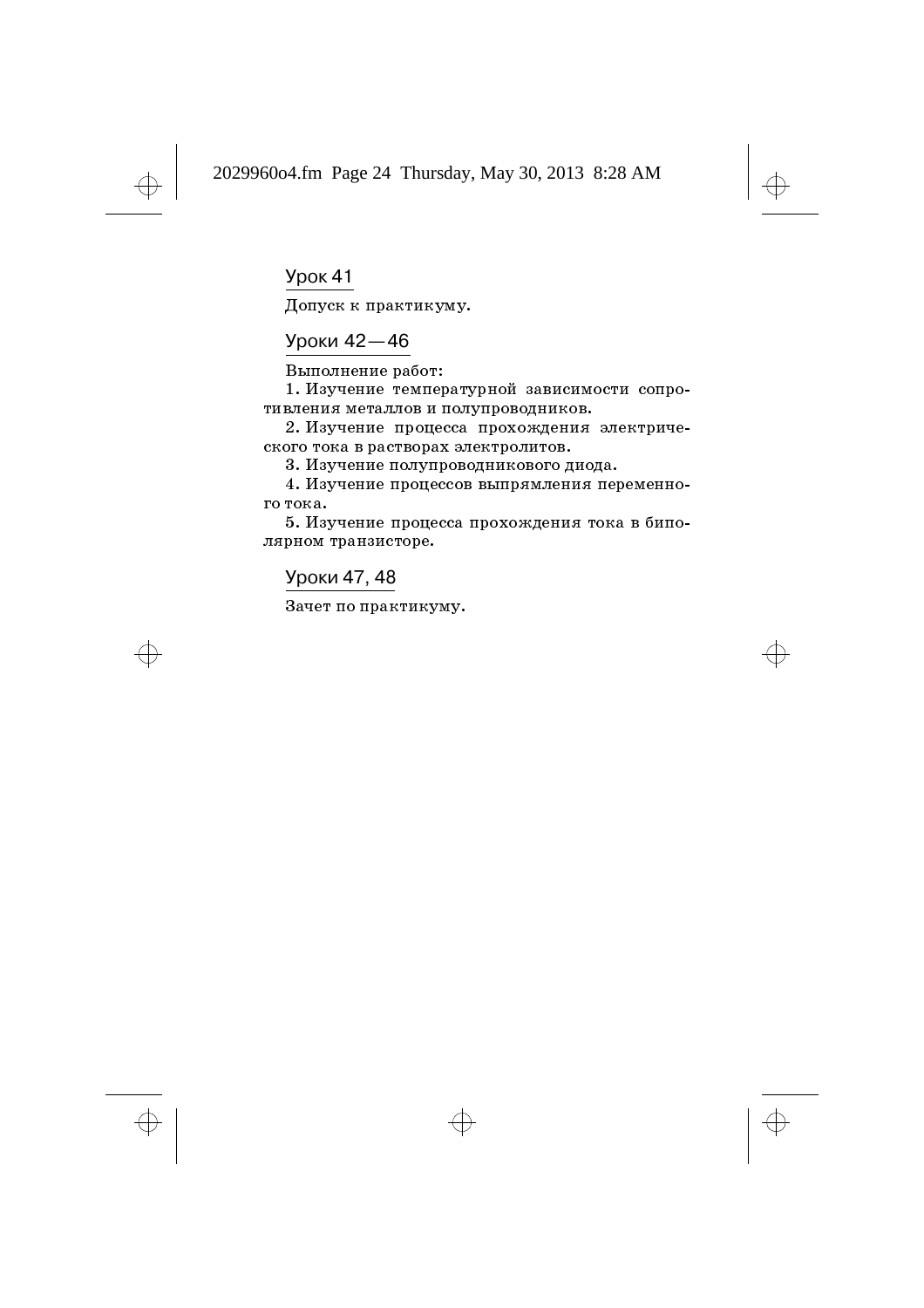# **Механика**

## Вращение твердого тела

Уроки 1, 2

Тема. Вращение твердого тела.

Содержание. Лекция-демонстрация.

Задание на дом. Заполнить таблицу для записи продемонстрированных на лекции экспериментов.

Перечень и последовательность экспериментов.

1. Одинаковость угловых скоростей точек вращающегося твердого тела и неодинаковость линейных (используется вращающийся диск).

2. Вращение на скамье Жуковского (рис.  $3, a$ — $6$ ). Вращение человека ускорится, если он опустит руки, и замедлится, если он поднимет их (см. рис. 3, а); если человек на неподвижной скамье сделает движение руками в одну сторону, то его ноги вместе с верхней платформой повернутся в другую сторону (см. рис. 3, б); если человек поднимет велосипедное колесо над головой и приведет его во вра-

щение, то он сам вместе с платформой начнет вра-



25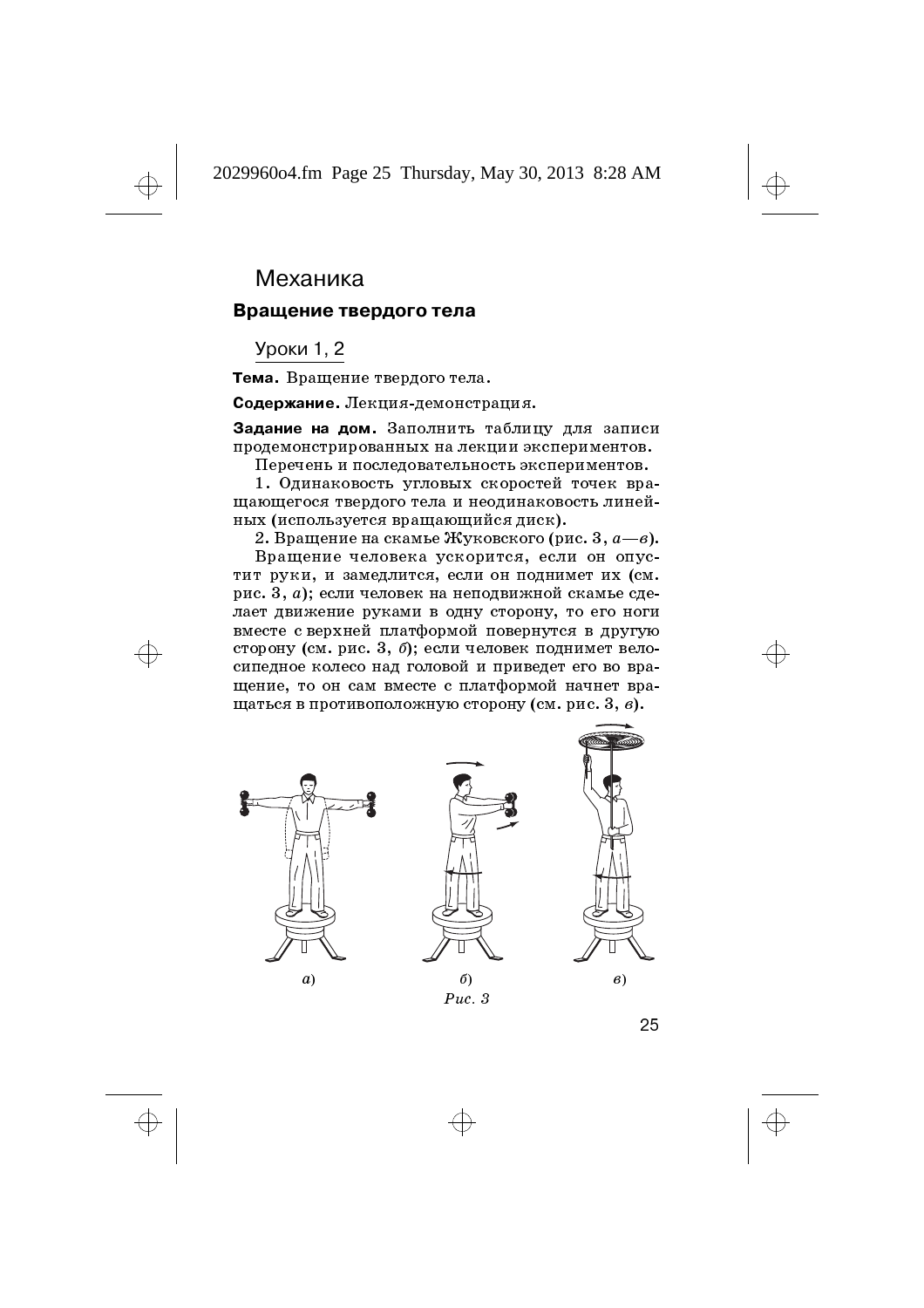

3. Сохранение плоскости вращения вращающейся пластинки, подвешенной на нити и совершающей свободные колебания (рис. 4).

Плоскость вращения вращающейся пластинки при совершении ею колебаний сохраняется.

4. Сохранение момента импульса при наложении на одну вращающуюся пластинку другой (рис. 5).

Если на нижнюю вращающуюся пластинку быстро опустить неподвижную, то при этом момент инерции увеличится, скорость вращения уменьшится, а момент импульса сохранится.

5. Вращение велосипедного колеса (тяжелого диска) вокруг горизонтальной оси, подвешенной на нити (рис. 6).

Если колесо, подвешенное на нити, приведено во вращение вокруг горизонтальной оси, то при достаточно большой скорости ось сохраняет свое поло-



26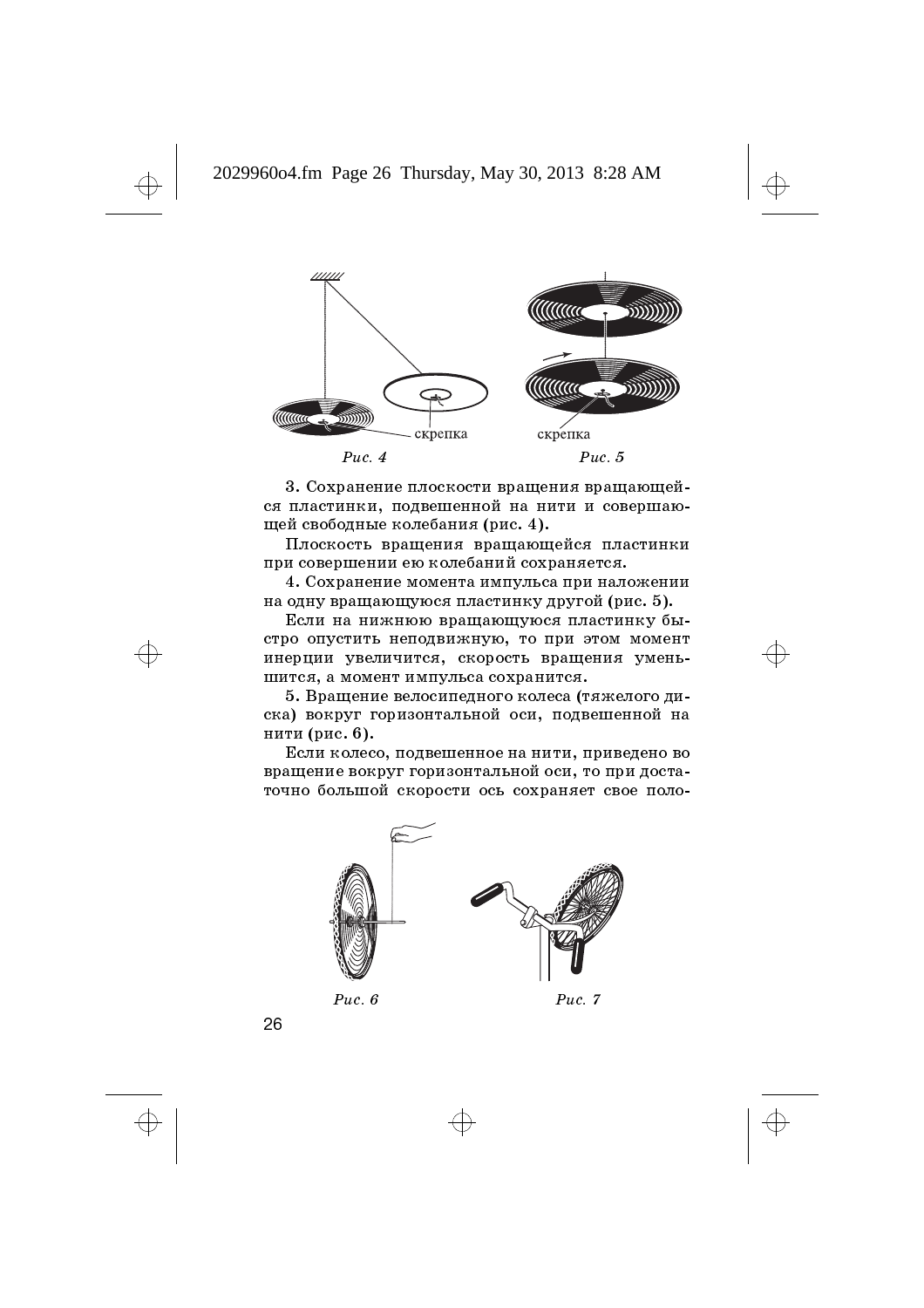жение. При уменьшении скорости наблюдается прецессия.

6. Возникновение силы, препятствующей повороту плоскости (оси) вращения твердого тела (тяжелый диск или велосипедное колесо) (рис. 7).

Приподнятое вращающееся велосипедное колесо «сопротивляется» повороту его оси вращения.

#### Методические рекомендации

#### План лекции:

1. Знакомство с явлением (демонстрации).

2. Центр масс твердого тела. Движение центра Macc.

3. Сопоставление с поступательным движением, особенности вращательного движения твердого тела.

4. Кинематическое описание вращательного движения по аналогии с поступательным.

5. Введение понятия момента инерции как аналога массы при сопоставлении вращательного и поступательного движений. Теорема Штейнера.

6. Введение понятия момента силы как аналога силы при сопоставлении вращательного и поступательного движений.

7. Импульс твердого тела и момент импульса.

8. Формулирование динамических законов вращения твердого тела по аналогии с законами поступательного движения.

9. Количественное описание вращательного движения твердого тела с помощью векторов.

10. Объяснение демонстраций.

## Уроки 3, 4

Тема. Вращение твердого тела.

Содержание. Выполнение лабораторных работ:

1. Изучение основного закона вращательного движения твердого тела.

2. Изучение закона сохранения механической энергии на примере скатывания шара по наклонному желобу.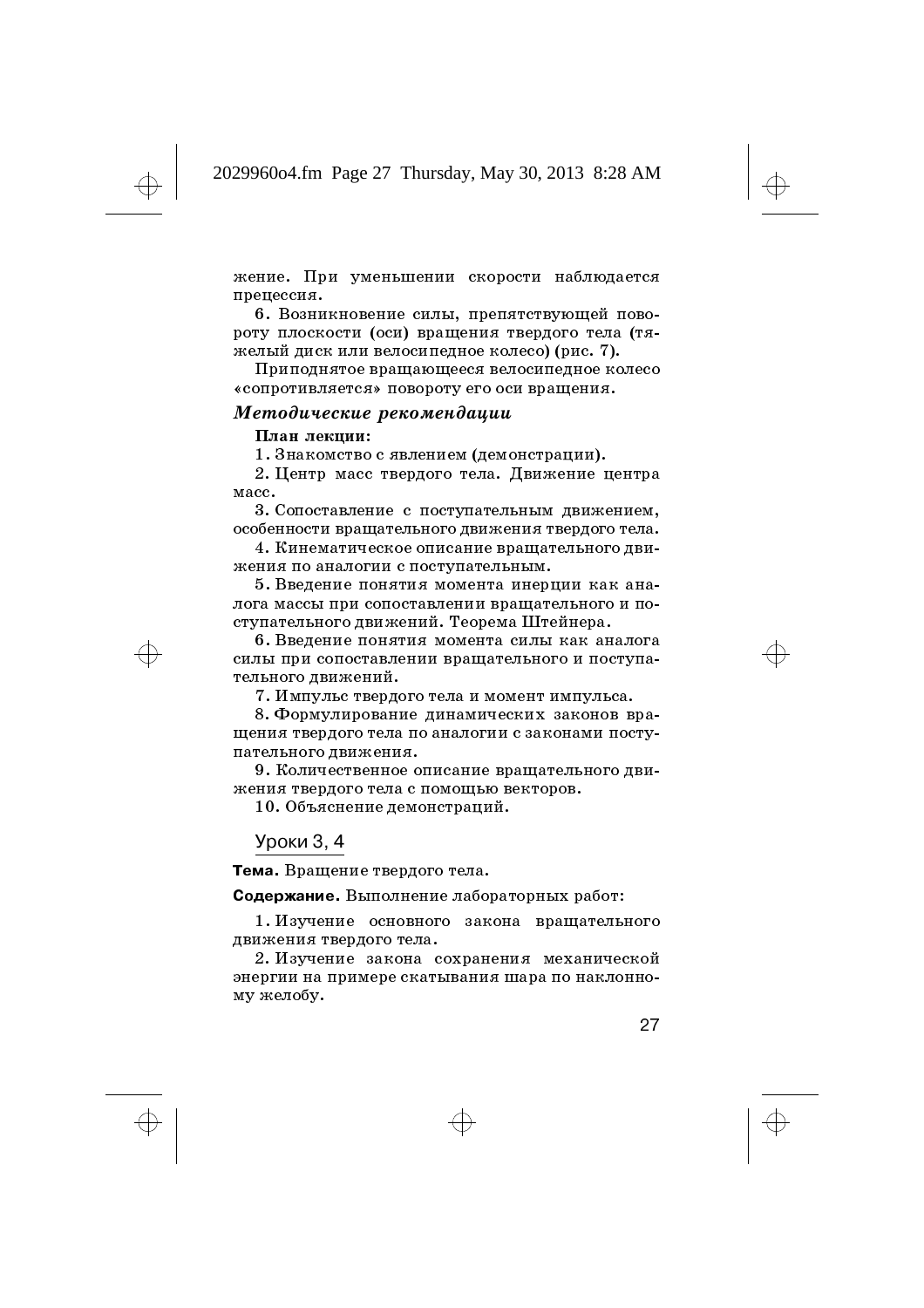# Колебания и волны

## Колебательные процессы

Уроки 1, 2

Тема. Качественный анализ колебательных процес-COB.

Содержание. Колебательные процессы. Классификация колебаний. Условия возникновения и поддержания колебаний. Качественный динамический и энергетический анализ свободных колебаний. Внутренние и внешние силы. Колебательная система. Собственные колебания. Преобразования энергии в колебательных системах: груз на пружине, математический маятник, колебательный контур.

Задание на дом. Введение, §1.1, 2.1; подготовка докладов к семинару: §  $1.2, 1.3, 2.2.$ 

## **Уроки 3.4**

28

Тема. Вывод уравнения свободных колебаний и его решение.

Содержание. Вывод уравнения свободных колебаний динамическим и энергетическим способами для: а) математического маятника (динамика материальной точки, основное уравнение вращательного движения твердого тела, закон сохранения полной механической энергии); б)груза на пружине (динамика материальной точки, закон сохранения полной механической энергии); в) колебательного контура (закон сохранения энергии, закон Ома для цепи с источником ЭДС). Решение уравнения собственных колебаний.

Методические рекомендации. Уроки рекомендуется проводить в форме семинара, на котором учащиеся делают доклады по перечисленным вопросам. Учитель обобщает результаты семинара и рассказывает о решении дифференциального уравнения собственных колебаний.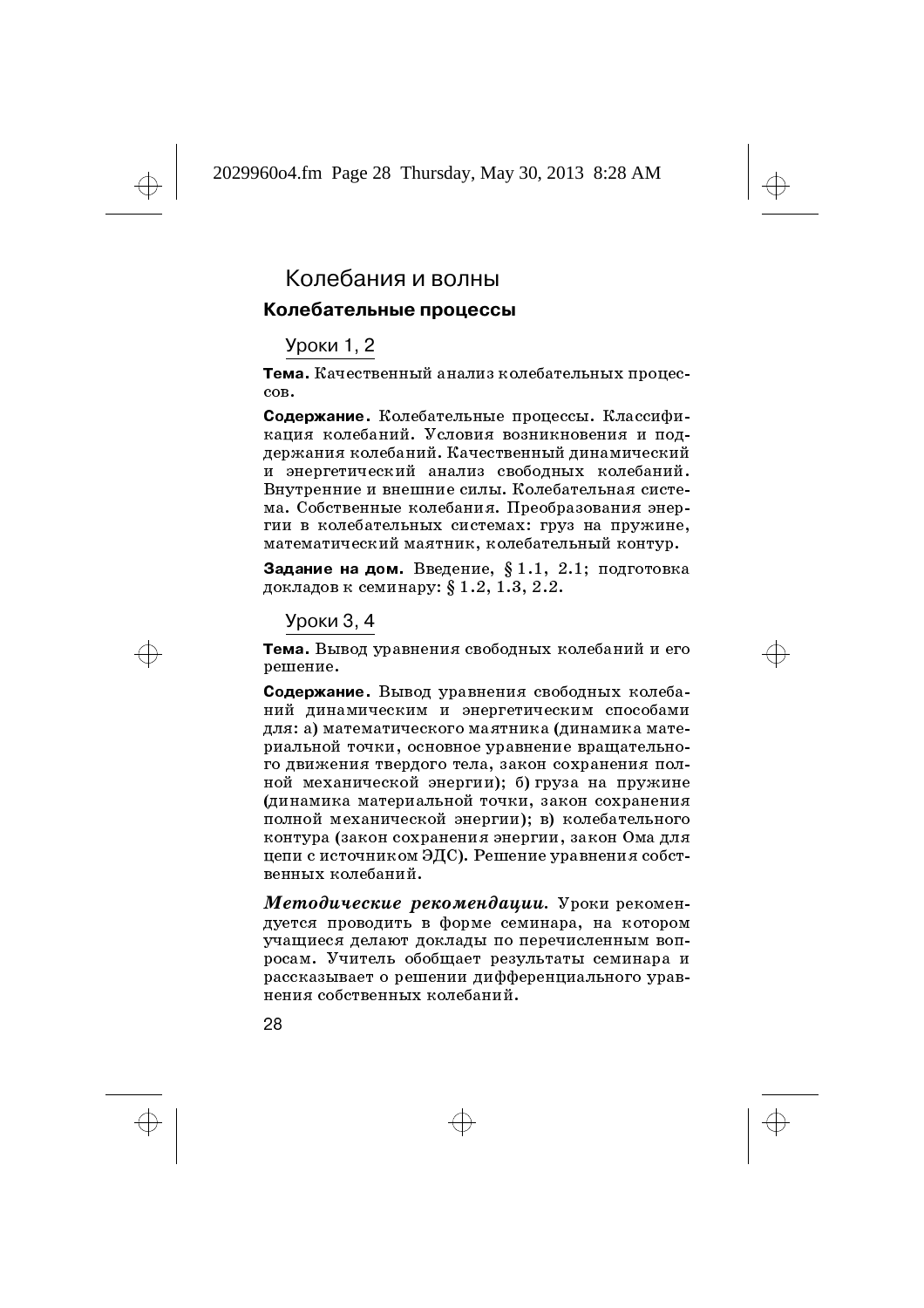# Уроки 5, 6

#### Тема. Анализ уравнения собственных колебаний.

Содержание. Гармонические колебания. Гармоническое колебание как проекция радиуса-вектора точки, вращающейся с постоянной угловой скоростью. Параметры колебательных процессов. Зависимость частоты и периода собственных колебаний в колебательной системе от ее параметров, а амплитуды — от энергии, переданной системе. Решение задач № 1 из § 1.13, № 1 из § 2.14; Г. № 9.2, 9.8, 24.1.

Задание на дом.  $\S~1.5{-}1.7,~2.2,~2.3;~{\rm ymp}.$  1 (1),  $v_{\rm HD}$ , 2(1).

## Уроки 7, 8

Тема. Сложение гармонических колебаний.

Содержание. Сложение гармонических колебаний одинаковой частоты: а) направленных вдоль одной прямой; б) взаимно перпендикулярных. Метод векторных диаграмм. Решение задач  $\mathbb{N}^2$  2-5 из § 1.13;  $ymp. 1(13)$ .

Задание на дом.  $\S~1.11;$   $y$ пр.  $1~(2,3,6)$ .

Урок 9

Тема. Решение задач по теме «Гармонические колебания».

Содержание.  $\texttt{N}{\texttt{m}}{\texttt{p}}.$   $1$   $(4,\,6{-}8).$ 

Задание на дом.  $\texttt{N}{\texttt{np}}$ .  $1$   $(5); \Gamma$ .  $\texttt{N}$ º  $9.7, \, 24.3.$ 

YDOK<sub>10</sub>

Тема. Вынужденные механические колебания. Резонанс.

Содержание. Лекция-демонстрация «Механические колебания. Резонанс». Анализ вынужденных колебаний.

Задание на дом.  $\S~1.9, \, 1.10.$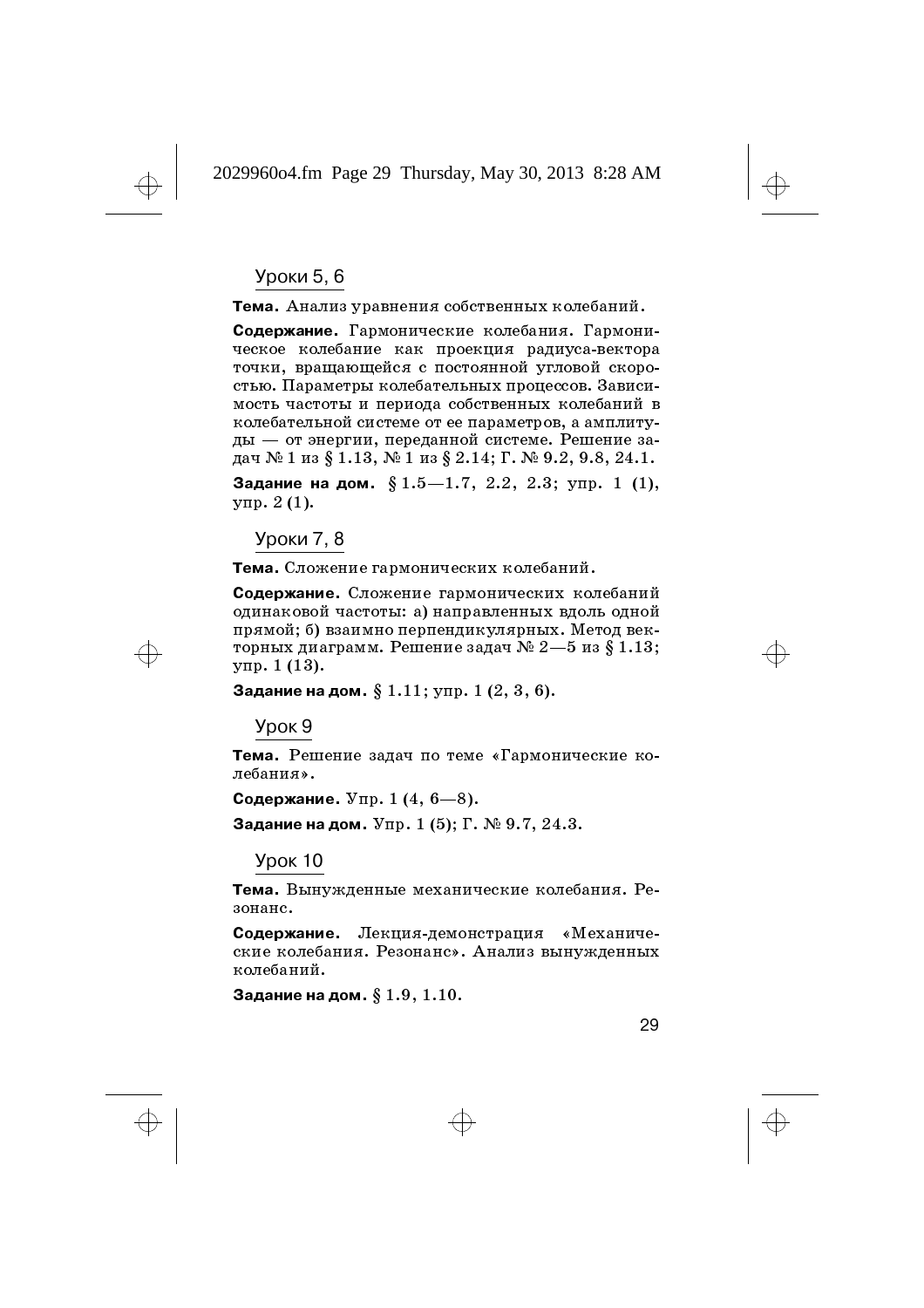$\bm{M}$ етодические рекомендации. Цель лекции познакомить учащихся с вынужденными механическими колебаниями в колебательных системах под действием периодической вынуждающей силы на качественном уровне.

В ходе лекции потребуется следующее оборудование:

1. Демонстрационный частотомер.

2. Стальная полуметровая линейка, зажатая в лапке штатива.

3. Постоянный магнит.

4. Генератор звуковой частоты.

5. Осциллограф.

6. Модель двигателя внутреннего сгорания  $(B\,\text{p}$ aspese).

7. Два маятника одинаковой длины, но с грузами существенно различных масс (металлический шарик и пенопластовый цилиндр) на жестком подвесе (для демонстрации зависимости быстроты затухания от массы груза).

8. Связанные маятники — горизонтальная подвеска с пробковыми маятниками разной длины и одним «тяжелым» маятником, длина которого равна длине одного из «легких» маятников.

9. Полосовой магнит, подвешенный на пружине и расположенный над отверстием катушки от универсального трансформатора, которая замкнута на демонстрационный гальванометр.

План лекции:

1. Формулирование цели.

2. Повторение: свободные колебания в колебательной системе возникают под действием внутренних сил системы, вынужденные - под действием внешних сил, действующих на систему (демонстрации: колебания стальной линейки, зажатой в лапке штатива; движение поршня в модели двигател<mark>я</mark> внутреннего сгорания; колебания стрелки гальва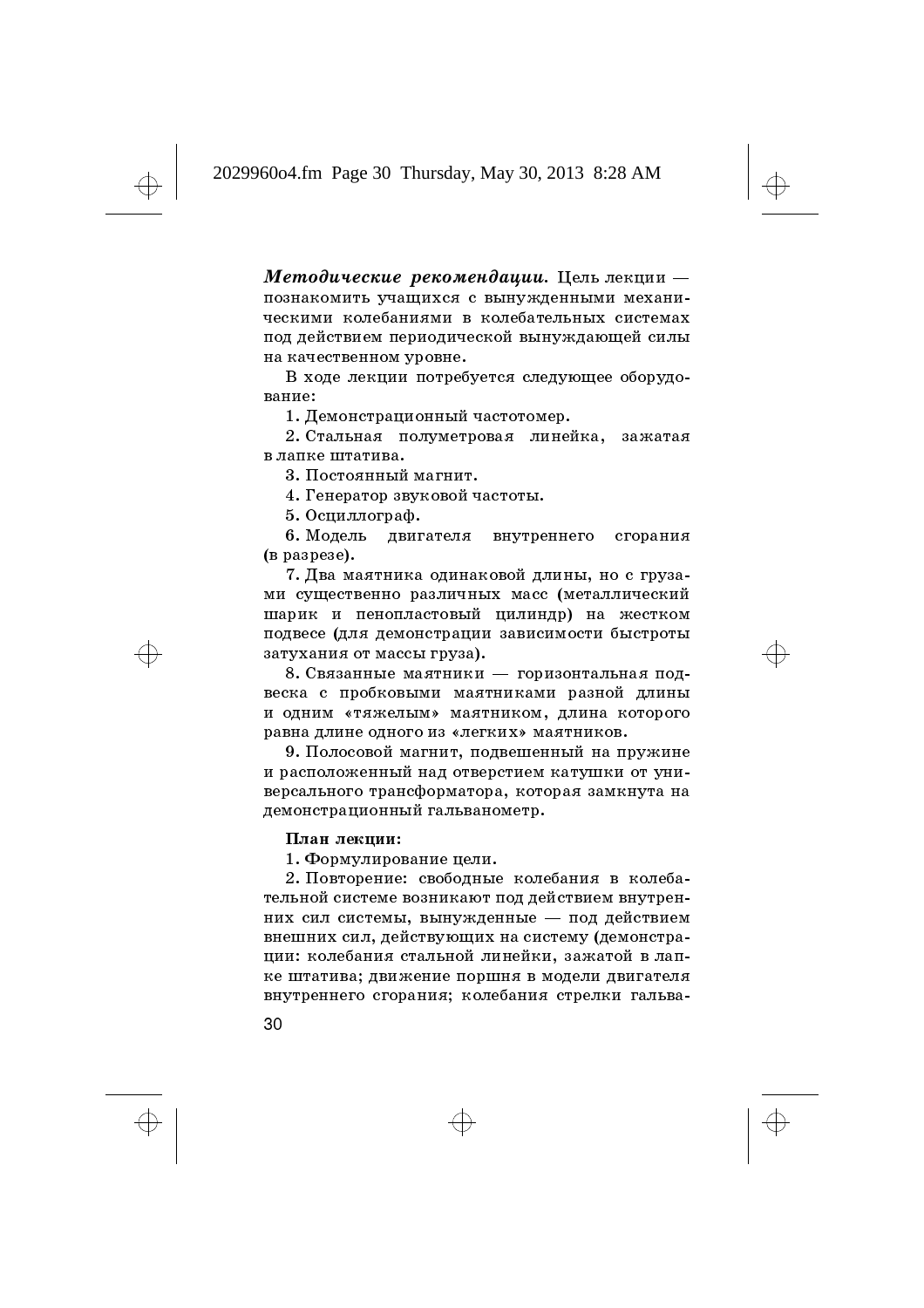нометра при колебаниях магнита в катушке, колебания «тяжелого» и «легкого» маятников).

3. О частоте и амплитуде вынужденных колебаний в колебательной системе: частота колебаний совпадает с частотой действия вынуждающей силы (колебания стрелки гальванометра и полосового магнита на пружине), амплитуда зависит от соотношения собственной частоты системы и частоты колебаний вынуждающей силы, наибольшая амплитула — при совпалении частот (лемонстрация на связанных маятниках).

4. Описание экспериментальной установки на основе частотомера (без упоминания слова «частотомер»).

5. Демонстрация свободных и вынужденных колебаний вибратора частотомера, осциллограммы тока в катушке частотомера<mark>.</mark>

6. Демонстрация зависимости амплитуды вынужденных колебаний вибратора от частоты тока в катушке. Определение явления резонанса в колебательной системе как резкого возрастания в ней амплитуды вынужденных колебаний.

7. Демонстрация перехода колебательной системы «частотомер» через резонансное состояние при заданной частоте вынужденных колебаний и при изменении длины вибратора. Демонстрация выполняется при трех значениях частоты тока в катушке частотомера, результат сопоставляется с наблюдениями частоты свободных колебаний короткого и длинного концов стальной линейки, и делается вывод о взаимосвязи собственной и вынужденной частот колебаний при резонансе.

8. Качественный динамический и энергетический анализ вынужденных колебаний в колебательной системе, формулировка условия резонанса.

9. При резонансе вынуждающая периодическая сила синфазна с внутренней возвращающей силой,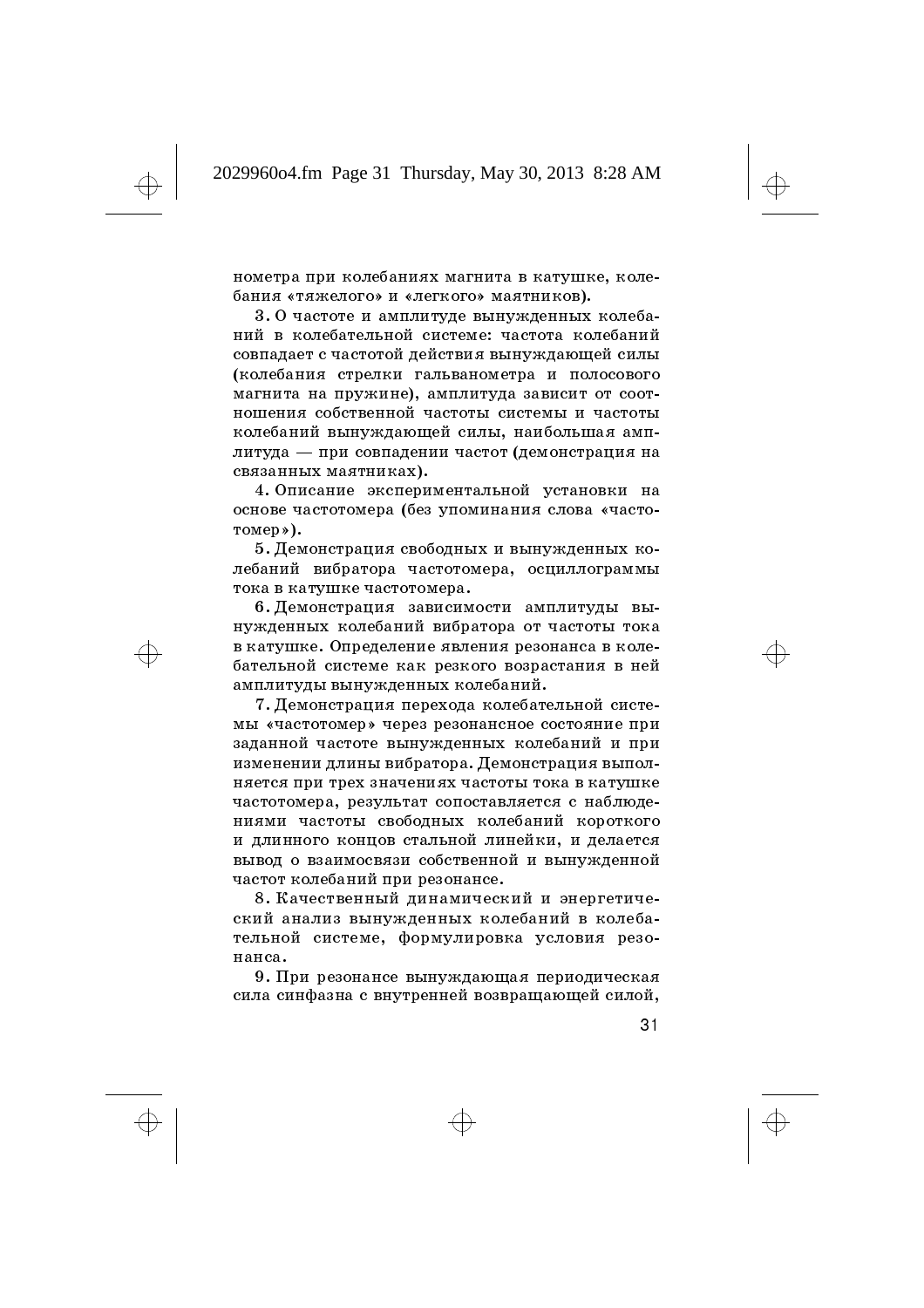имеют место наиболее благоприятные условия передачи энергии в колебательную систему.

10. Определение резонанса и п. 8 записываются в тетрадь.

Контрольный вопрос. Каким образом была получена шкала частот на экспериментальной установке?

Закрепление. Записать в тетрадь по установленной форме выполненные в классе демонстрации.

#### Уроки 11, 12

Контрольная работа по теме «Свободные колебания».

#### Уроки 13, 14

Тема. Вынужденные электрические колебания (переменный ток).

Содержание. Переменный ток.  $RLC$ -цепь. Мощность, потребляемая элементами цепи переменного тока и цепью в целом (качественный анализ). Активный и реактивный элементы цепи. Действующие значения силы тока и напряжения. Решение задачи № 2 из § 2.14; упр. 2 (2, 3, 5, 6).

Задание на дом.  $\S~2.4, \, 2.5; \Gamma.$   $\mathbb{N}$   $24.1, \, 24.2.$ 

## Уроки 15, 16

Тема. Закон Ома для последовательной цепи переменного тока. Резонанс.

Содержание. Резистор, конденсатор и катушка индуктивности в цепи переменного тока. Векторные диаграммы. Закон Ома. Резонанс. Мощность в цепи переменного тока. Коэффициент мощности $^1\!\!$ .

#### Задание на дом.  $\S~2.6{\rm -}2.11.$

 $^1$  Изучение вопросов: цепи переменного тока, резонанс в цепи переменного тока, измерение коэффициента мощности цепи переменного тока, измерение емкости конденсатора и индуктивности катушки — вынесено в лабораторный практикум.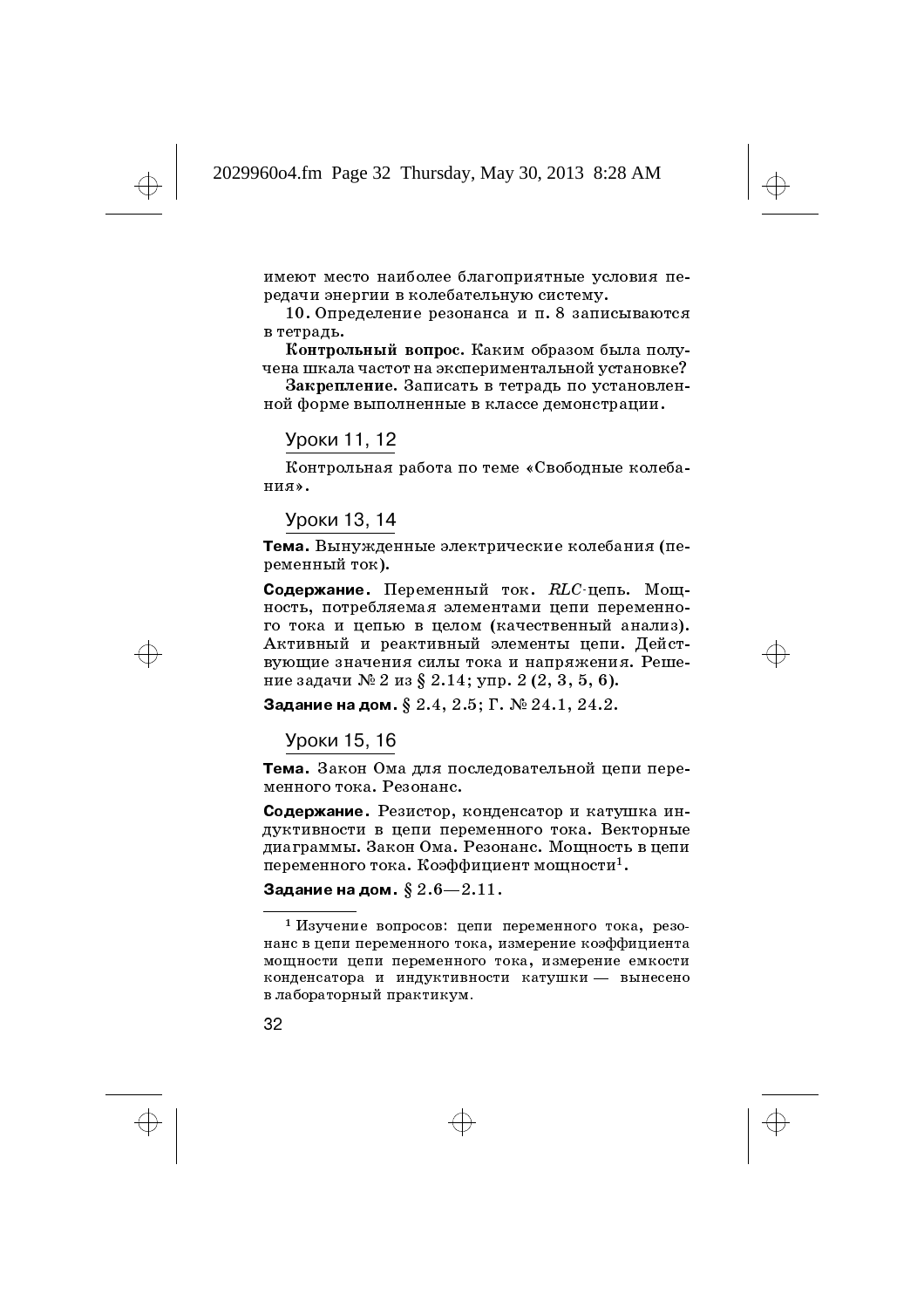Уроки 17, 18

Тема. Решение задач по теме «Переменный ток». Содержание. Решение задач  $\mathbb{N}$   $2-6$  из § 2.14. Задание на дом.  $\,\mathrm{Nnp.}\;2\,(11,\,12).$ 

Уроки 19, 20

Контрольная работа по теме «Переменный ток».

Уроки 21, 22

Тема. Генерирование, передача, распределение и использование электроэнергии.

Содержание. Генераторы электроэнергии. Выпрямители переменного тока. Трансформация. Передача электроэнергии на расстояние<sup>1</sup>. Решение задач  $\mathbb{N}$ <sup>2</sup> 1, 2, 5 из § 3.13.

Задание на дом.  $\S~3.1{-}3.4$  (повторение),  $\S~3.11$ (в ознакомительном плане).

#### Волновые процессы

Уроки 23, 24

Тема. Механические волны.

Содержание. Механические волны. Продольные и поперечные волны. Характеристики волны. Уравнение бегущей волны. Свойства волн: отражение, преломление, дифракция, интерференция. Стоячие волны.

**Демонстрации.** Опыты №  $31\!-\!38.$ 

Задание на дом.  $\S\,4.3{-}4.8,$   $4.16{-}4.19.$ 

Методические рекомендации. При изложении материала следует учитывать, что изучение попе-

↔

<sup>&</sup>lt;sup>1</sup> Изучение однофазного трансформатора вынесено в лабораторный практикум.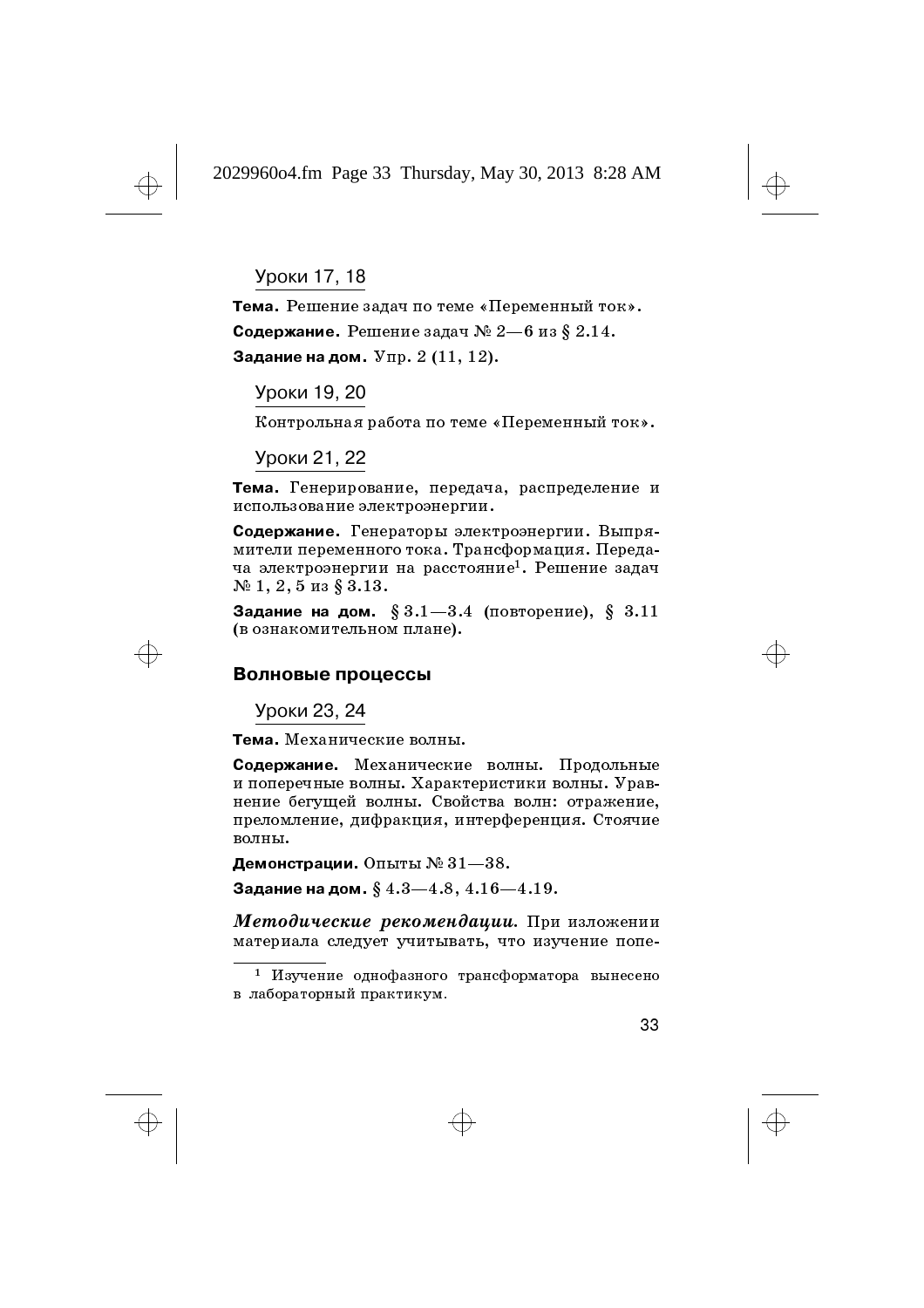речных волн в струне с закрепленными концами, распространение упругих волн в металлических стержнях вынесено в лабораторный практикум.

Рекомендуется излагать материал в форме лекции.

## Уроки 25, 26

Тема. Звуковые волны.

Содержание. Звуковые волны. Скорость звука. Музыкальные звуки и шумы. Громкость и высота звука. Тембр. Акустический резонанс. Излучение звука. Свойства звуковых волн $^1\!\!$ .

Задание на дом.  $\S~4.9{-}4.14.$ 

## Уроки 27, 28

Тема. Решение задач на расчет характеристик механической волны.

Содержание. Решение задач  $\mathbb{N}^2 \; 1\!-\!6$  из §4.20;  $ymp. 4 (1, 2, 4, 5).$ 

Задание на дом.  $\rm{Nnp.}$   $4$   $(6,11,12).$ 

#### **Урок 29**

Обобщающий урок по теме «Механические волны».

## **Урок 30**

Контрольная работа по теме «Механические волны».

#### Уроки 31, 32

Тема. Электромагнитные волны.

Содержание. Связь между переменным электрическим и переменным магнитным полями. Электро-

 $^1$  Изучение свойств звуковых волн вынесено в лабораторный практикум.

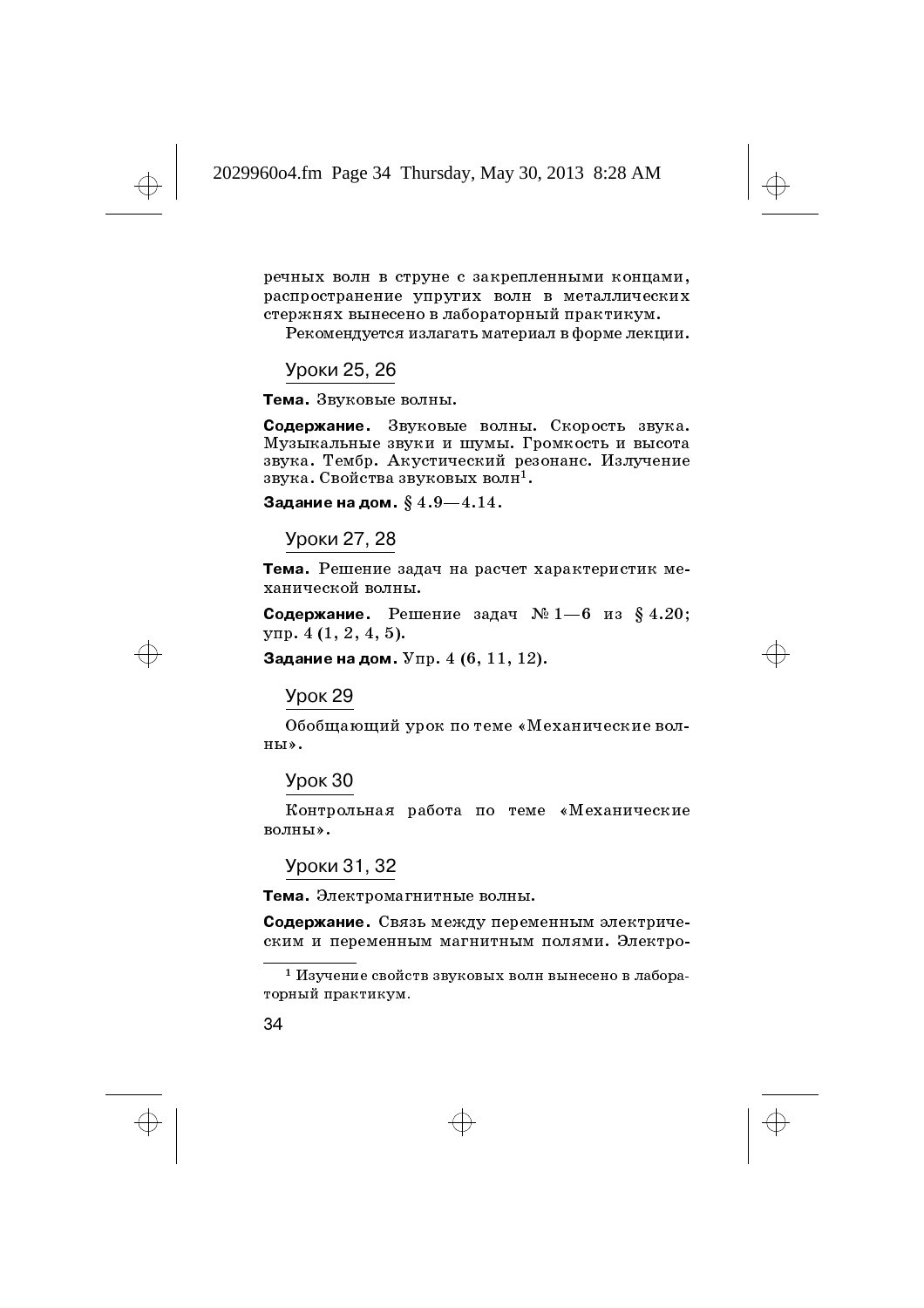магнитное поле. Электромагнитная волна. Излучение электромагнитных волн. Энергия электромагнитной волны. Свойства электромагнитных волн.

Задание на дом.  $\S~5.1\!-\!5.8.$ 

Уроки 33, 34

Тема. Принципы радиосвязи.

Содержание. Принципы радиосвязи. Модуляция и демодуляция. Простейший радиоприемник. Распространение радиоволн. Радиолокация. Телевидение.

Задание на дом.  $\S~5.9{-}5.12, 5.14{-}5.16.$ 

#### Уроки 35, 36

Тема. Решение задач по теме «Электромагнитные волны».

Содержание. Решение задач упр.  $5(1-7)$ .

- .% E 3J%I! 3J%>%



 $\overline{\bigoplus}$ 

## **Урок 37**

Обобщающий урок по теме «Электромагнитные волны».

#### **Урок 38**

Контрольная работа по теме «Электромагнитные волны».

#### Лабораторный практикум

Уроки 39, 40

Допуск к практикуму.

#### Уроки 41-50

Выполнение работ:

1. Изучение цепи переменного тока.

2. Изучение резонанса в цепи переменного тока.

35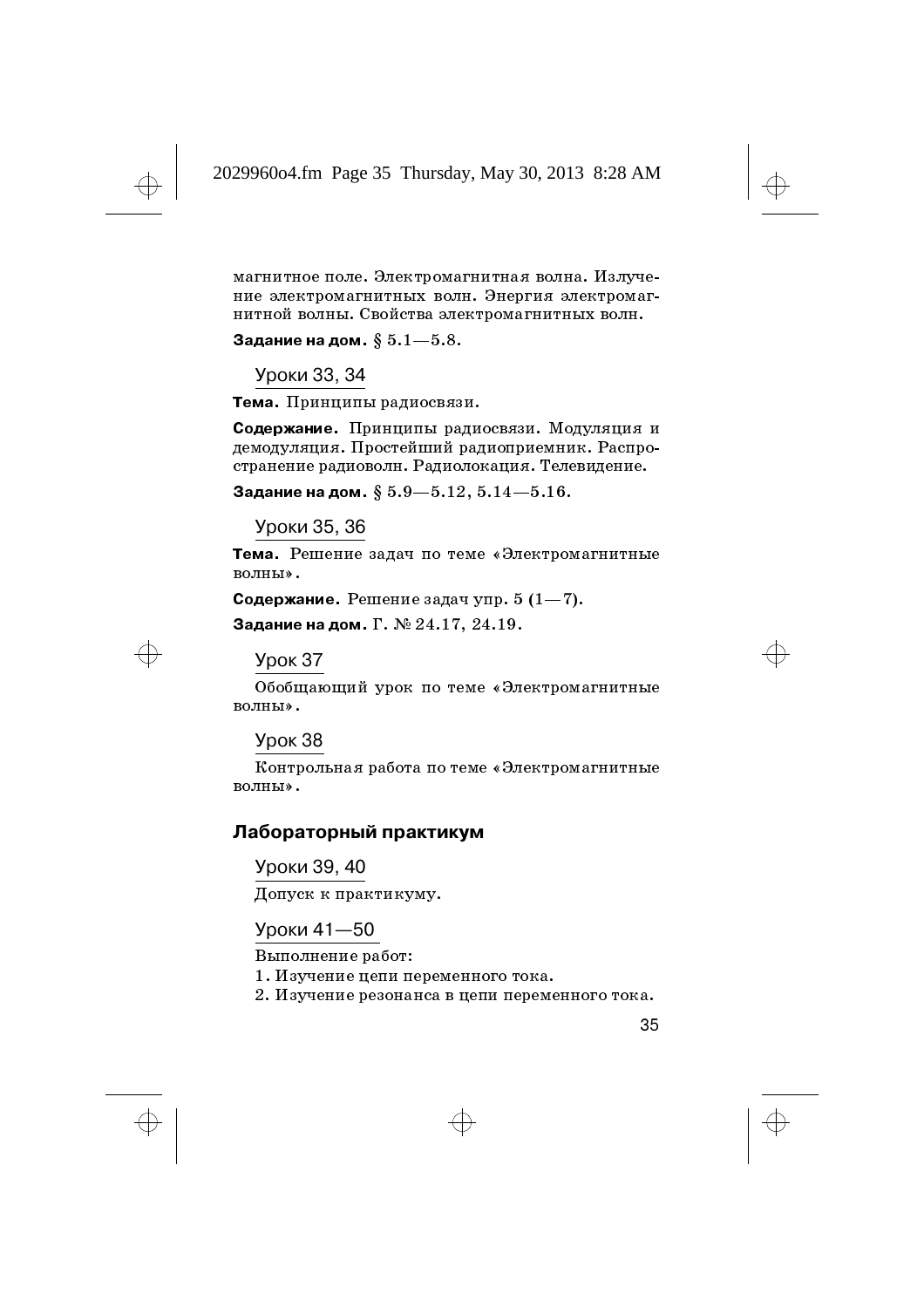3. Измерение коэффициента мощности цепи переменного тока.

4. Изучение однофазного трансформатора.

5. Измерение емкости конденсатора и индуктивности катушки.

6. Изучение автоколебаний.

7. Ознакомление с процессами модуляции и демодуляции электромагнитных колебаний.

8. Изучение поперечных волн в струне с закрепленными концами.

9. Изучение свойств звуковых волн.

Уроки 51, 52

Зачет по практикуму.

Уроки 53, 54

Тема. Решение задач по теме «Передача и трансформация электроэнергии».

Содержание. Решение задач № 1, 2, 5 из § 3.13;  $Y \n\Pi p. 3 (2, 5); \Gamma. \mathbb{N} 24.9, 24.10.$ 

Задание на дом.  $\mathtt{V}\pi\mathtt{p}.$   $3$   $(15,19).$ 

 $\bigoplus$ 

 $\Rightarrow$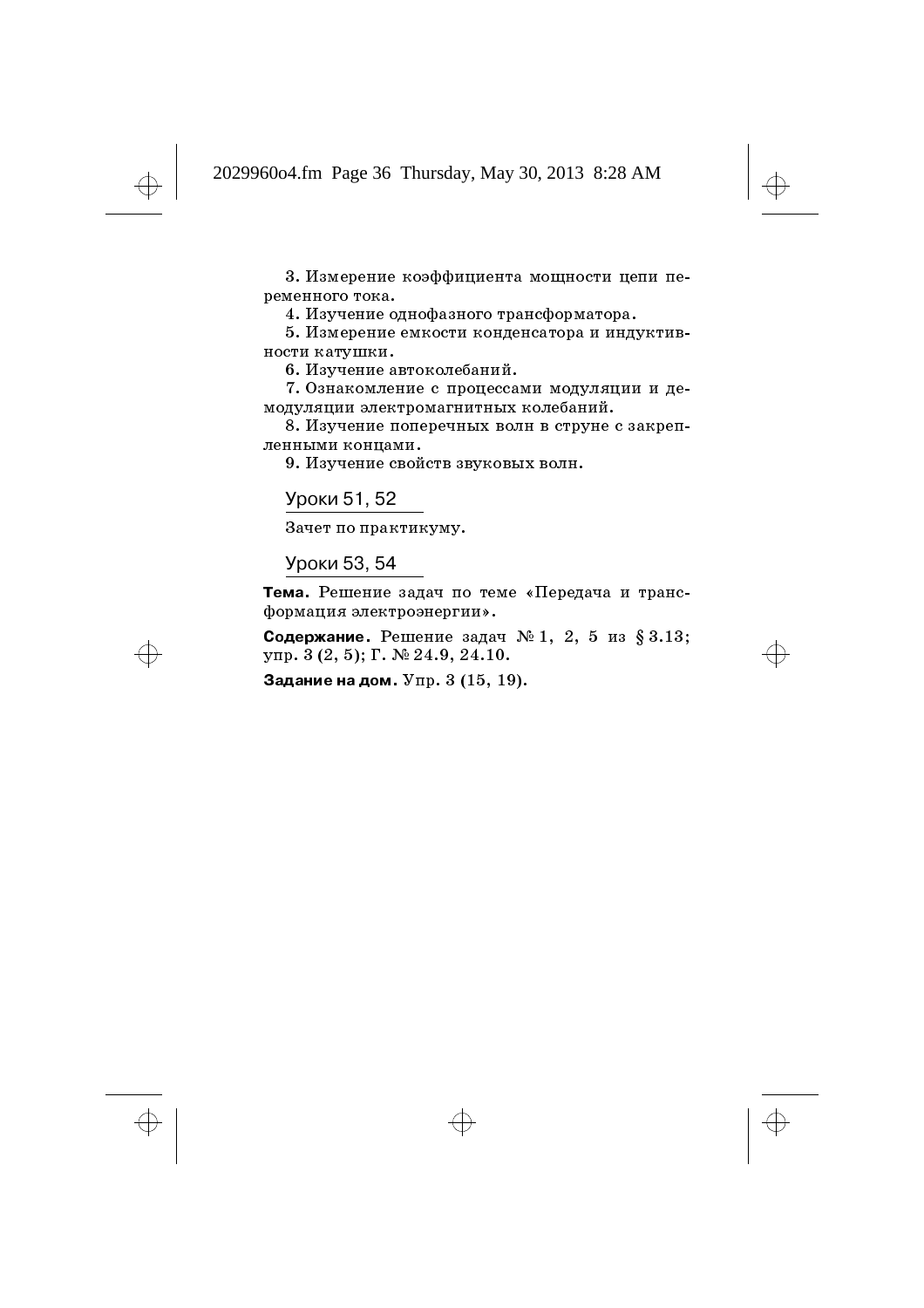# Оптика и квантовая физика

#### Геометрическая оптика

Уроки 1, 2

Тема. Световые лучи. Закон прямолинейного распространения света. Отражение света. Плоское зеркало.

Содержание. Световые лучи. Закон прямолинейного распространения света. Получение тени и полутени. Зеркальное и рассеянное отражение. Построение изображения в плоском зеркале. Принцип Ферма и отражение света. Решение задач упр.  $2(5-8)$ .

**Демонстрации**. Тень и полутень. Зеркальное и рассеянное отражение. Равенство угла отражения углу паления.

Задание на дом.  $\S\,1.1,\,\,1.2,\,\,1.8,\,\,1.9$  (с.  $28\!-\!29);$  $ymp. 2 (2-4, 9).$ 

#### Уроки 3, 4

Тема. Сферическое зеркало.

Содержание. Сферическое зеркало. Формула сферического зеркала. Построение изображений в сферическом зеркале. Решение задач № 2, 3 из § 1.12.

Задание на дом.  $\S~1.10, \, 1.11;$   $\tt ymp.$   $2\,(10, \, 11, \, 13, \, 16).$ 

Уроки 5, 6

Тема. Преломление света. Полное отражение.

Содержание. Преломление света. Показатель преломления. Законы преломления. Принцип Ферма и преломление света.

Полное отражение. Предельный угол полного отражения. Решение задачи № 2 из § 1.16; упр. 3  $(2, 6, 7, 8).$ 

**Демонстрации**. Преломление света. Полное внутреннее отражение.

Задание на дом.  $\S~1.13, \, 1.14; \, {\rm ynp.} \, 3 \, (3\!-\!5, \, 8).$ 



 $\oplus$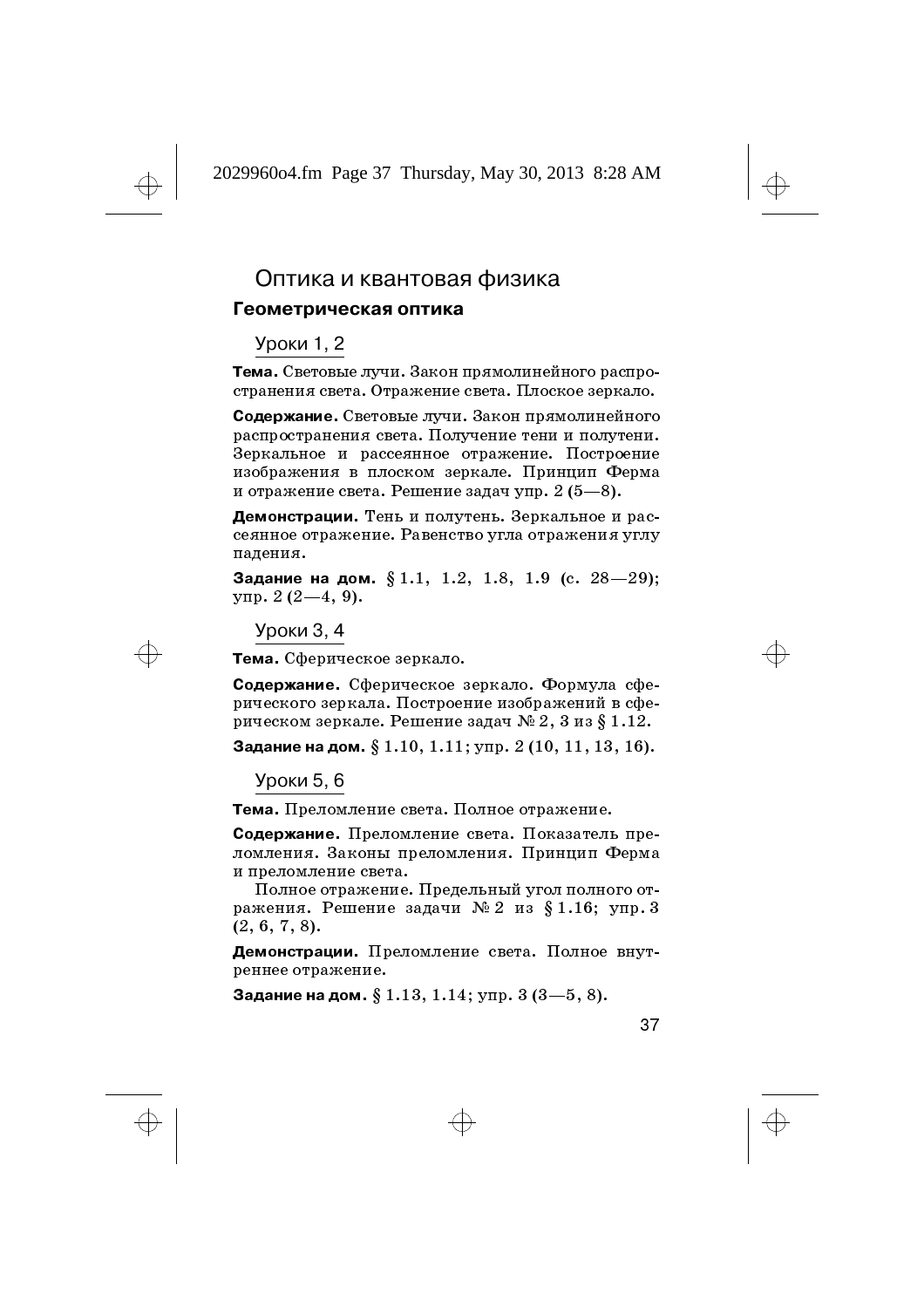Уроки 7, 8

Тема. Преломление света в плоскопараллельной пластинке и треугольной призме.

Содержание. Прохождение света через плоскопараллельную пластинку и треугольную призму. Отражательные призмы. Решение задач упр.  $3(10, 12, 21)$ .

**Демонстрации.** Прохождение света через плоскопараллельную пластинку и треугольную призму.

Задание на дом. §  $1.15;$  упр.  $3$   $(9,\,11,\,13);$  №  $1\,$  из  $$1.16.$ 

Уроки 9, 10

Тема. Линзы.

Содержание. Виды линз. Тонкая линза. Формула тонкой линзы. Оптическая сила и фокусное расстояние линзы. Построение изображений в тонкой линзе. Увеличение линзы. Решение задач упр. 4  $(1, 5, 7, 16-18); \Gamma. \mathbb{N}$  26.3, 26.4.

**Демонстрации.** Прохождение света через собирающую и рассеивающую линзы с разным фокусным расстоянием.

Задание на дом.  $\S~1.18$ — $1.20;~{\rm N}_2$   $1,~2,~4$  из  $\S~1.28;$  $ymp. 4 (2, 3, 8, 15).$ 

Уроки 11, 12

Тема. Оптические приборы.

Содержание. Фотоаппарат. Проекционный аппарат. Строение глаза. Очки. Лупа. Микроскоп. Телескоп. Задание на дом.  $\S~1.23{-}1.27;$   ${\rm N\!e~8~}$ из  $\S~1.28.$ 

Уроки 13, 14

Тема. Решение задач по теме «Оптические приборы».

Содержание. Решение задач упр. 4 (20, 23-25);  $\Gamma$ . No 27.8, 27.9, 27.12, 27.21.

Задание на дом. Упр. 4 (21, 22); Г. № 27.13, 27.14, 27.20.

38

 $\oplus$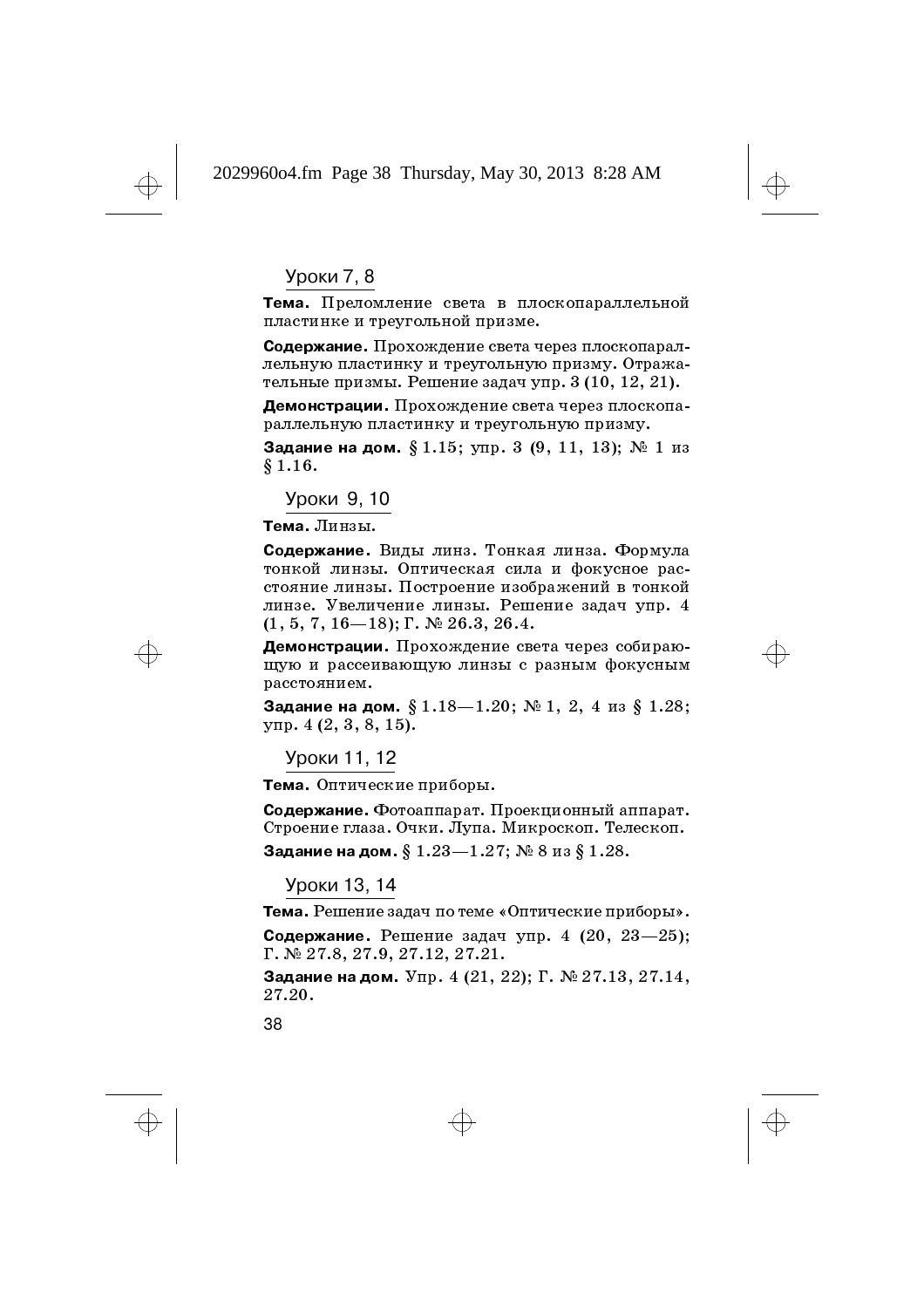Уроки 15, 16

Контрольная работа по теме «Геометрическая оптика».

# Световые волны

Уроки 17, 18

Тема. Развитие взглядов на природу света. Скорость света.

Содержание. Два способа передачи взаимодействия. Корпускулярная и волновая теории света. Методы измерения скорости света.

Задание на дом.  $\S~2.1, \mathrm{c.~3} {=} 5; \mathrm{ymp.~5}$  (1).

Уроки 19, 20

Тема. Дисперсия света. Интерференция света.

Содержание. Дисперсия света. Интерференция света. Когерентные волны. Условия максимумов и минимумов интерференционной картины. Решение задач Р. № 1080, 1082, 1086, 1090.

Демонстрации. Разложение белого света при прохождении через призму. Интерференция света.

Задание на дом.  $\S~2.2,~2.3;$  упр.  $5$   $(2,~3,~5);$  $P<sup>1</sup>$ . No 1079, 1087.

Уроки 21, 22

Тема. Осуществление интерференции в оптике.

Содержание. Проблема когерентности. Бипризма Френеля. Интерференция в тонких пленках. Коль-

<sup>&</sup>lt;sup>1</sup> Буквой «Р» обозначена кн.: Рымкевич А. П. Физика. Задачник. 10—11 кл.: — 5-е изд., перераб. — М.: Дрофа, 2001.



↔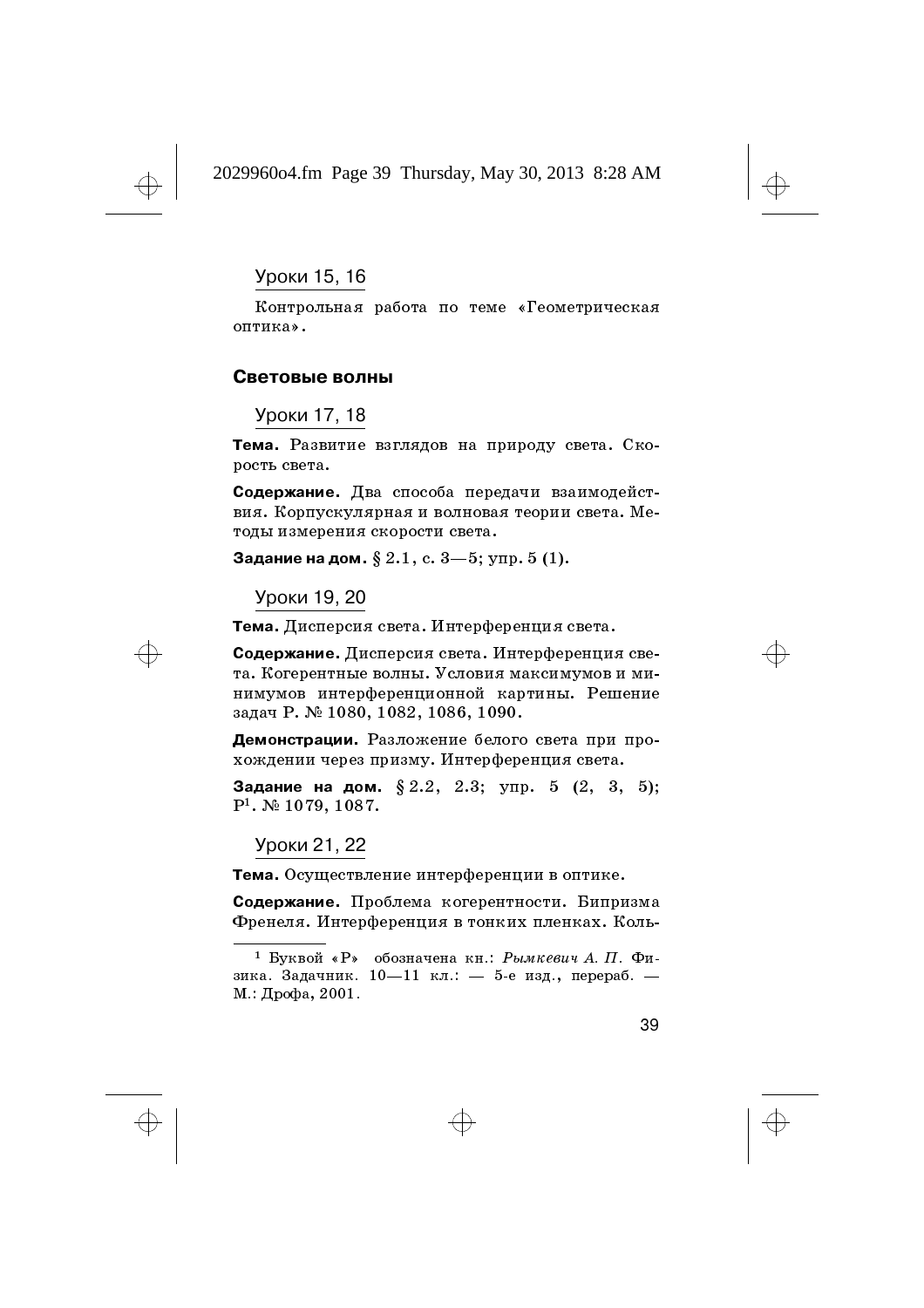$\oplus$ 

ца Ньютона. Применение интерференции. Решение задач упр. 5 (7); Р. № 1094.

Демонстрации. Интерференция в бипризме Френеля. Интерференция в тонких пленках. Кольца Ньютона.

Задание на дом.  $\S~2.4\!-\!2.7;$   $\rm P.$   $\rm N$  $\!\!\circ$   $1091,$   $1095,$   $1098.$ 

Уроки 23, 24

Тема. Дифракция света.

Содержание. Дифракция света. Теория дифракции. Дифракция на круглом отверстии. Дифракция на круглом экране. Дифракция на длинной узкой щели.

Демонстрации. Дифракция на круглом отверстии. Дифракция на круглом экране. Дифракция на длинной узкой щели.

Задание на дом.  $\S~2.8\mathrm{-}2.11.$ 

Методические рекомендации. Перечисленные эксперименты будут повторены самими учащимися при выполнении практикума (в работе по изучению явления дифракции).

Уроки 25, 26

Тема. Дифракционная решетка.

Содержание. Дифракционная решетка. Период решетки. Решение задач упр. 5 (15, 16); Р. № 1098, 1099, 1103.

Демонстрации. Разложение белого света дифракционной решеткой. Прохождение монохроматического света через дифракционную решетку.

Задание на дом.  $\S~2.12,~2.13;$  упр.  $5$   $(18,~19);$  $P. N<sup>0</sup> 1096, 1100, 1102.$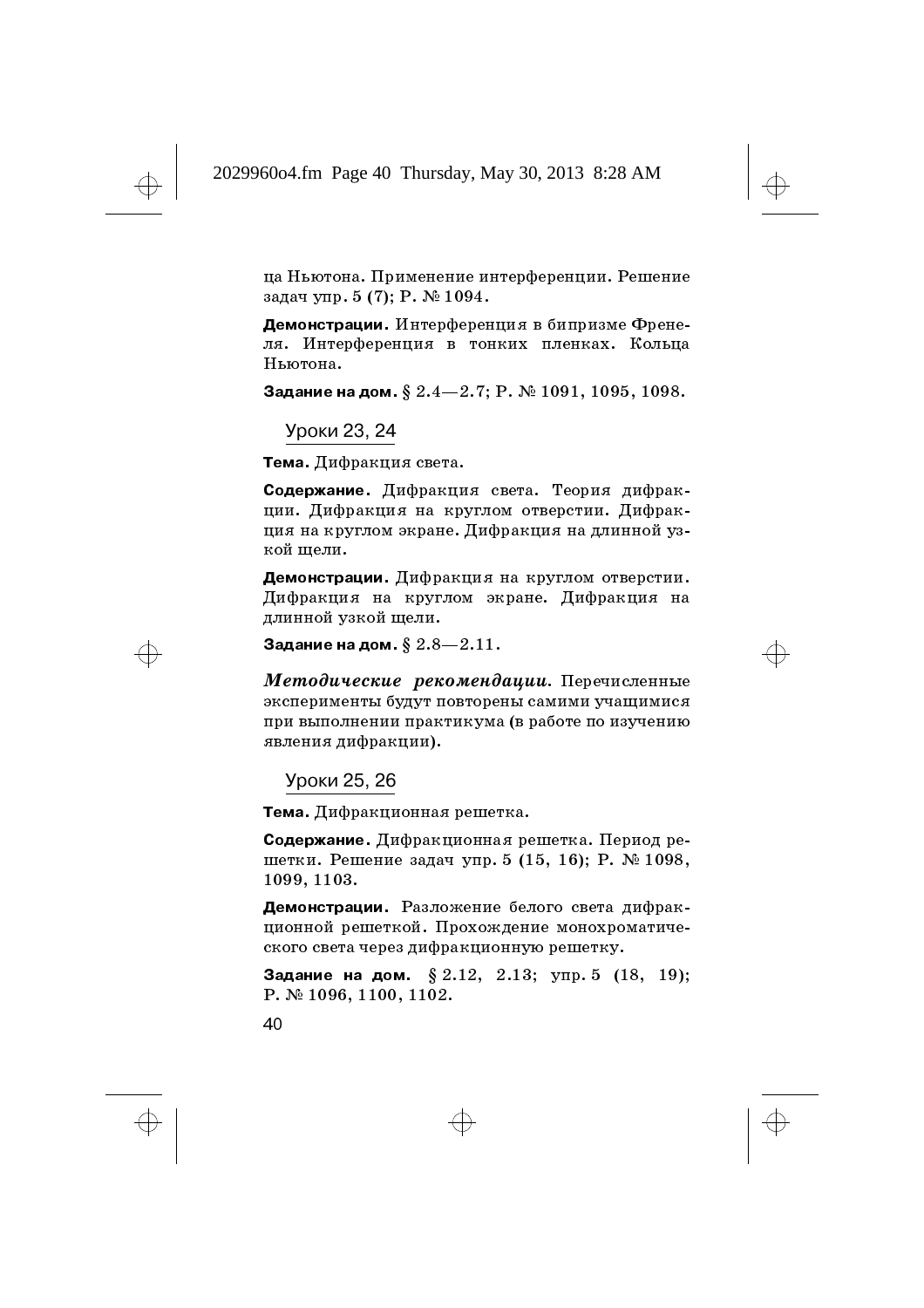

↔

 $\overline{\bigoplus}$ 

# **Урок 27**

Тема. Поляризация света.

Содержание. Поперечность световых волн. Поляризация света. Решение залач: Р. № 1104, 1105.

**Демонстрации.** Прохождение света через поляризатор и анализатор.

Задание на дом.  $\S~2.14, \, 2.15.$ 

## **Урок 28**

Контрольная работа по теме «Световые волны».

# Уроки 29, 30

Тема. Излучения и спектры.

Содержание. Виды излучений. Источники света. Виды спектров. Спектральный анализ. Инфракрасное и ультрафиолетовое излучения. Рентгеновские лучи. Шкала электромагнитных излучений.



# Шкала электромагнитных излучений

| Название<br>участка<br>спектра | Диапазон<br>длин волн<br>(частот) | Свойства | Применение |
|--------------------------------|-----------------------------------|----------|------------|
|                                |                                   |          |            |

# Основы теории относительности

# Уроки 31, 32

Тема. Законы электродинамики и принцип относительности. Постулаты теории относительности. Преобразования Лоренца.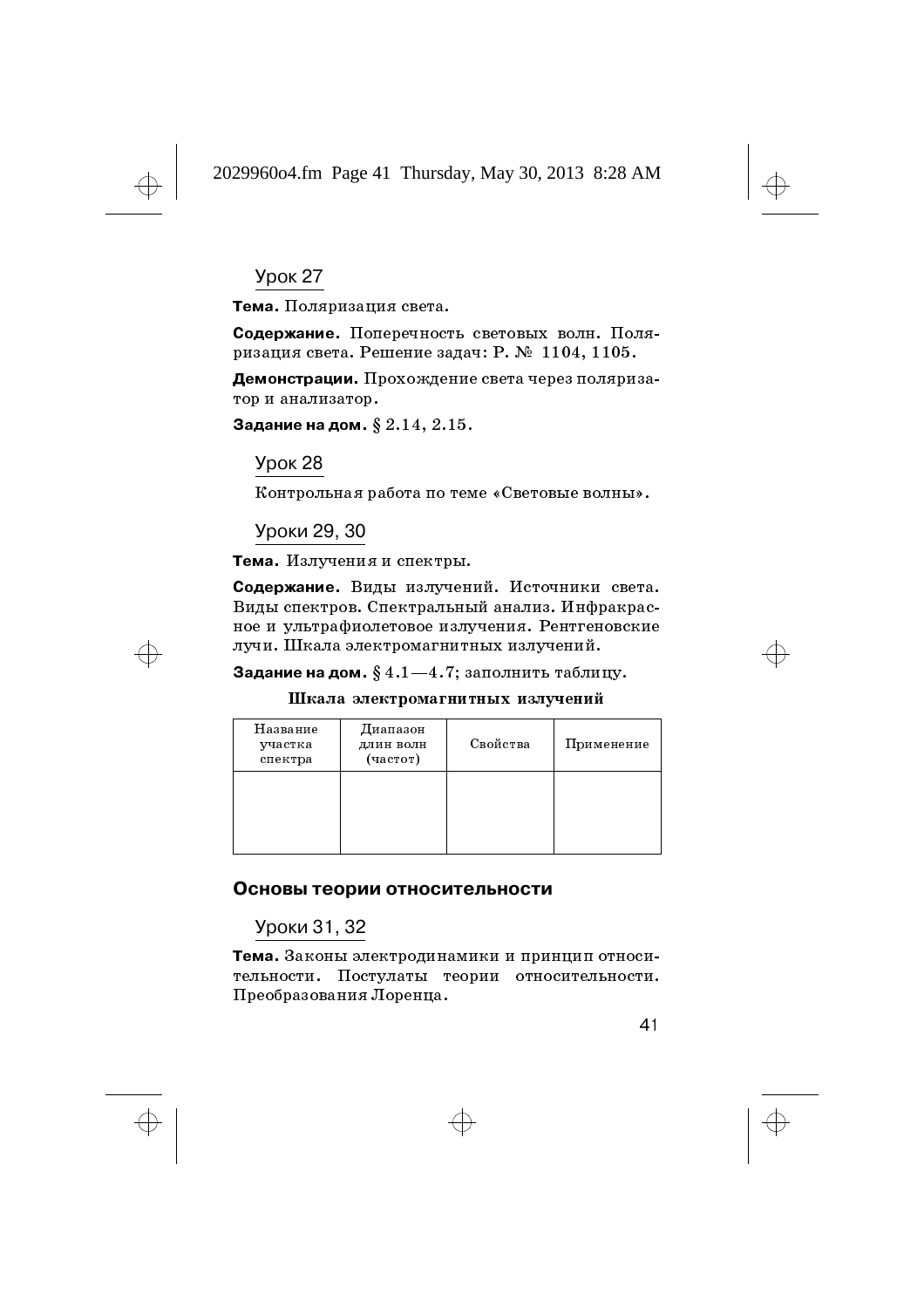Содержание. Законы электродинамики и принцип относительности. Опыт Майкельсона. Постулаты теории относительности. Относительность одновременности. Преобразования Лоренца. Относительность расстояний и промежутков времени. Релятивистский закон сложения скоростей. Решение задач упр. 6 (4, 7); № 1, 2 из § 3.12;  $P. N<sub>2</sub> 1112.$ 

Задание на дом.  $\S~3.1\!-\!3.8;$  упр.  $6\,(1,\,6);$   $\rm P.$   $\rm N_{\!\scriptscriptstyle 2}$   $1110.$ 

Уроки 33, 34

Тема. Релятивистская динамика. Энергия в релятивистской механике.

Содержание. Зависимость массы от скорости. Релятивистский импульс. Релятивистское уравнение движения. Принцип соответствия. Связь между массой и энергией. Решение задач упр. 6  $(9, 11)$ ; № 3, 4 из § 3.12; Р. № 1113, 1117.

Задание на дом.  $\S~3.9,~3.11;$  упр.  $6~(8);$  Р. №  $1114,$ 1119, 1120, 1122.

# Световые кванты

Уроки 35, 36

Тема. Зарождение квантовой теории. Фотоэффект. Законы фотоэффекта.

Содержание. Равновесное тепловое излучение. «Ультрафиолетовая катастрофа». Гипотеза Планка. Явление фотоэффекта, законы фотоэффекта.

Демонстрации. Явления, происходящие при освещении различными источниками света заряженной цинковой пластинки, соединенной с электро- $\cosh$ 

Задание на дом.  $\S~5.1, \, 5.2.$ 

42

↔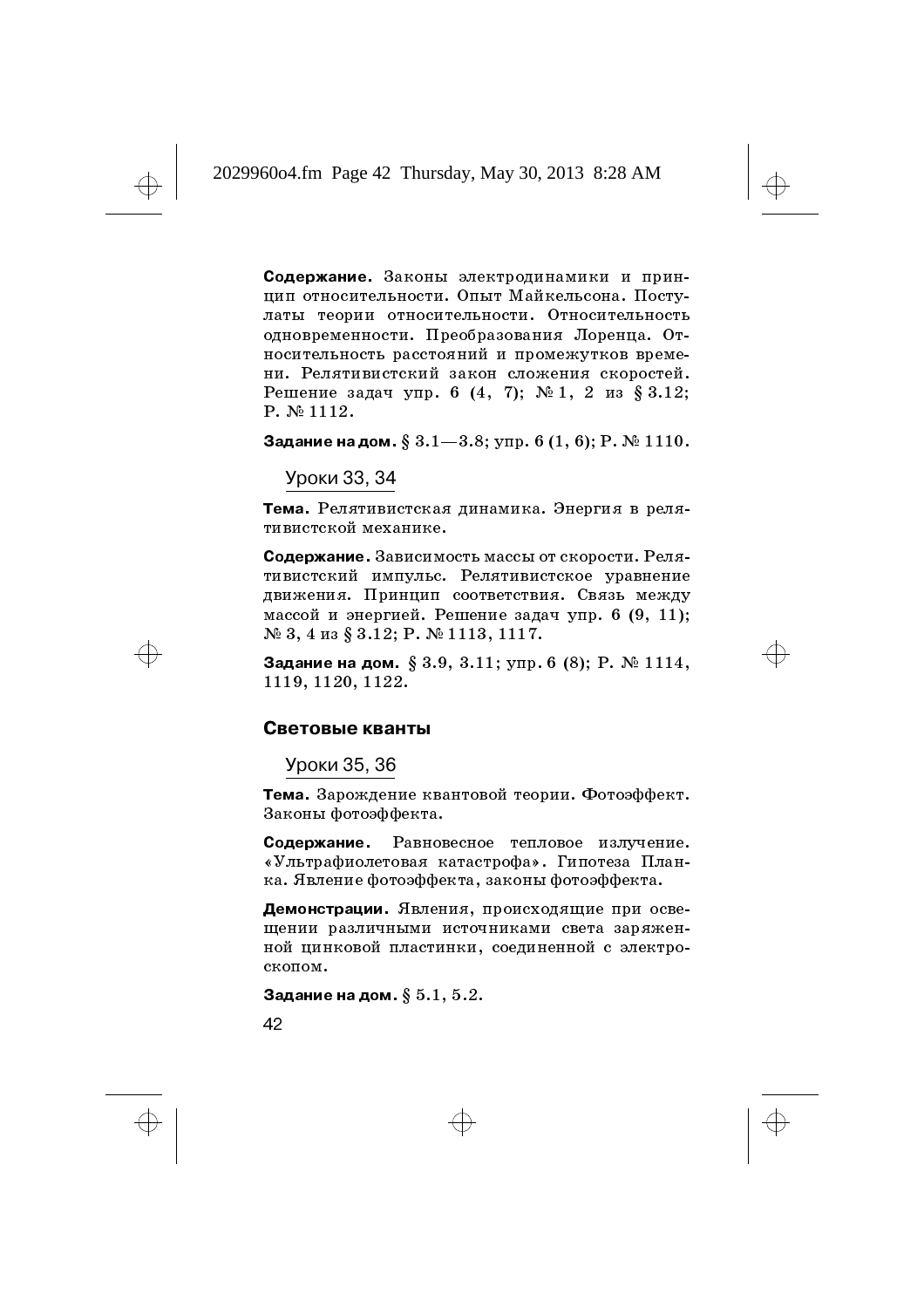$\oplus$ 

# Уроки 37, 38

Тема. Теория фотоэффекта. Применение фотоэффекта.

Содержание. Гипотеза Эйнштейна о прерывистой структуре света. Уравнение Эйнштейна для фотоэффекта. Красная граница фотоэффекта. Применение фотоэффекта. Решение задач упр. 7 (2, 4, 9, 11); P.  $\mathcal{N}$  1138, 1141, 1145.

Задание на дом. §  $5.3,\ 5.5;\ \mathbb{N}_{\!2},\ 3\,$  из §  $5.9;\ \mathrm{ymp}.\ 7$  $(7, 8, 10)$ .

Уроки 39, 40

Тема. Фотоны. Эффект Комптона.

Содержание. Фотон. Масса, скорость, энергия и импульс фотона. Эффект Комптона. Решение задач: Р. № 1150, 1151, 1155, 1163, 1167.

Задание на дом.  $\S~5.4;$   $\rm P.$   $\rm \mathbb{N}\text{ }1148, 1152, 1154, 1165,$  $1166$ ; ynp. 7 (6).

Уроки 41, 42

Тема. Давление света. Химическое действие света.

Содержание. Давление света. Опыты Лебедева. Химическое действие света. Фотография. Решение задач упр. 7 (13, 14); Р. № 1171.

Задание на дом.  $\S~5.6,\,5.7;\,\mathbb{N}\!\text{e}~5~\text{ns}~\S~5.9;\,\text{P}.~\mathbb{N}\!\text{e}~1170.$ 

## Уроки 43, 44

Обобщающий урок по теме «Корпускулярно-волновой дуализм».

Содержание. Корпускулярно-волновой дуализм.

Задание на дом.  $\operatorname{C.\ 270},\, 271.$ 

**Методические рекомендации.** На данном уроке можно не только обобщить материал, но и повто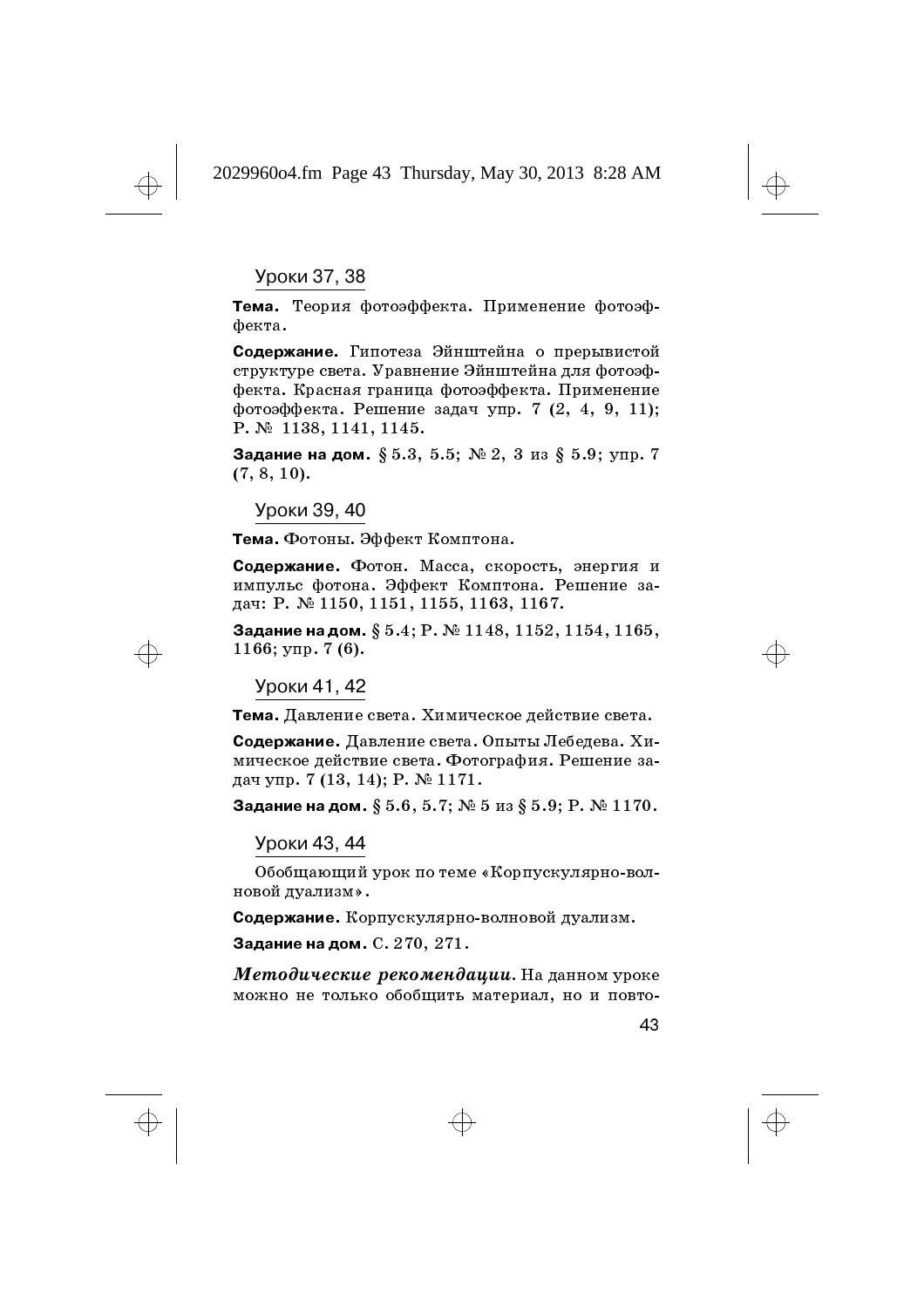рить пройденное. Возможно организовать выступления учащихся по различным вопросам тем «Световые кванты» и «СТО».

# Уроки 45, 46

Контрольная работа по теме «Световые кванты.  $CTO<sub>*</sub>$ .

# Атомная физика

Уроки 47, 48

Тема. Доказательства сложной структуры атомов. Строение атома.

Содержание. Доказательства сложной структуры атомов. Модель Томсона. Опыты Резерфорда. Планетарная модель атома.

Задание на дом.  $\S~6.1\!-\!6.4.$ 

Уроки 49, 50

Тема. Постулаты Бора.

Содержание. Постулаты Бора. Модель атома водорода по Бору: энергия атома, правило квантования, радиусы орбит, энергия стационарных состояний, излучение и поглощение света. Опыт Франка и Герца.

Задание на дом.  $\S~6.5\text{---}6.7;$  №  $1~$ из  $\S~6.15.$ 

Уроки 51, 52

Тема. Трудности теории Бора.

Содержание. Трудности теории Бора. Квантовая механика. Решение задач Р. № 1172, 1175, 1178.

Задание на дом.  $\S~6.8;$  упр.  $8~(2{-}4,$   $6,$   $8).$ 

44

 $\oplus$ 

 $\overline{\bigoplus}$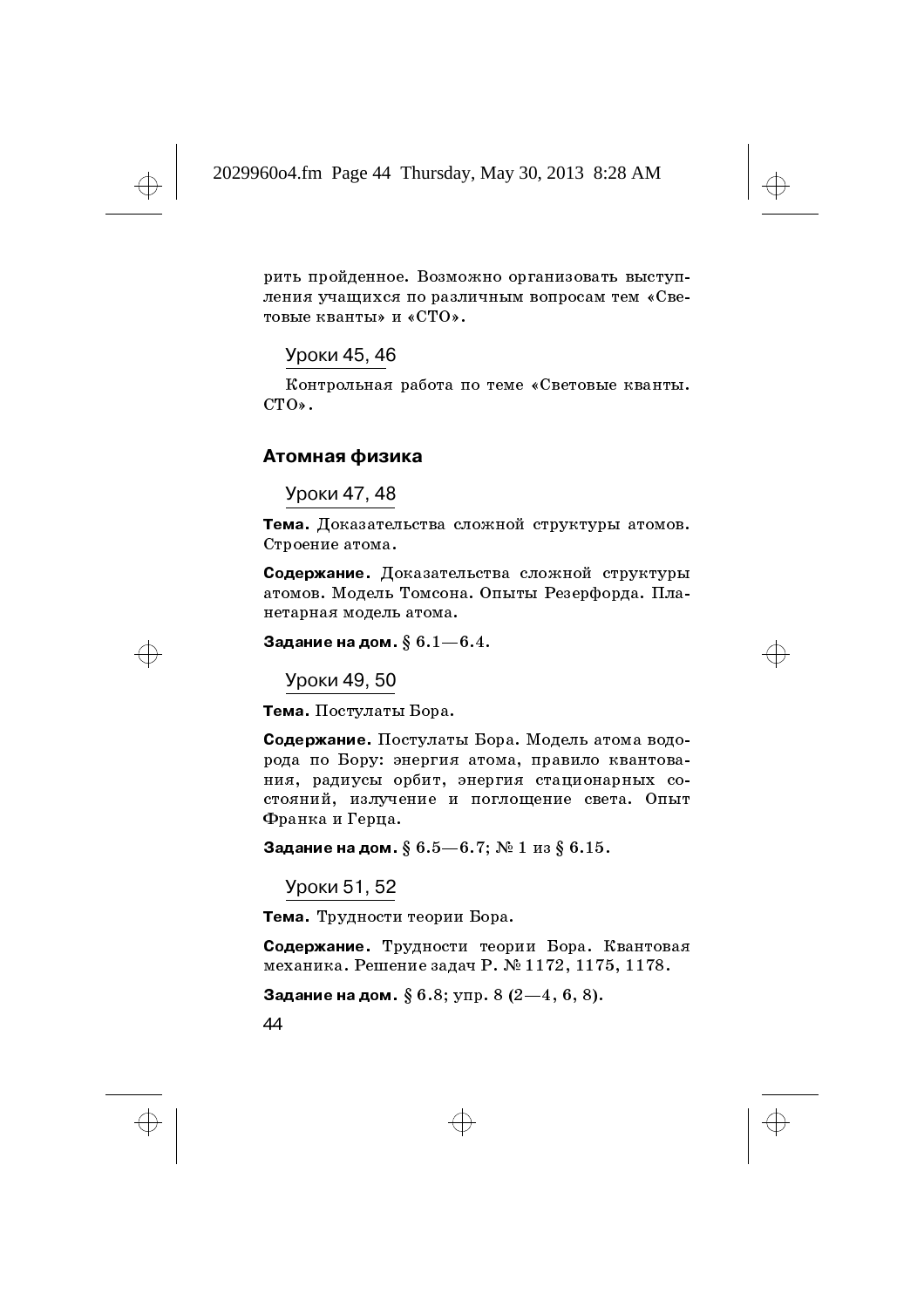Тема. Волновые свойства частиц.

Содержание. Гипотеза де Бройля. Дифракция и интерференция электронов. Корпускулярно-волновой дуализм. Соотношение неопределенности Гейзенберга.

Задание на дом.  $\S~6.9, \, 6.10; \, {\rm ymp.} \, 8 \, (11).$ 

Уроки 55, 56

Тема. Лазер.

Содержание. Спонтанное и вынужденное излучение. Свойства лазерного излучения. Принцип действия лазеров. Применение лазеров. Решение задач типа Р. № 1186.

Задание на дом.  $\S~6.14;$   $\rm P.$   $\rm \mathbb{N}$   $1176,$   $1179,$   $1187.$ 

**Урок 57** 

Контрольная работа по теме «Строение атома».

# Физика атомного ядра

**Урок 58** 

Тема. Методы наблюдения и регистрации элементарных частиц.

Уроки 53, 54<br>**держание.** Гипотеза де Бройля. Дифракция и ин-<br>**держание.** Гипотеза де Бройля. Дифракция и ин-<br>оференция электронов. Корпускулярно-волновой<br>ализм. Соотношение неопределенности Гейзен-<br>ула.<br>**дание на дом.** § Содержание. Принцип действия приборов для регистрации элементарных частиц. Газоразрядный счетчик Гейгера. Сцинтилляционный счетчик. Черенковский счетчик. Камера Вильсона. Пузырьковая камера. Искровая камера. Метод толстослойных эмульсий. Решение задач Р. № 1190-1192.

**Демонстрации.** Действие газоразрядного счетчика.

Задание на дом.  $\S~7.2;$   ${\rm P.}$   ${\rm N}\!\!\!\!{\rm E}$   $1189,$   $1195.$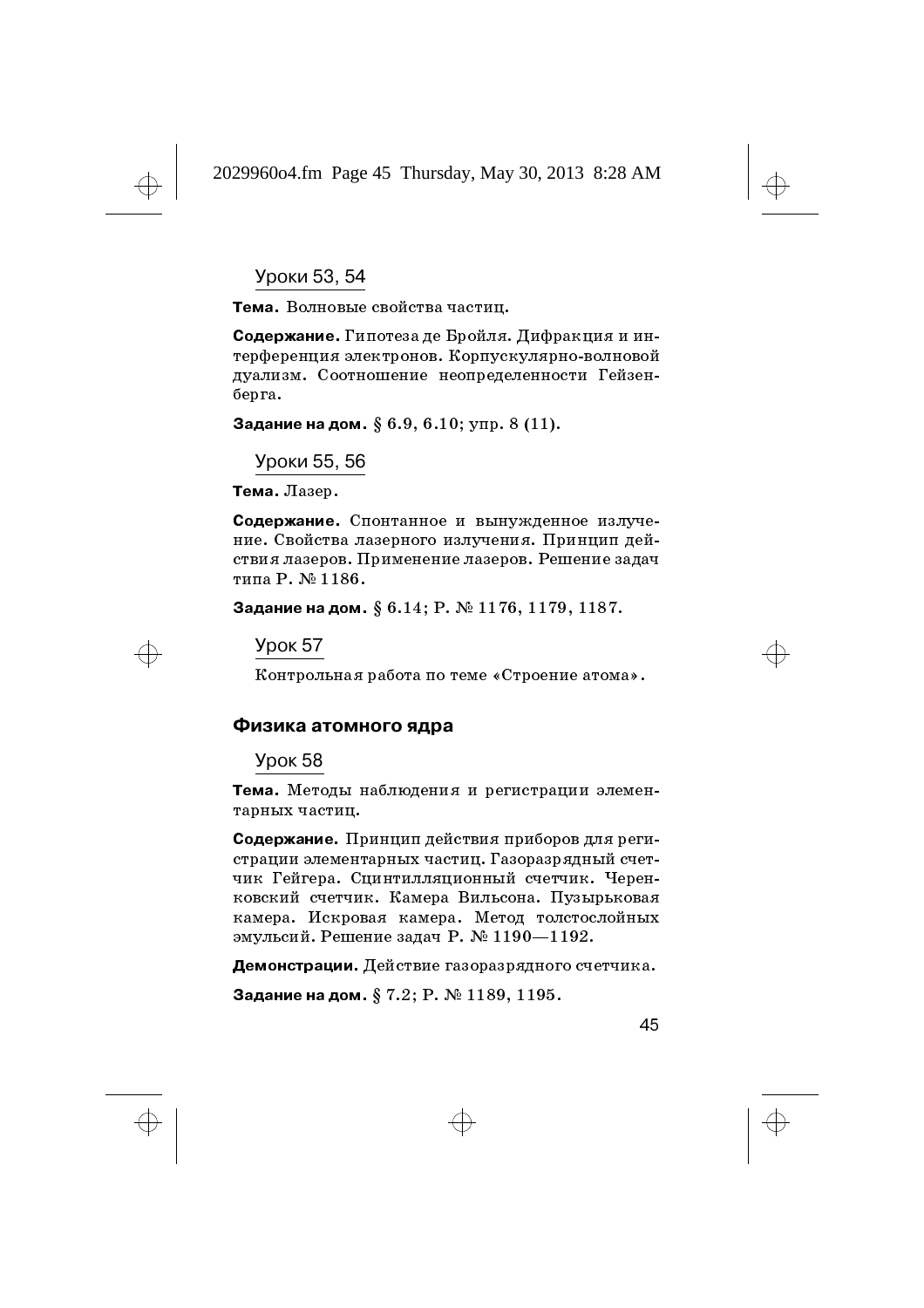**Методические рекомендации.** Этот урок можно организовать в виде кратких сообщений, подготовленных учащимися.

# Уроки 59, 60

Тема. Радиоактивность. Изотопы.

Содержание. Открытие естественной радиоактивности. Альфа-, бета- и гамма-излучение. Радиоактивные превращения. Закон радиоактивного распада. Период полураспада. Изотопы. Правило смещения. Искусственное превращение атомных ядер. Искусственная радиоактивность. Решение задач  $\mathbb{N}^{\mathfrak{g}}$  1 — 3  $\mathfrak{F}$  7.23; ynp. 9 (2, 4, 6).

Задание на дом.  $\S~7.3\!-\!7.9;$   $y\pi p.$   $9$   $(1,$   $3,$   $5);$  $P. N<sub>2</sub> 1202.$ 

Уроки 61, 62

Тема. Открытие нейтрона. Строение атомного ядра.

Содержание. Открытие нейтрона. Протонно-нейтронная модель ядра. Размеры атомных ядер. Решение задач Р. № 1210, 1213, 1217, 1218.

Задание на дом.  $\S\ 7.10,\ 7.11,\ 7.14,\ \mathrm{c.}\ 375,\ 376;$ P.  $\mathbb{N}$  1212, 1214-1216.

Уроки 63, 64

Тема. Ядерные силы. Энергия связи атомных ядер.

Содержание. Ядерные силы. Свойства ядерных сил. Мезоны — переносчики сильного взаимодействия. Энергия связи атомных ядер. Дефект масс. Удельная энергия связи. Решение задач № 4 из  $\S 7.23; P. \mathbb{N} \ 1204, 1208.$ 

Задание на дом.  $\S\,7.12,\,7.13;\,$  упр. 9  $(7,\,8);$ P.  $\mathbb{N}$  1205-1207, 1209.

46

↔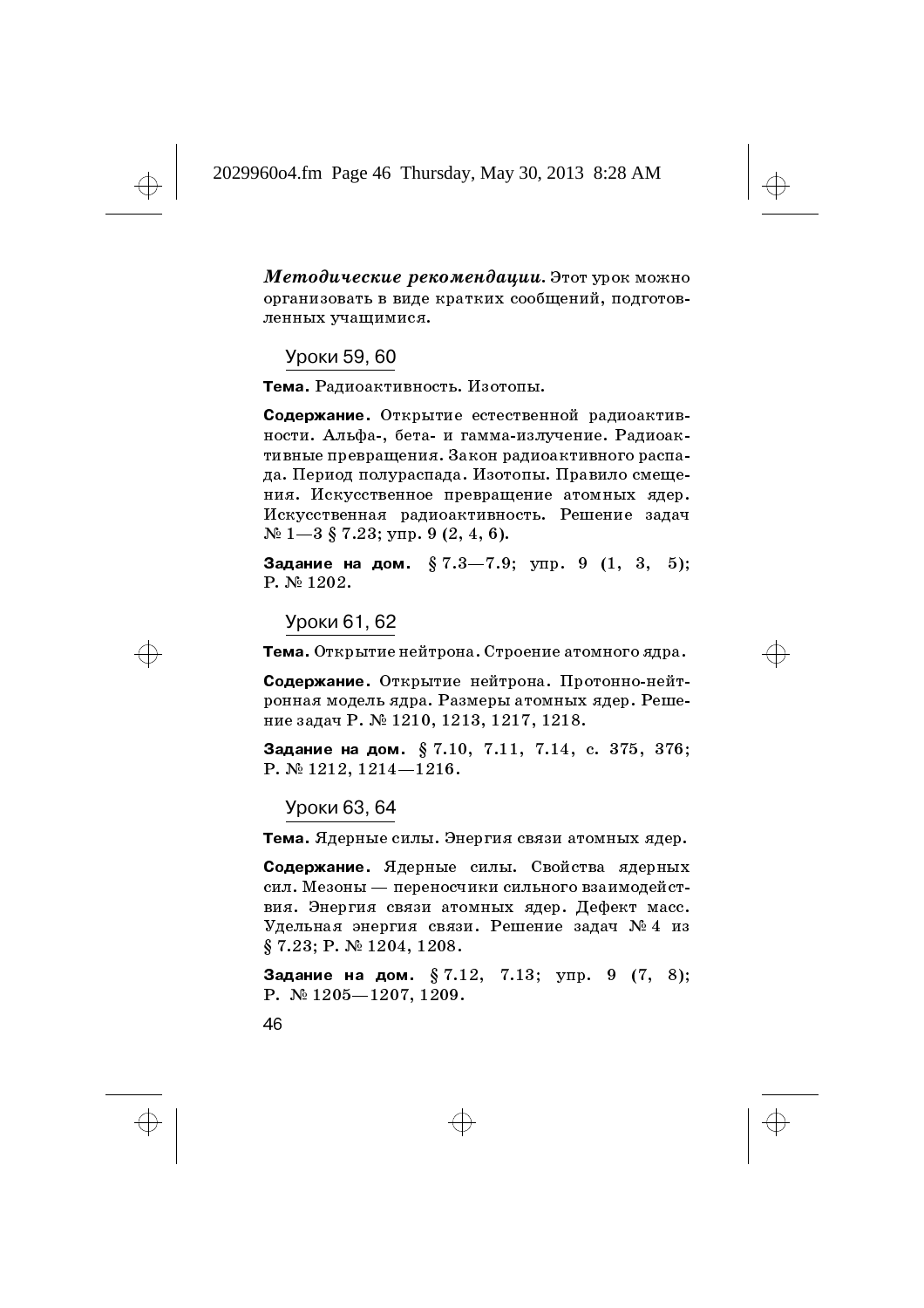Уроки 65, 66

Тема. Ядерные реакции. Деление ядер урана.

Содержание. Ядерные реакции. Энергетический выход ядерных реакций. Деление ядер урана. Механизм деления ядра. Решение задач Р. № 1220, 1223, 1224.

Задание на дом. § 7.15, 7.16; № 5 из § 7.23; упр. 9  $(9)$ ; P. No 1221, 1222.

Уроки 67, 68

Тема. Цепные ядерные реакции. Ядерный реактор.

Содержание. Цепные ядерные реакции. Коэффициент размножения. Ядерный реактор. Критическая масса. Решение залач.

1. Атомная лодка постоянно потребляет мощность 60 МВт. Сколько изотопа урана-235 расходуется на борту этой лодки в день?

 $(63, 45 \text{ r.})$ 

 $2<sup>1</sup>$ . При делении одного ядра изотопа урана-235 освобождается энергия 200 МэВ. Сколько энергии освободится при цепной реакции в образце этого изотопа массой  $60$  кг, если при этом делится  $0,1\%$ содержащихся в нем ядер? Определить мощность взрыва, если реакция длилась  $10^{-6}\,\mathrm{c}$ .

 $(5\cdot 10^{12}\,{\rm M\rm m},\,5\cdot 10^{12}\,{\rm MBr.})$ 

3. Мощность атомной электростанции 0,5 МВт и КПД 20%. Определить годовой расход урана-235. Сравнить с годовым расходом каменного угля на тепловой электростанции той же мощности при КПД 75 $%$ .

(934 кг, ядерного горючего требуется по массе приблизительно в миллион раз меньше, чем угля.)

Задание на дом.  $\S~7.17,\,7.18;\,\mathrm{P.}~\mathbb{N}$ 2 $1228,\,1229.$ 

<sup>&</sup>lt;sup>1</sup> Задачи 2 и 3 взяты из кн.: Демкович В. П., Демко- $\emph{su}\sqrt{u}$  .  $\Pi$ . Сборник задач по физике. — М.: Просвещение, 1981.

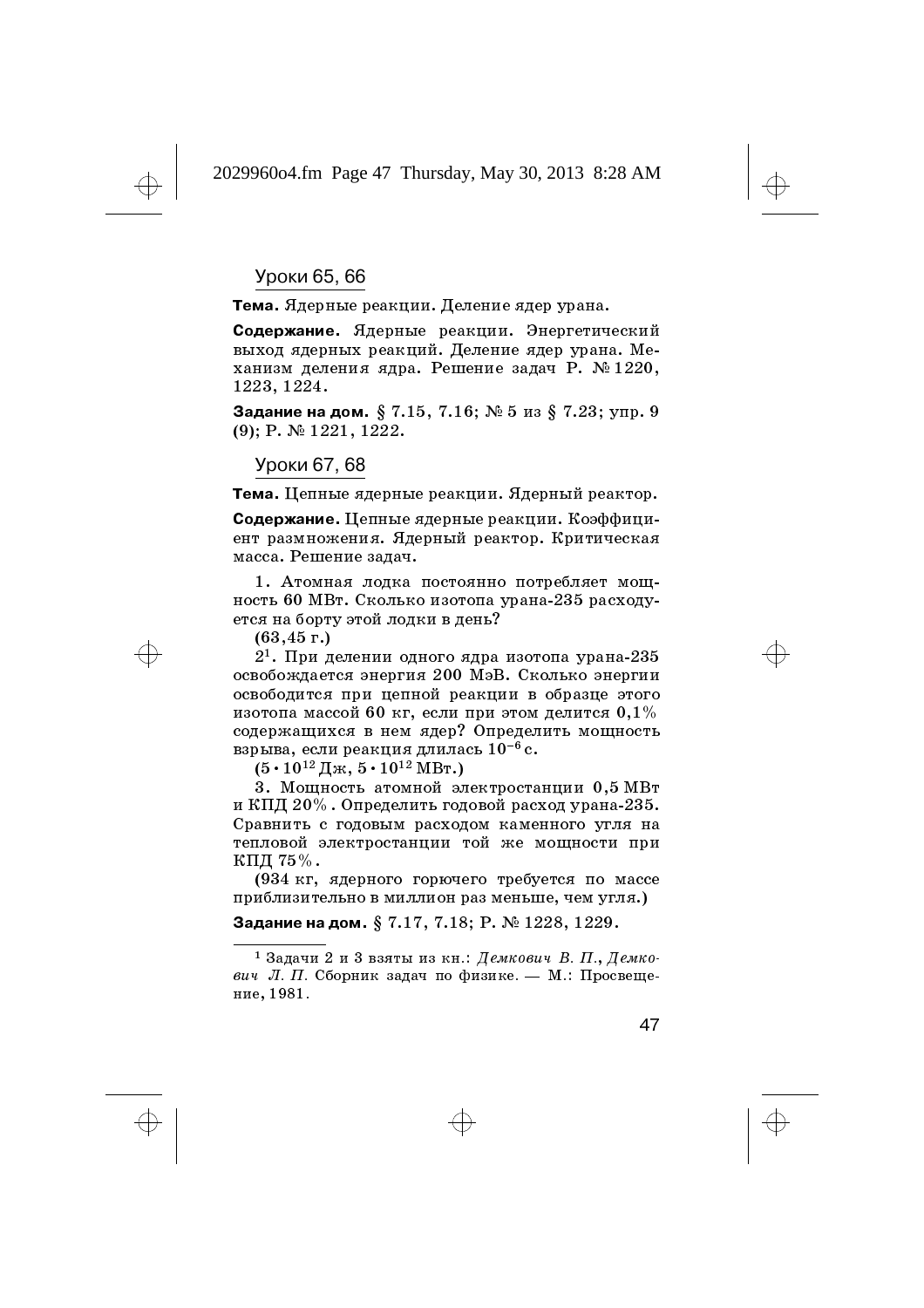# Уроки 69, 70

Тема. Термоядерные реакции. Использование ядерной энергии. Получение радиоактивных изотопов и их применение. Биологическое действие радиоактивных излучений.

Содержание. Термоядерные реакции. Использование ядерной энергии. Получение радиоактивных изотопов и их применение в биологии, медицине, промышленности, сельском хозяйстве, археологии. Биологическое действие радиоактивных излучений. Защита от излучения. Решение задач  $P. N$ <sup>21233</sup>, 1234, 1239, 1241.

Задание на дом.  $\S~7.19{\rm -}7.22;$   ${\rm P.}$   ${\rm N}\!\!\!\!{\rm E}$   $1230,$   $1240.$ 

**Урок 71** 

Повторительно-обобщающий урок по теме «Атомное ядро».

YDOK<sub>72</sub>

Контрольная работа по теме «Атомное ядро».

# Элементарные частицы

Уроки 73, 74

Тема. Три этапа в развитии физики элементарных частин.

Содержание. Три этапа в развитии физики элементарных частиц. Открытие позитрона. Античастицы. Открытие нейтрино.

Задание на дом.  $\S~8.1, \, 8.2.$ 

Уроки 75, 76

Тема. Классификация элементарных частиц. Взаимные превращения элементарных частиц.

48



↔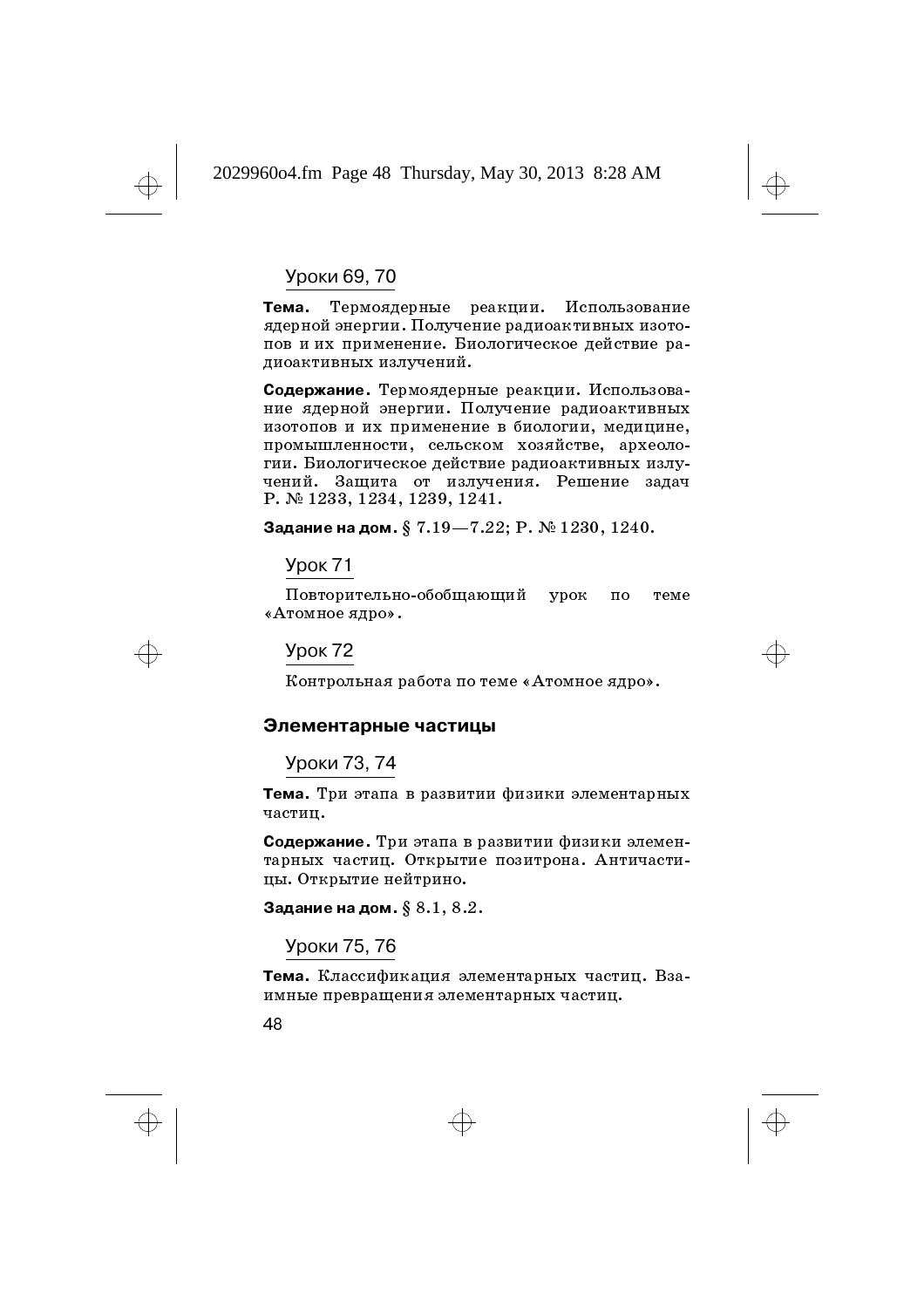Содержание. Классификация элементарных частиц. Взаимные превращения элементарных частиц. Кварки. Фундаментальные взаимодействия.

Задание на дом.  $\S~8.4\!-\!~8.7.$ 

# Лабораторный практикум

Уроки 77, 78

Допуск к практикуму.

## Уроки 79-86

Выполнение работ:

1. Изучение закона преломления света.

2. Измерение показателя преломления стекла с помощью микроскопа.

3. Измерение фокусного расстояния рассеивающей линзы.

4. Сборка оптических систем.

5. Исследование интерференции света.

6. Исследование дифракции света.

7. Определение длины световой волны при помощи дифракционной решетки.

8. Изучение явлений фотоэффекта. Измерение работы выхода электрона.

Уроки 87, 88

Зачет по практикуму.

# Повторение (4 ч)

↔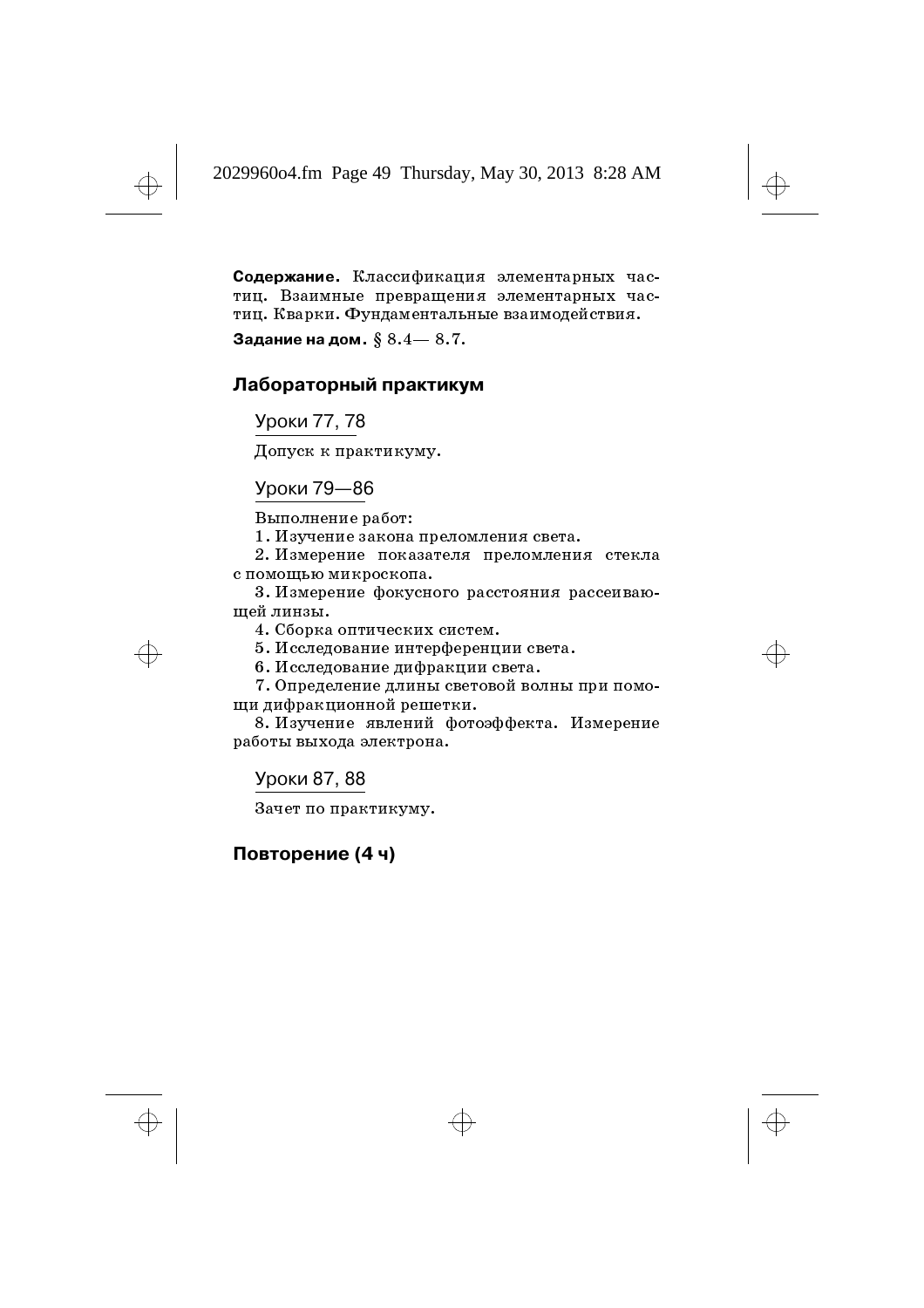# Контрольные работы

Контрольная работа 1

по теме «Электрический ток в различных средах»

# Вариант 1

1. В вакуумном диоде электрон подлетает к аноду со скоростью  $v = 8\,$  Мм/с. Определить анодное напряжение, полагая начальную скорость электрона равной нулю.

 ${\bf 2}.$  Концентрация электронов проводимости в германии за счет введения примесей составляет  $n = 10^{16}$  м $^{-3}$ . Какую часть составляет число электронов проводимости от общего числа атомов? Плотность германия р =  $5.4\cdot10^3\,$  кг/м $^3$ , молярная масса  $M = 0{,}073$  кг/моль. Перечислить, атомы каких элементов могли бы быть введены в качестве донорных примесей в кристалл германия.

 ${\bf 3}.$  По каким свойствам можно различить металлический и полупроводниковый резисторы?

4. Сколько минут длилось никелирование, если на изделие осел слой никеля массой  $m = 1{,}8$  г, а процесс никелирования проводился при силе тока  $I$  = 2 А?

 ${\bf 5}.$  Какова иувствительность  $n$  электронно-лучевой трубки к напряжению, т. е. значение от-



 $Puc. 1$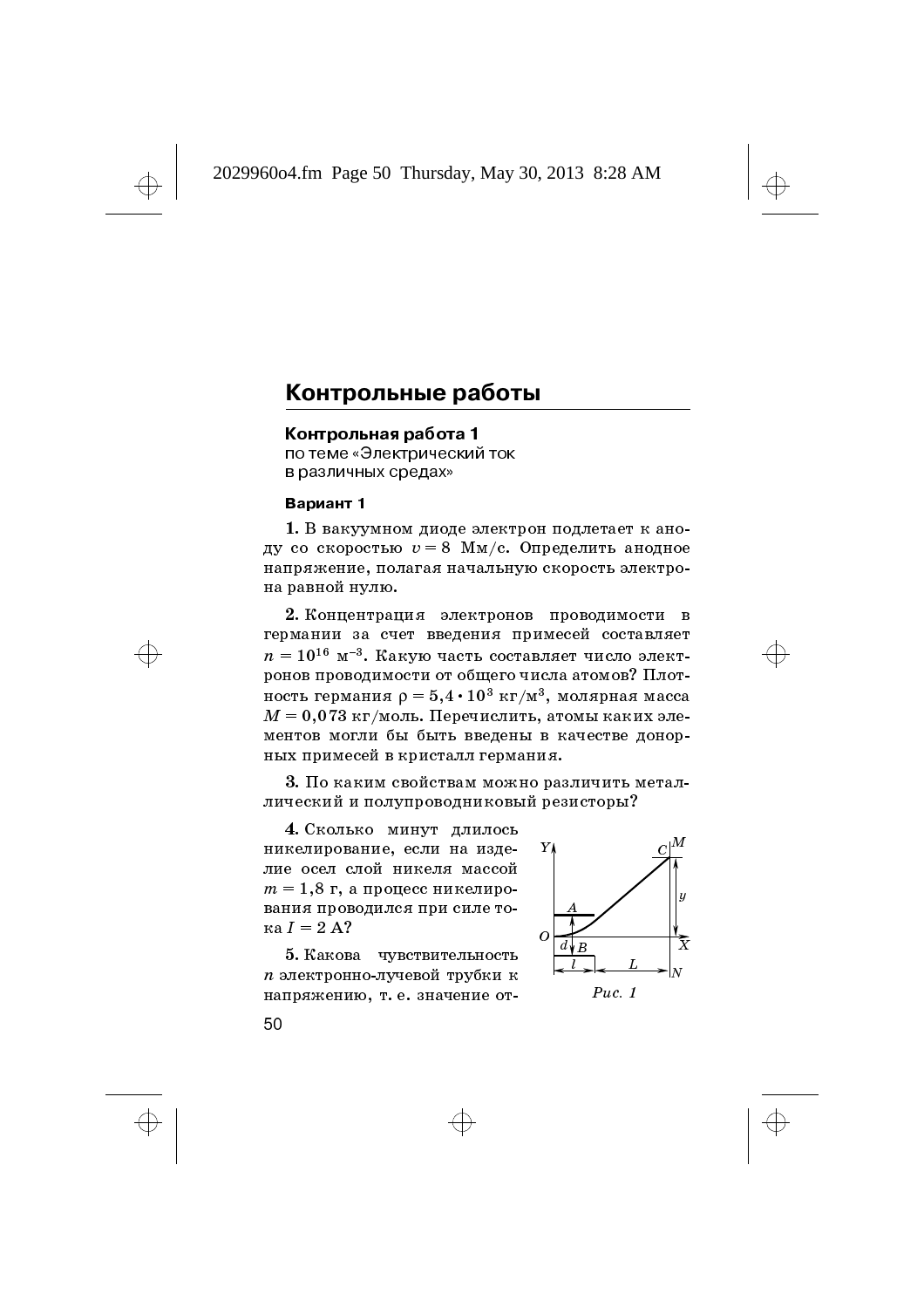клонения пятна на экране, вызванного разностью потенциалов на отклоняющих пластинах в 1 В? Длина управляющих пластин  $l$ , расстояние между ними  $d$ , расстояние от конца пластин до экрана  $L$  (рис. 1), ускоряющее напряжение  ${{U}_{\mathrm{0}}}$ .

#### Вариант 2

1. Сколько секунд длилось посеребрение детали, если при силе тока  $I=10~\mathrm{A}$  масса осевшего серебра составила  $m = 2{,}24$  г? Электрохимический эквивалент серебра  $k = 1, 12$  мг/Кл.

2. Расстояние между катодом и анодом вакуумного диода равно  $l$  = 2 мм. За какое время  $t$  пролетает это расстояние электрон при анодном напряжении  $U = 350\,$  В? Движение считать равноускоренным без начальной скорости.

3. Концентрация дырок в германии за счет введения примеси составляет  $n=10^{18}$  м $^{-3}$ . Какую часть от общего числа атомов в кристалле германия составляют дырки? Плотность германия равна  $\mathsf{\rho} = 5.4 \cdot 10^3$  кг/м $^3$ . Перечислить вещества, которые могли бы быть введены в кремний в качестве акцепторной примеси.

4. Почему полупроводниковые электронные устройства с примесной проводимостью имеют температурные ограничения при эксплуатации?

 $5.$  Управляющие пластины в электронно-лучевой трубке образуют плоский конденсатор. Расстояние между пластинами 10 мм, длина пластин 50 мм. Электроны влетают в конденсатор посередине параллельно пластинам со скоростью  $2\cdot 10^7$  м/с. На пластины подают разность потенциалов 50 В. На какое расстояние от первоначального направления движения сместятся электроны к моменту вылета из конденсатора?

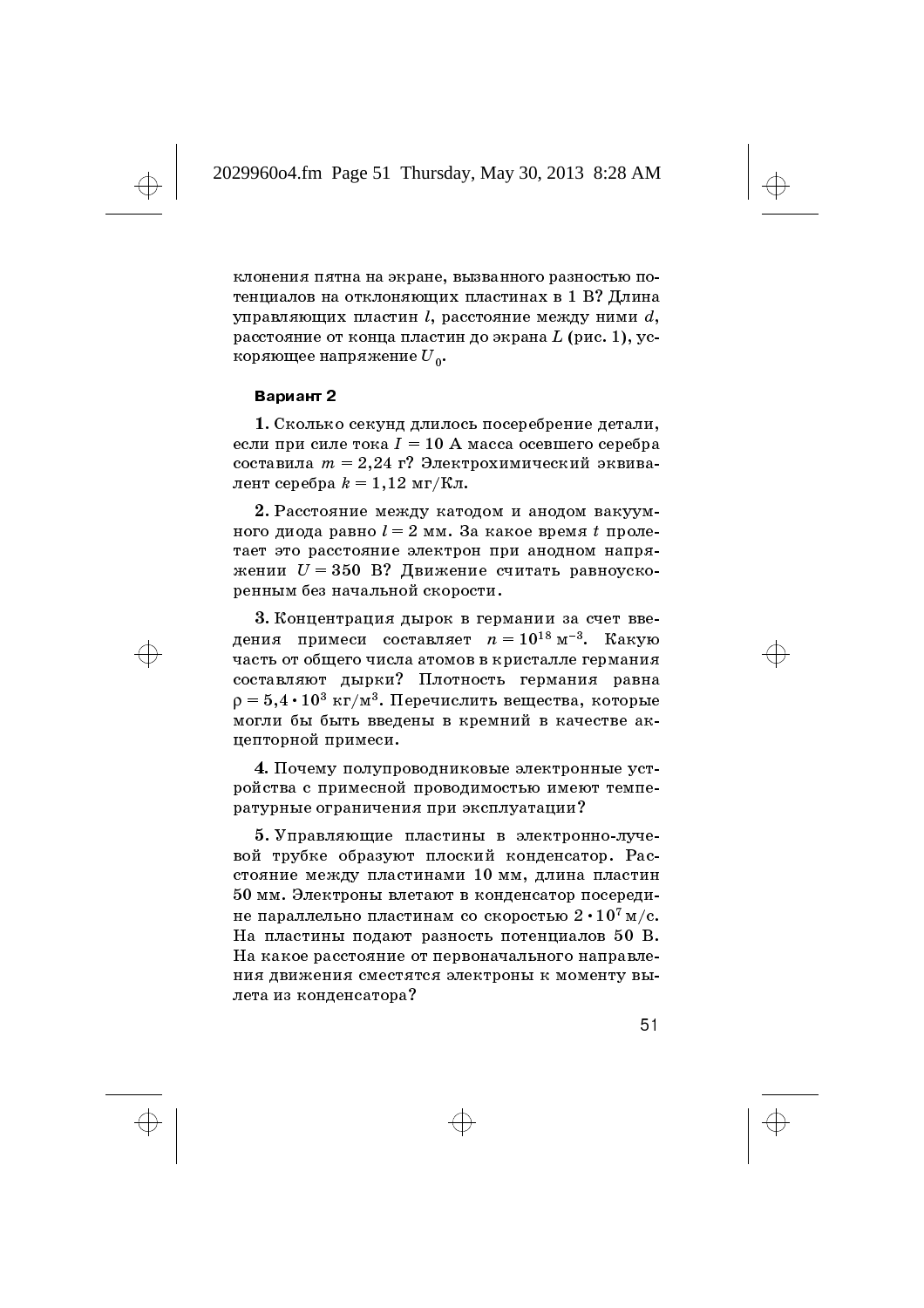# Контрольная работа 2

по теме «Магнитное поле тока»

#### Вариант 1

1. Электрон влетает со скоростью  $v = 2000 \text{ km/c}$ в однородное магнитное поле с индукцией  $B = 0,1$  Тл под углом  $\alpha = 60^{\circ}$ . По какой траектории движется электрон? Почему? Определить параметры траектории.

2. Проводящий горизонтальный стержень подвешен на двух тонких проводниках в магнитном поле, вектор индукции которого направлен вертикально вниз и равен  $B = 1$  Тл. Длина стержня  $l=1$  м, масса  $m=10$  г, длина проводов  $L=1$  м. К точкам закрепления проводов подключен конденсатор емкостью  $C = 100$  мк $\Phi$ , заряженный до напряжения  $U = 100$  В. Определить максимальный угол α отклонения стержня от положения равновесия после разрядки конденсатора, считая, что разряд происходит за очень короткое время (аналог баллистического маятника).

3. Заряженная частица массой  $m$  и зарядом  $q$ , пройдя разность потенциалов  $U$ , влетает в плоский конденсатор параллельно его пластинам. Расстояние между пластинами  $d$ , разность потенциалов До. Конденсатор находится в однородном магнитном поле. Какова должна быть индукция В магнитного поля, чтобы скорость частицы не изменилась?

4. Два одинаковых круговых витка с общим центром расположены во взаимно перпендикулярных плоскостях. Когда сила тока в витках одинакова, индукция магнитного поля в центре витков равна  $B_0$ . Найти индукцию магнитного поля в той же точке, когда ток течет лишь по одному проводнику.

5. По двум параллельным проводникам идут токи противоположного направления. Считая один из проводников источником магнитного поля,

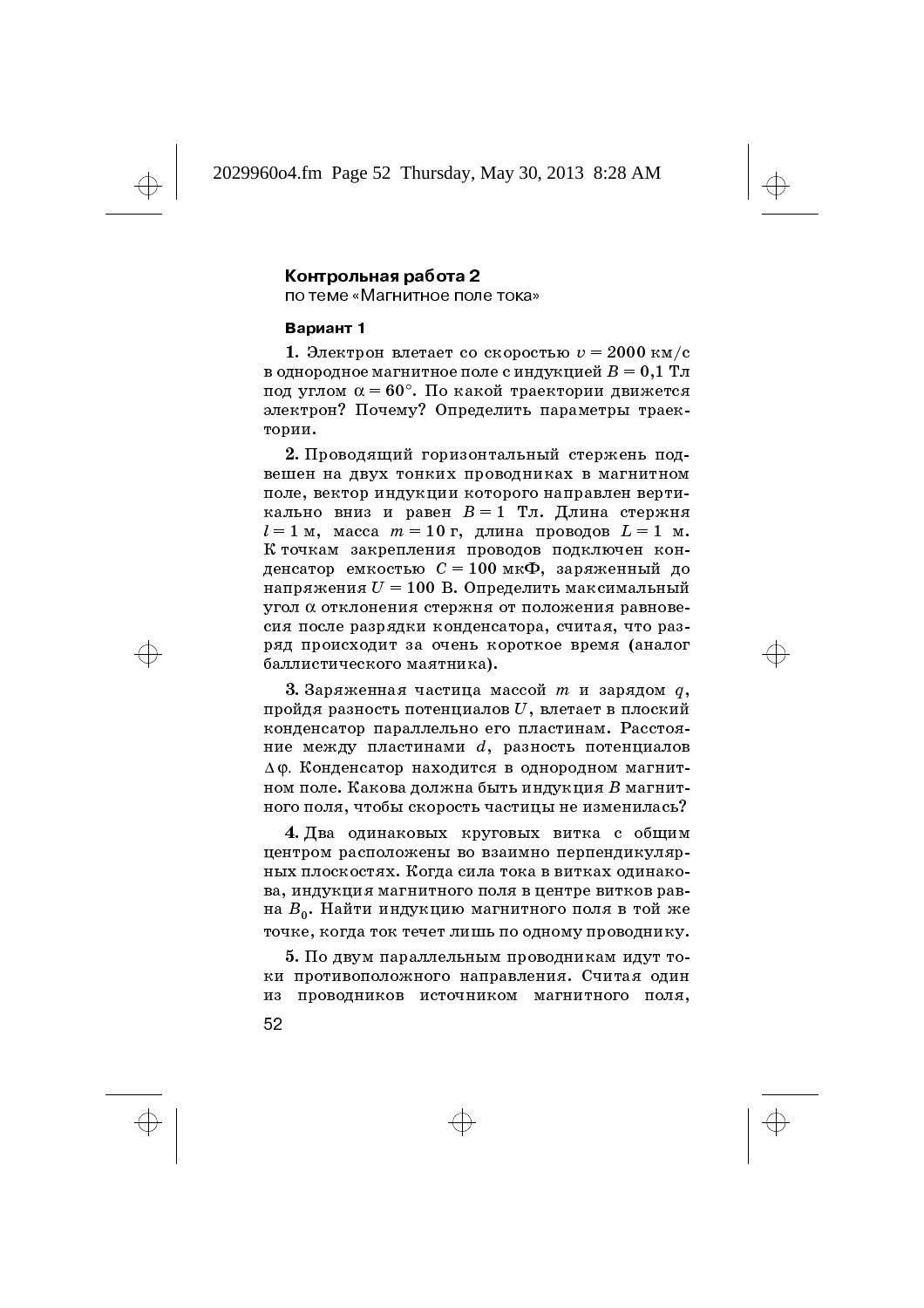другой — индикатором, указать направления сил, действующих на проводники.

#### Вариант 2

1. Электрон влетает со скоростью  $v = 2000$  км/с в однородное магнитное поле с индукцией  $B=\frac{1}{2}$  $\alpha=0,001$  Тл под углом  $\alpha=30^\circ.$  По какой траектории движется электрон? Определить ее параметры.

 ${\bf 2}.$  По жесткому кольцу из медной проволоки течет ток. Кольцо находится в перпендикулярном к его плоскости магнитном поле с индукцией 0,5 Тл. Сила Ампера стремится растянуть кольцо. Определить механическое напряжение в проволоке, если радиус кольца 5 см, площадь сечения проволоки  $3$  мм $^2$ , сила тока  $5$  А.

3. Пучок однозарядных ионов проходит «фильтр скоростей». Это прибор, внутри которого созданы однородные поля: магнитное и электрическое. Поля направлены перпендикулярно друг другу (рис. 1). В «фильтре скоростей»  $E=500~\mathrm{B}/\mathrm{m}$ и  $B=0,1$  Тл. Затем пучок попадает в область однородного магнитного поля с индукцией  $B_1^{}=60$  м $\rm T$ л. Ионы движутся под прямым углом к направлению вектора  $\vec{B}_1.$  На каком расстоянии друг от друга окажутся ионы двух различных изотопов неона с относительной атомной массой 20 и 22, пройдя половину окружности?

4. По двум одинаковым круглым металлическим обручам идут одинаковые токи (рис. 2). Один из об-

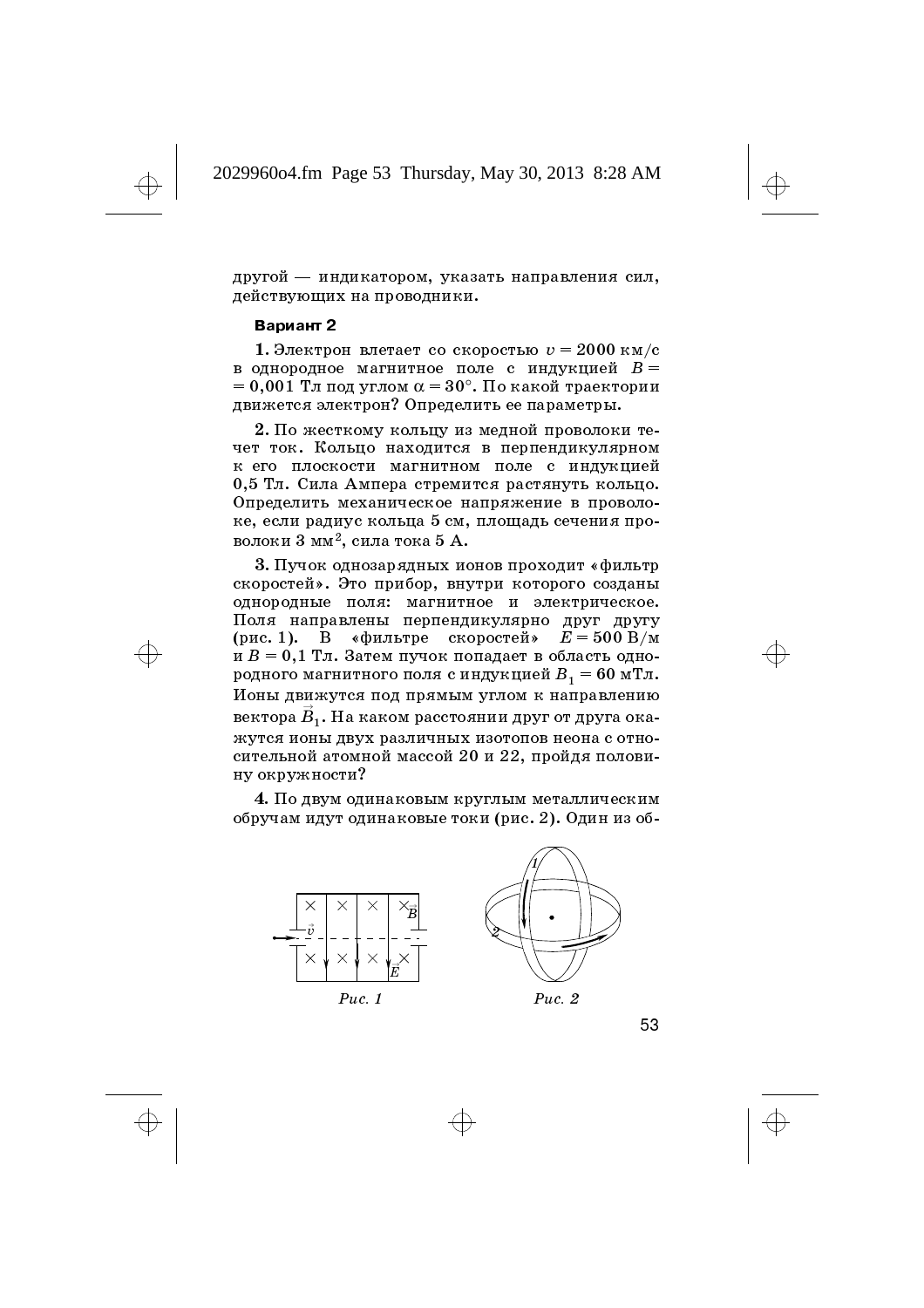ручей расположен вертикально, другой — горизонтально. Определить направление вектора магнитной индукции в общем центре обручей.

5. По двум параллельным проводникам идут токи одного направления. Считая один из проводников источником магнитного поля, другой - индикатором, указать направления сил, действующих на проводники.

#### Контрольная работа 3

по теме «Электромагнитная индукция»

### Вариант 1

1. Замкнутый проводник сопротивлением  $R =$ = 3 Ом находится в магнитном поле. В результате изменения индукции магнитного поля В магнитный поток Ф через контур возрос от  $\Phi_1 = 0,0002$  Вб до Ф<sub>2</sub> = 0,0005 Вб. Какой заряд  $\Delta q$  прошел через поперечное сечение проводника?

2. Металлический стержень. не соелиненный с другими проводниками, движется в магнитном поле. Почему, несмотря на возникновение ЭДС индукции, в стержне не идет ток?

3. Указать направления тока в катушках при изменении положения ключа (рис. 1).

4. В катушке индуктивностью  $L = 0.6$  Гн сила тока  $I = 20$  А. Какова энергия магнитного поля катушки? Как она изменится при уменьшении си-



лы тока в 2 раза? Какая ЭДС самоиндукции возникнет в катушке, если изменение силы тока в ней от нуля до 20 А произошло за время  $\Delta t =$  $= 0,001$  c?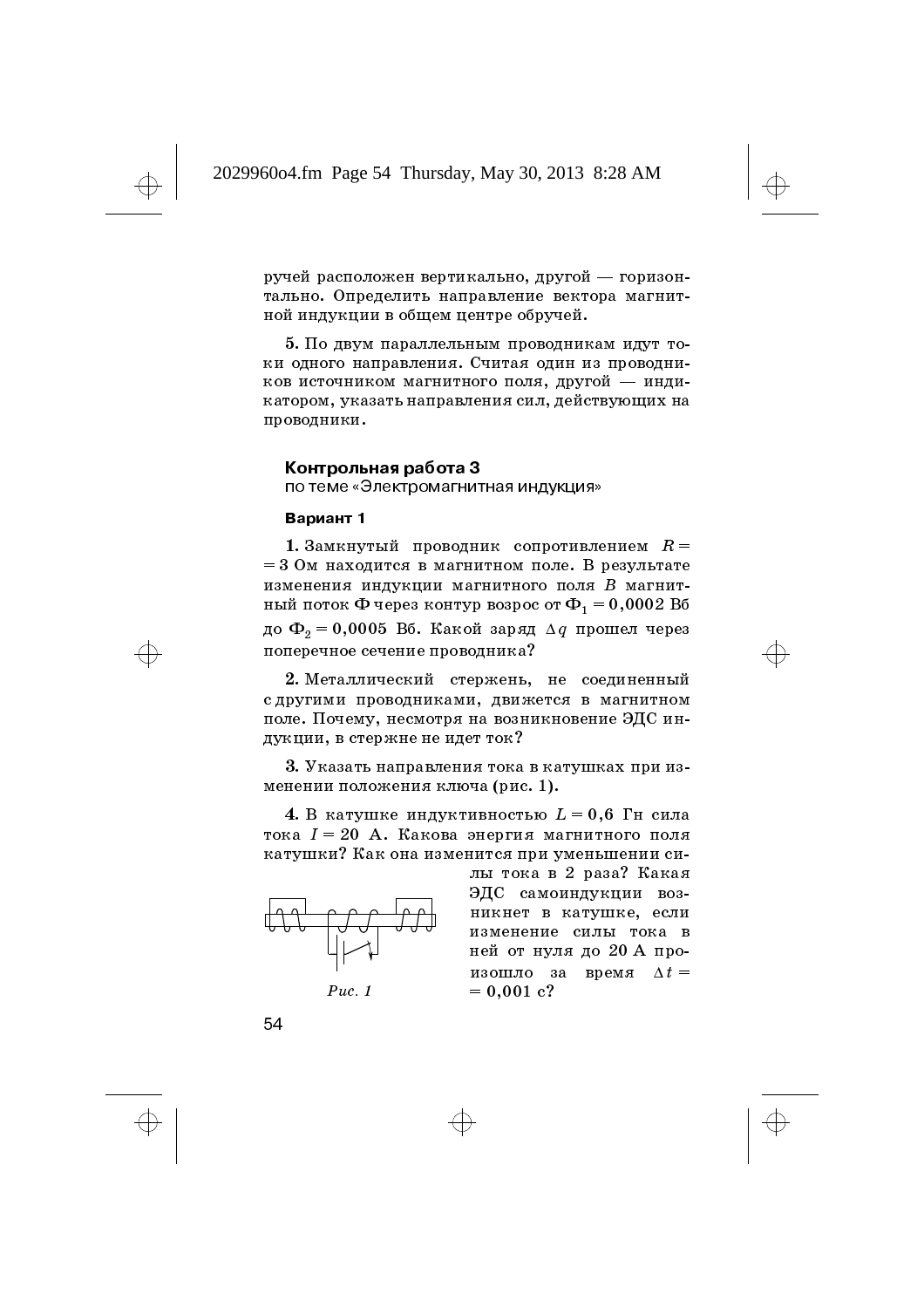1. В витке, выполненном из алюминиевого провода длиной 10 см и площадью поперечного сечения  $1.4$  мм $^2$ , скорость изменения магнитного потока 10 мBб/с. Найти силу индукционного тока.

2. Концы сложенной вдвое проволоки присоединены к гальванометру. Проволока движется, пересекая силовые линии магнитного поля, но стрелка гальванометра остается на нуле. Чем это можно объяснить?

3. Указать направления тока в катушках при изменении положения ключ<mark>а</mark>  $(\text{DMC. 1}).$ 





 $Puc.1$ 

При этом энергия магнитного поля катушки уменьшилась на 2 Дж. Какова индуктивность катушки? Какова энергия ее магнитного поля в обоих случаях?

### Контрольная работа 4

по теме «Свободные колебания»

#### Вариант 1

Вариант 2<br>
1. В витее, выполненном из алюминиевого про-<br>
13. вите выполненном из алюминиевого про-<br>
13. импий 10 см и площадью поперечного сече-<br>
я 1.4 мм<sup>2</sup>, скорость изменения магнитного пото-<br>
10 мВб/с. Найти силу инд 1. Материальная точка массой  $m = 100$  г совершает колебания по закону  $x = 0,1 \, \sin \, \pi (0,8t+0,5).$ Написать уравнения для скорости и ускорения этой точки, найти максимальную силу, действующую на нее, ее полную механическую энергию. Если сказанное относится к математическому маятнику<mark>,</mark> то какова его длина? Если к грузу на пружине, то какова жесткость пружины?

 $2.$  Собственные колебания в контуре происходят по закону  $i = 0.01 \cos 1000t$ . Каковы параметры процесса? Какова индуктивность контура, если емкость его конденсатора 10 мк $\Phi$ ? Сколько энергии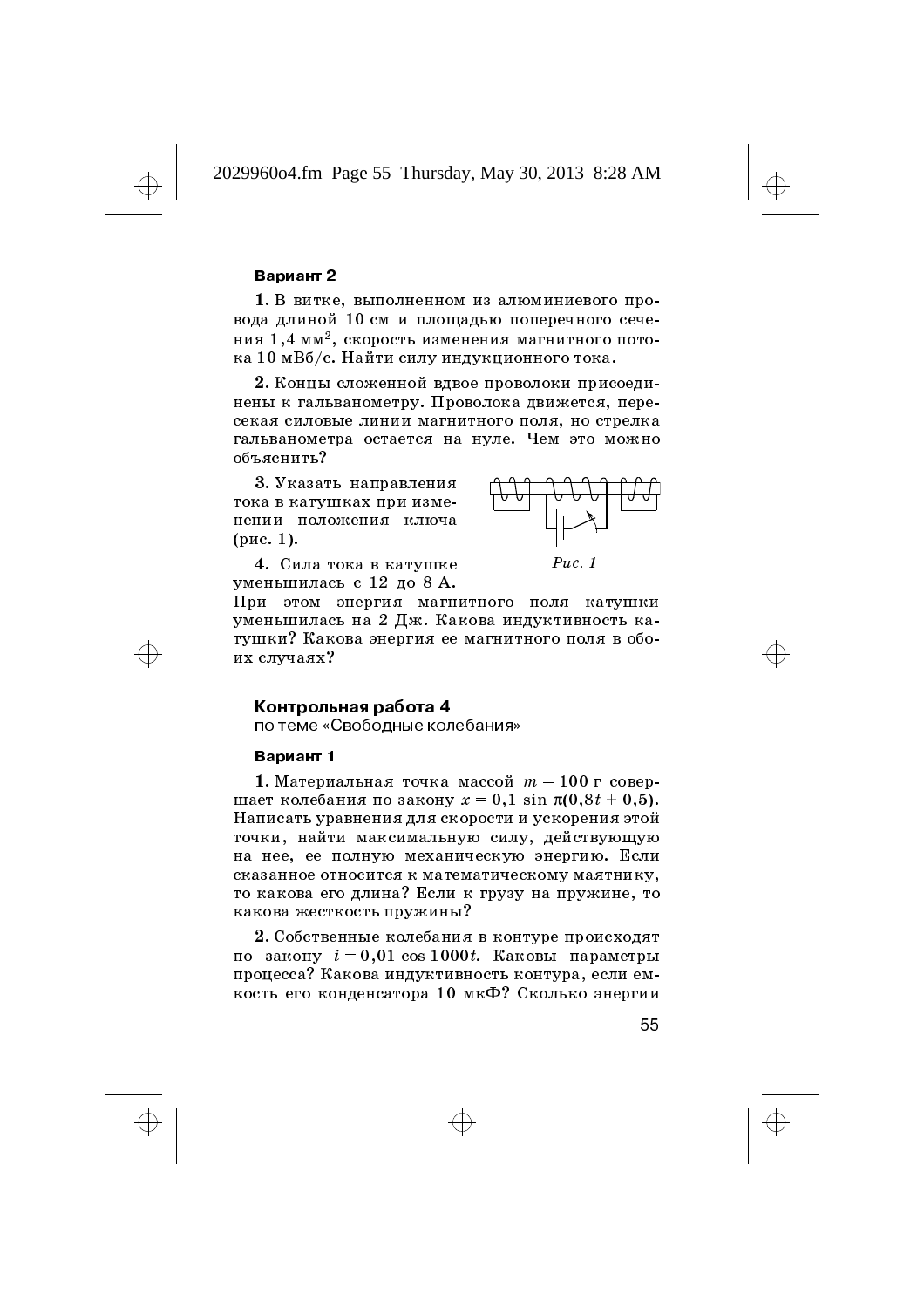накоплено в контуре? Какова амплитуда колебаний напряжения на конденсаторе?

3. Колебательный контур состоит из катушки с индуктивностью 0,2 Гн и конденсатора емкостью 10 мкФ. В момент, когда напряжение на конденсаторе равно 1 В, сила тока в контуре равна 0,01 А. Какова максимальная сила тока в контуре и максимальное напряжение на конденсаторе?

4. Конденсатору колебательного контура был сообщен заряд  $10^{-4}$  Кл, и в контуре начались свободные затухающие колебания. Зная, что емкость конденсатора равна 0,01 мкФ, найти количество теплоты, которое выделится в контуре к моменту, когда колебания полностью прекратятся.

#### Вариант 2

1. Материальная точка массой  $m = 200$  г совершает колебания по закону  $x = 0,1$  cos  $\pi(t + 0.5)$ . Написать уравнения для скорости и ускорения этой точки, найти максимальную силу, действующую на нее, ее полную механическую энергию. Если сказанное относится к математическому маятнику, то какова его длина? Если к грузу на пружине, то какова жесткость пружины?

2. Собственные колебания в контуре протекают по закону  $i = 0.01 \cos 4000t$ . Каковы параметры процесса? Какова индуктивность контура, если емкость его конденсатора 10 мкФ? Сколько энергии накоплено в контуре? Какова амплитуда колебаний напряжения на конденсаторе?

3. Два параллельно соединенных конденсатора имеют одинаковую емкость 10 мкФ каждый. Батарею конденсаторов, заряженную от источника постоянного напряжения 200 В, подключают к катушке индуктивностью 8 мкГн. Какова максимальная сила тока в контуре? Определить силу тока вконтуре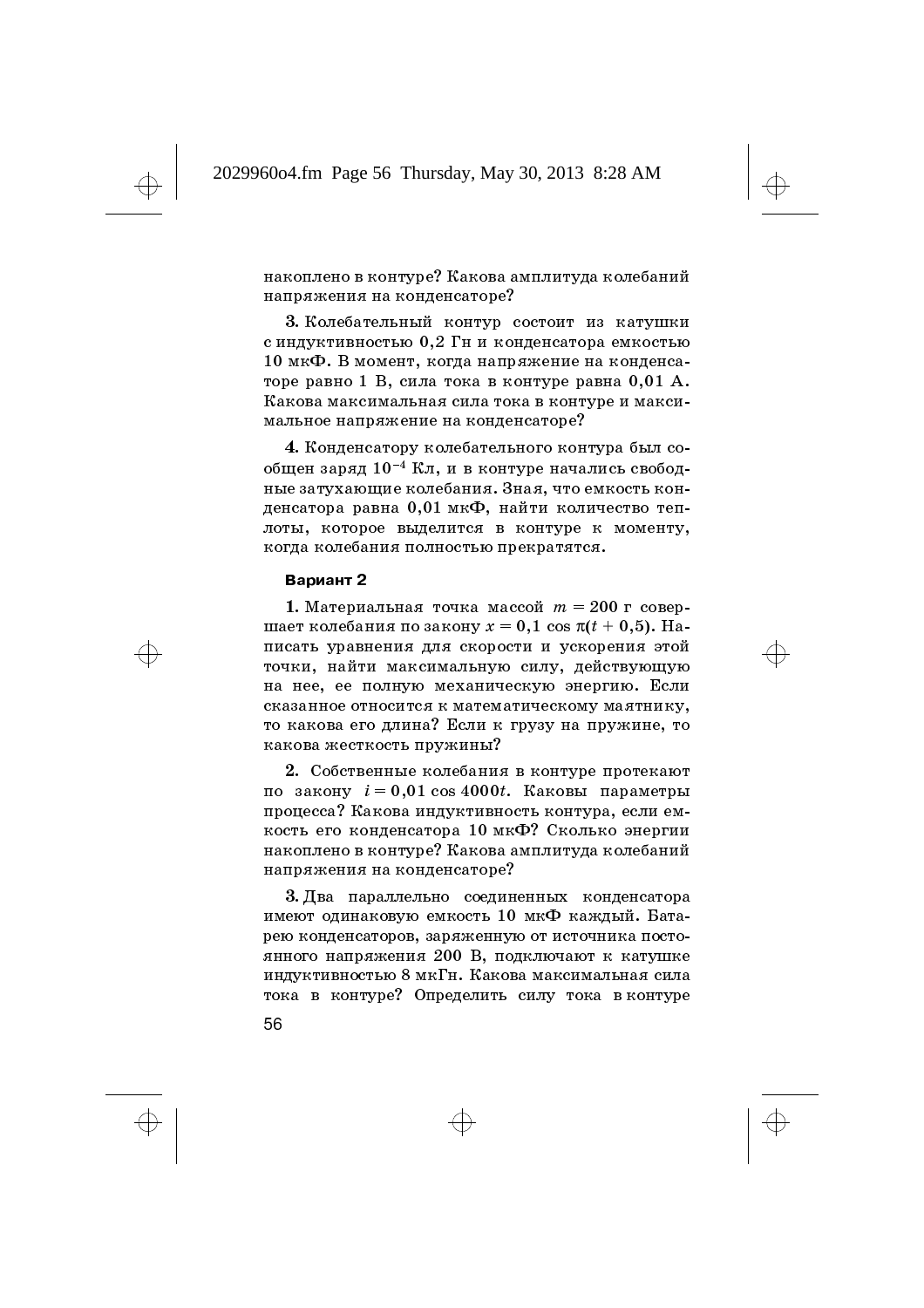# 2029960o4.fm Page 57 Thursday, May 30, 2013 8:28 AM

в момент, когда напряжение на батарее конденсаторов 100 В.

4. При увеличении емкости конденсатора колебательного контура на  $0,\!08$  мк $\Phi$  частота колебаний уменьшилась в 3 раза. Найти первоначальную емкость конденсатора. Индуктивность катушки осталась прежней.

## Контрольная работа 5

по теме «Переменный ток»

#### Вариант 1

1. В цепь переменного тока напряжением 220 В и частотой 50 Гц включены последовательно конденсатор емкостью  $35{,}4$  мк $\Phi$ , проводник сопротивлением 100 Ом и катушка индуктивностью 0,7 Гн. Найти силу тока в цепи и падение напряжения на конденсаторе, проводнике и катушке. При какой частоте в этой цепи будет наблюдаться резонанс?

2. Через параллельно соединенные резистор сопротивлением 200Ом и конденсатор емкостью  $5$  мк $\Phi$  течет переменный ток с циклической частотой  $10^3\,{\rm c}^{-1}$ . Амперметр А $1$  (рис. 1) показывает силу тока 1 А. Найти показания амперметра А2.

3. По двухпроводной линии передается мощность 100 МВт при коэффициенте мощности 0,87  $\,$ и сопротивлении линии 8 Ом. При каком напряжении передается электроэнергия, если потери мощности составляют  $2\%$ ?

4. Первичная обмотка трансформатора находит

ся под напряжением  $U_1 = 120$  В и при силе тока  $I_1 = 0,$ 5 А. Вторичная обмотка питает лампу накала током силой  $I^{}_{2} =$  $= 3$  А при напряжении



$$
f_{\rm{max}}
$$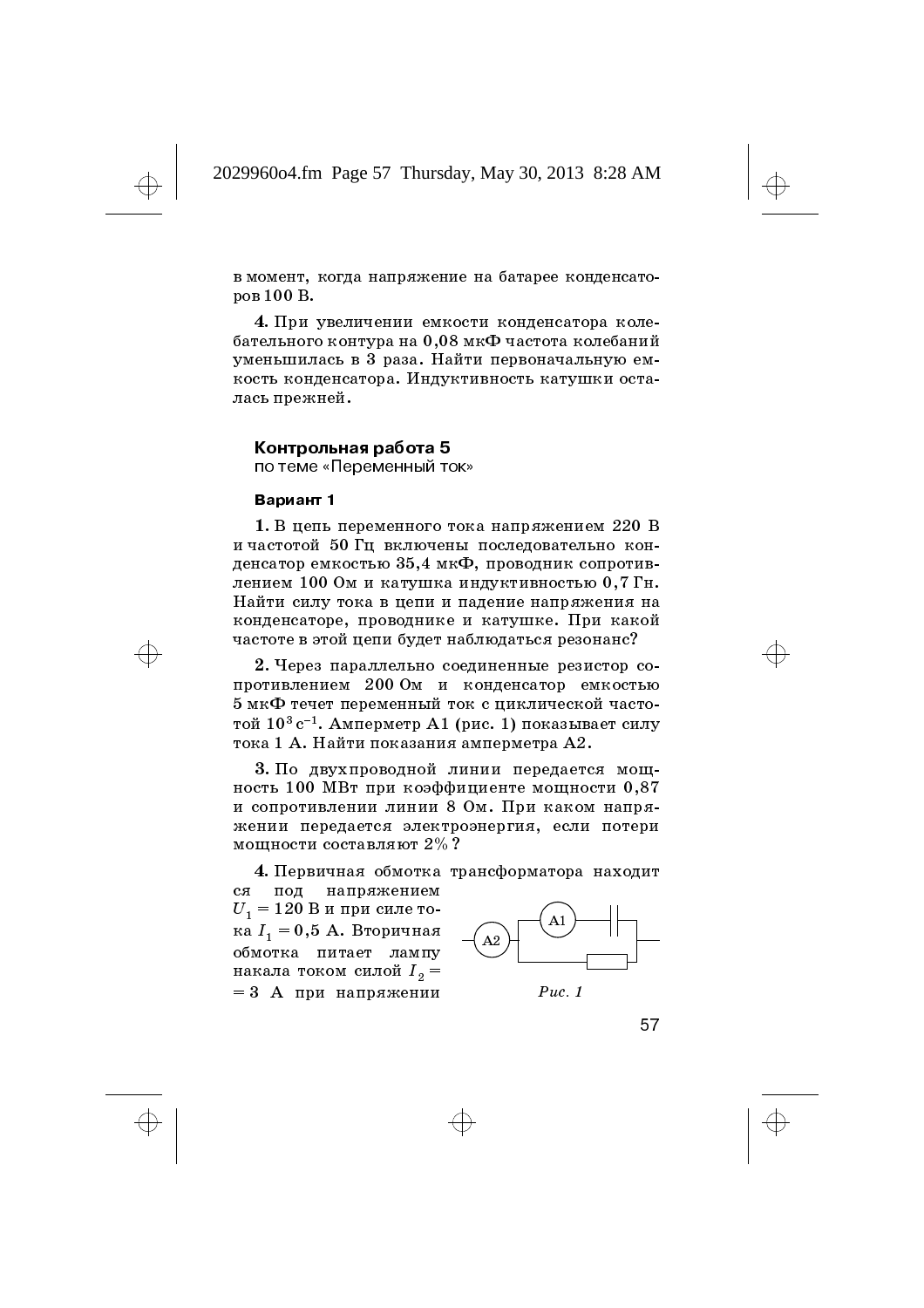$U_2 = 10$  В. Коэффициент полезного действия трансформатора равен  $\eta = 0.7$ . Найти сдвиг фазы в первичной обмотке.

# Вариант 2

1. Каковы показания измерительных приборов в цепи (рис. 1), если на вход подается синусоидальное напряжение с амплитудой  $U_m = 147$  В и частотой  $v = 400$  Гц,  $R = 100$  Ом,  $L = 1$  Гн,  $C = 1$  мкФ. Чему равна резонансная частота цепи? Что покажут приборы, если вынужденная частота равна резонансной?



2. В цепи переменного тока (рис. 2) показания первого и второго вольтметров соответственно равны 12 и 9 В. Каково показание третьего вольтметра?

3. Двигатель переменного тока потребляет мощность 880 Вт при напряжении 220 В и коэффициенте мощности 0,8. Определить силу тока, потребляемого двигателем.

4. Через замкнутый сердечник понижающего трансформатора пропущен провод, концы которого присоединены к вольтметру. Вольтметр показывает 0,5 В. Сколько витков имеют обмотки трансформатора, если



 $Puc. 2$ 

58

↔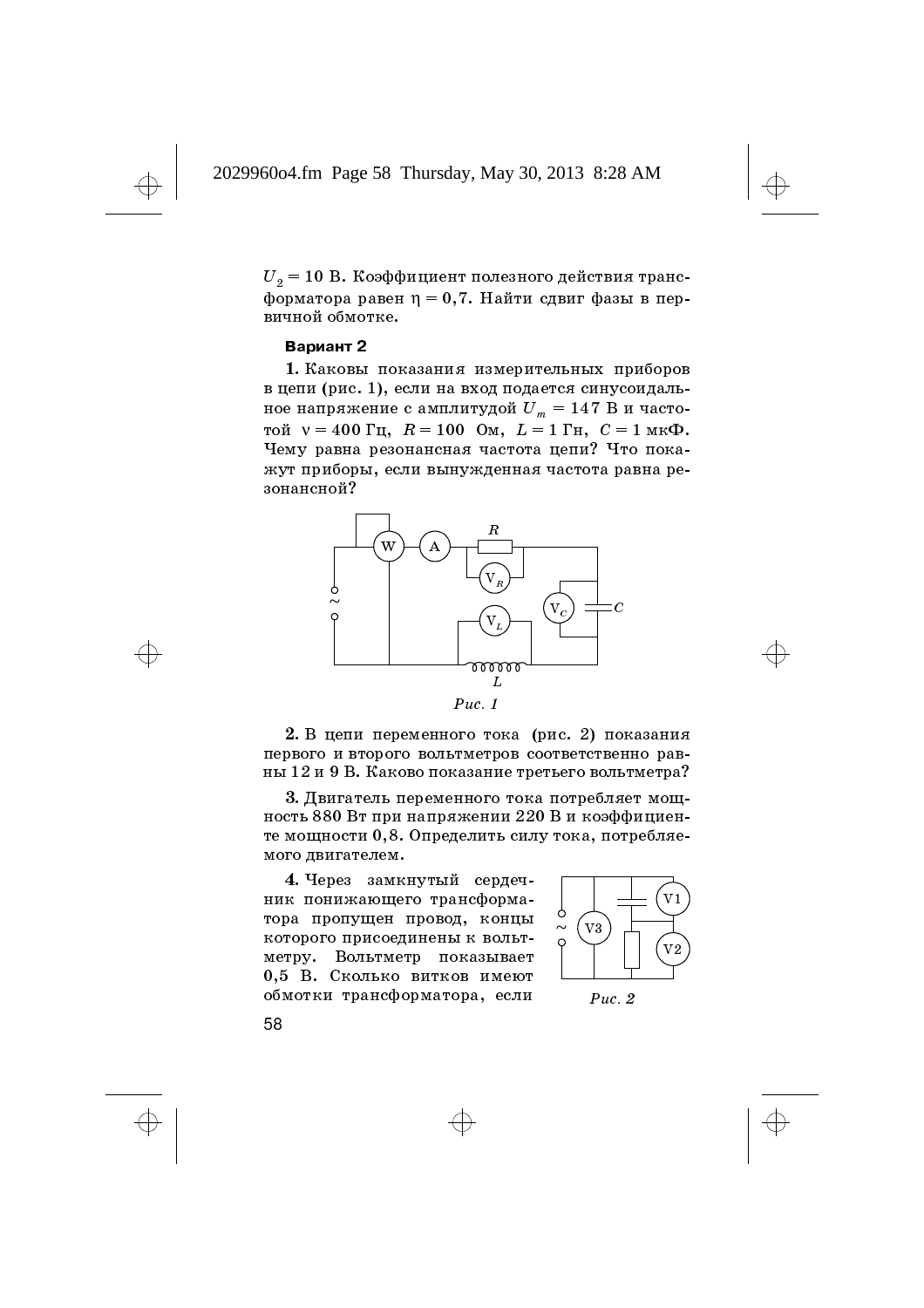напряжение изменилось с 220 В на входе до 12 В на выходе трансформатора?

## Контрольная работа 6

по теме «Механические волны»

#### Вариант 1

1. Два когерентных источника звука колеблются в одинаковых фазах. В точке отстоящей от первого источника на расстояние  $r_{\rm 1}^{}=2$  м, а от второго — на  $r_{\rm 2}$  = 2,5 м, звук не слышен. Определить частоту v колебаний источников. Принять  $v=\frac{1}{2}$  $= 340$  M/c.

 $2.$  Расстояние до преграды, отражающей звук,  $l$  = 68 м. Через какой промежуток времени  $\Delta\,t$  человек услышит эхо? Скорость звука принять равной  $v = 340$  M/c.

3. На поверхности воды распространяется волна со скоростью  $v=2,4$  м/с при частоте колебаний вибратора  $n=10\ {\rm F}$ ц. Какова разность фаз в точках, отстоящих от вибратора на расстояния 6, 12, 24 и 48 см?

#### Вариант 2

1. Два когерентных источника звука колеблются в одинаковых фазах. В точке, отстоящей от первого источника на расстояние  $r^{\phantom{\dagger}}_1$  =  $2,5$  м, а от второго  $$ на  $r_{\rm 2}$  = 3 м, слышен самый громкий звук. Определить частоту v колебаний источников. Скорость звука принять равной  $v = 340$  м/с.

 ${\bf 2}.$  При измерении глубины моря под кораблем при помощи эхолота оказалось, что моменты отправления и приема ультразвука разделены промежутком времени 0,6 с. Какова глубина моря под кораблем? Скорость звука в воде принять равной  $1400$  M/c.

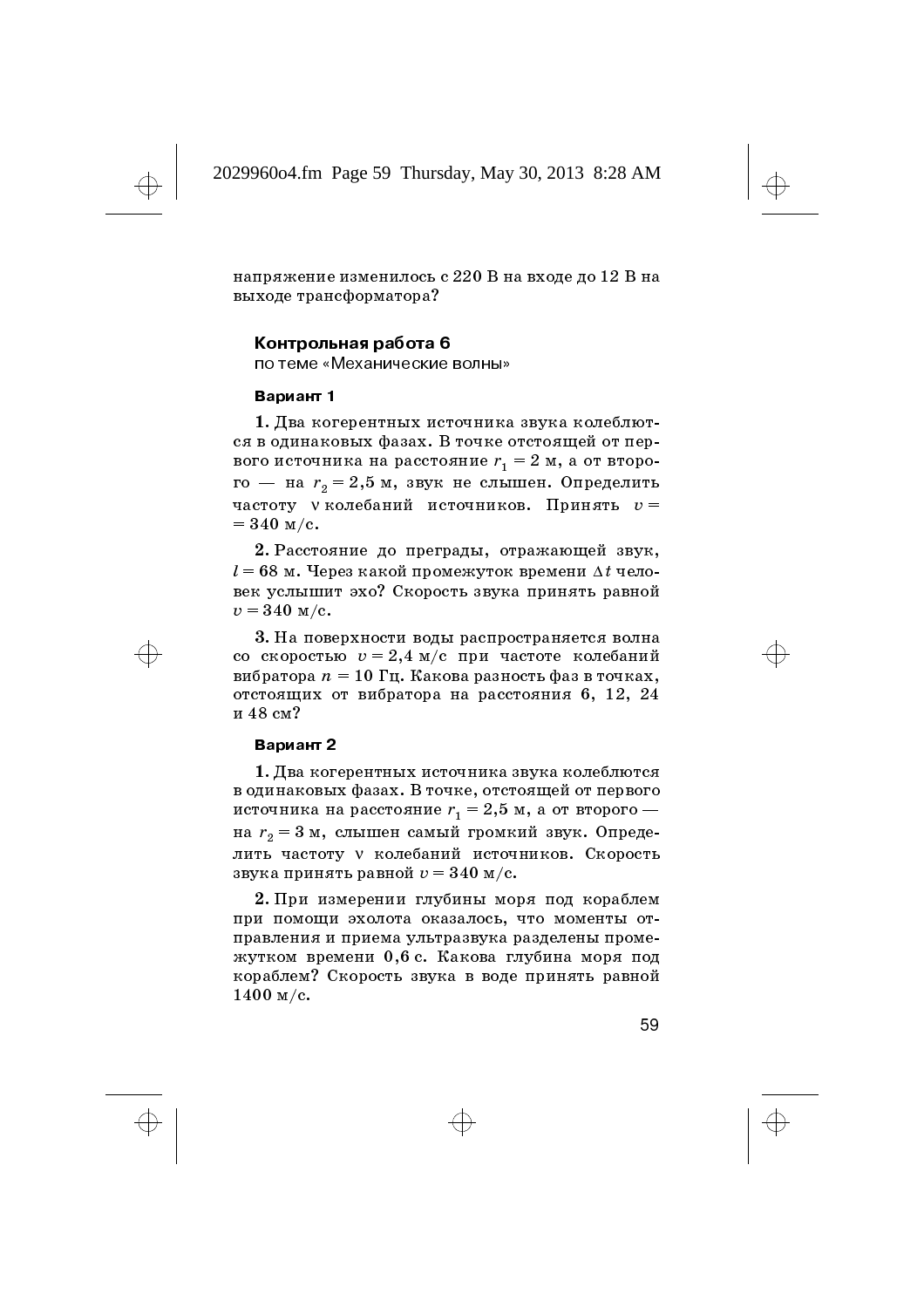${\bf 3.}$  Волны распространяются со скоростью  $360$  м/с при частоте, равной 450 Гц. Чему равна разность фаз двух точек, отстоящих друг от друга на 20 см? На каком расстоянии находятся точки, разность фаз между которыми равна  $\pi/2$ ,  $\pi$ ,  $2\pi?$ 

### Контрольная работа 7

по теме «Электромагнитные волны»

#### Вариант 1

1. Перемещая перед генератором электромагнитных волн металлический лист, получили стоячую волну. Расстояние между центрами двух смежных пучностей равно  $l = 15$  см. Определить частоту  $v$  генератора.

 ${\bf 2.}$  Радиолокатор работает на волне  $\lambda=15~{\rm cm}$ и дает  $n=4000$  импульсов в секунду. Длительность каждого импульса  $\tau=2$ мкс. Сколько колебаний  $N$  содержится в каждом импульсе и какова наибольшая глубина  $L$  разведки локатора?

 ${\bf 3.}$  Радиопередатчик работает на частоте 6 МГц. Сколько волн укладывается на расстоянии 100 км по направлению распространения радиосигнала?

## Вариант 2

1. Перемещая перед генератором электромагнитных волн металлический лист, получили стоячую волну. Расстояние между центрами двух смежных узлов равно  $l = 1, 5$  см. Определить частоту  $\nu$  генератора.

 ${\bf 2.}$  Радиолокатор работает на волне  $\lambda=10$  см и дает  $n=5000$  импульсов в секунду. Длительность каждого импульса  $\tau=1$  мкс. Сколько колебаний  $N$  содержится в каждом импульсе и какова минимальная дальность  $L$  обнаружения цели?

 ${\bf 3}.$  Определить длину  $\lambda$  электромагнитной волны в воздухе, излучаемую передатчиком, работающим на частоте  $v = 75$  МГц.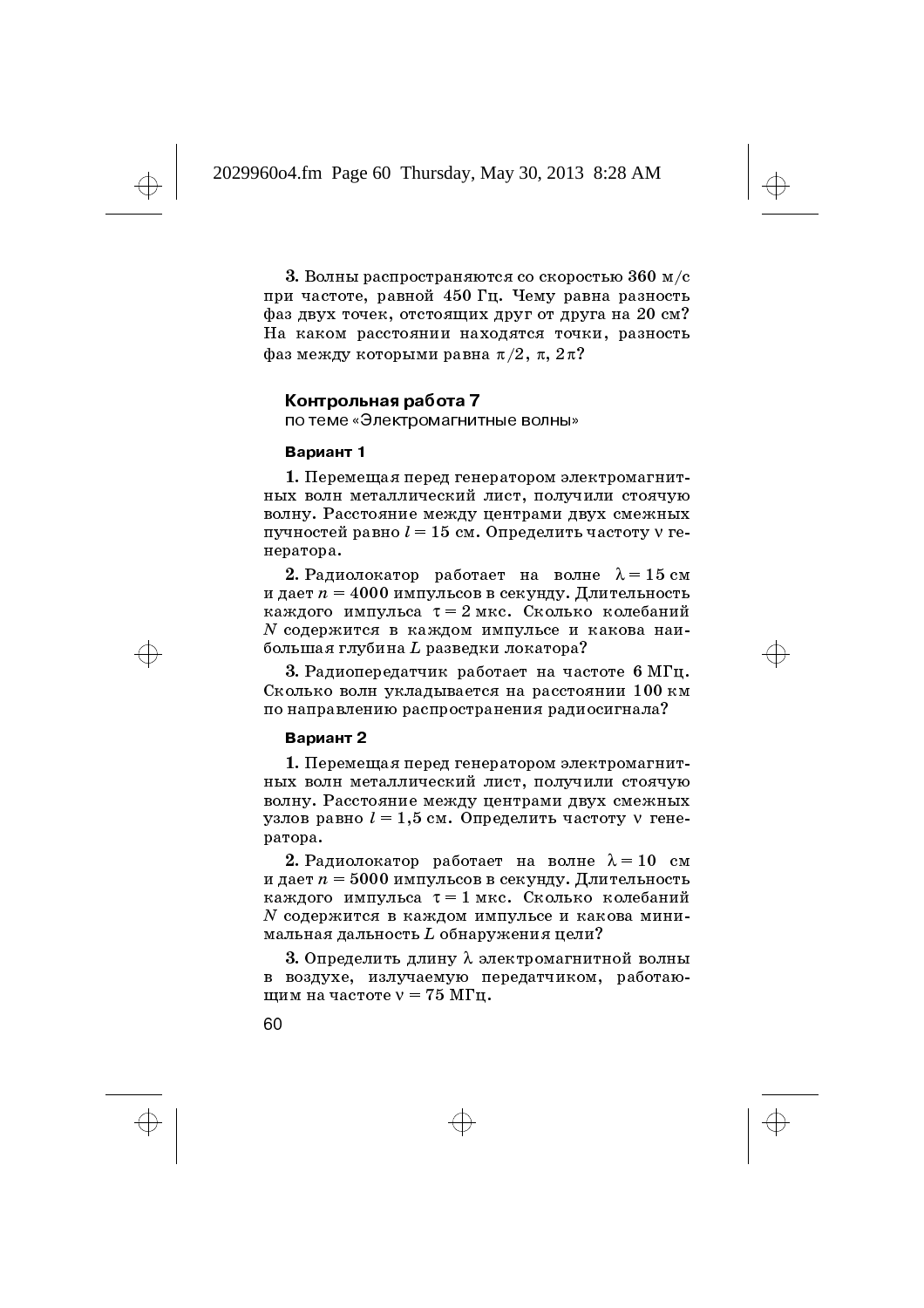#### Контрольная работа 8

по теме «Геометрическая оптика»

#### Вариант 1

1. Определить абсолютный показатель преломления и скорость распространения света в слюде, если при угле падения светового пучка  $54^{\circ}$  угол преломления 30°.

2. Поместив предмет высотой 2 см перед собирающей линзой на расстоянии  $2{,}5\;{\rm cm}$  от нее, на экране получили изображение высотой 8 см. Определить увеличение линзы, фокусное расстояние, оптическую силу линзы и расстояние от линзы до экрана. Построить схему хода лучей и указать, какое изображение дает линза.

3. На дне водоема глубиной 4 м находится точечный источник света. На поверхности воды плавает круглый диск, так что центр диска находится над источником света. При каком минимальном диаметре диска ни один луч света не выйдет на поверхность воды?

4. Объектив фотоаппарата состоит из двух линз. Рассеивающая линза с фокусным расстоянием  $50$  мм расположена на расстоянии  $45$  см от пленки.  $\Gamma$ де должна находиться собирающая линза с фокусным расстоянием 80 мм, чтобы на пленке получались резкие изображения удаленных предметов?

 ${\bf 5}.$  Как изменится изображение, полученное на экране при помощи собирающей линзы, если закрыть рукой верхнюю половину линзы?

#### Вариант 2

1. Перед линзой с оптической силой 2,5 дптр на расстоянии 30 см находится предмет высотой 20 см. Определить фокусное расстояние линзы, расстояние от линзы до изображения предмета, высоту изображения. Построить ход лучей в линзе и охарактеризовать изображение.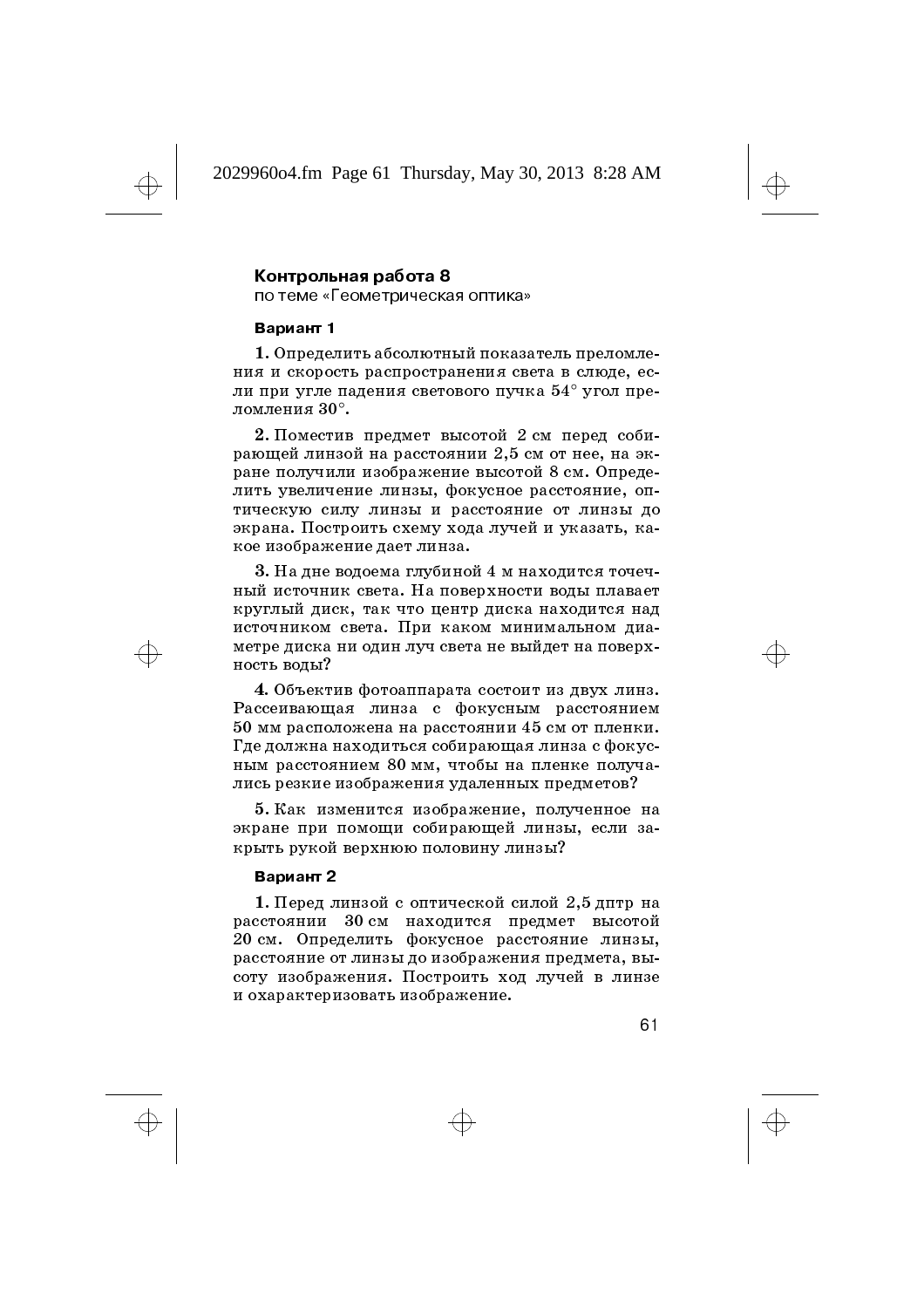${\bf 2.\, B}$  алмазе свет распространяется со скоростью  $1,22 \cdot 10^8$  м/с. Определить предельный угол полного внутреннего отражения света в алмазе при переходе светового пучка из алмаза в воздух.

3. Если смотреть сверху на неглубокий водоем с чистой водой, то дно хорошо видно, однако глубина водоема кажется меньшей, чем она есть в действительности. Во сколько раз?

4. Со спутника, летящего на высоте  $150$  км, фотографируют ночной город. Разрешающая способность пленки (наименьшее расстояние между двумя точками, когда их изображения не сливаются) равна  $0,\!01$  мм. Фокусное расстояние объектива 10 см. Каким должно быть расстояние между уличными фонарями, чтобы их изображения на снимке получились раздельными? Оценить время экспозиции, при котором движение спутника не приводит к заметному размыванию изображения, т.е. размытость контуров изображения на пленке не превышает 50 мкм.

 ${\bf 5.}$  Что можно сказать об угловом и линейном увеличении изображения предмета, полученного с помощью телескопа?

#### Контрольная работа 9

по теме «Световые волны»

## Вариант 1

1. Определить длину световой волны, если в дифракционном спектре ее линия второго порядка совпадает с положением линии спектра третьего порядка световой волны  $400$  нм.

 ${\bf 2}.$  Два одинаковых когерентных источника монохроматического света находятся на расстояни<mark>и</mark>  $14$  мкм друг от друга и на расстоянии 2 м от экрана каждый. Найти длину волны света от источников,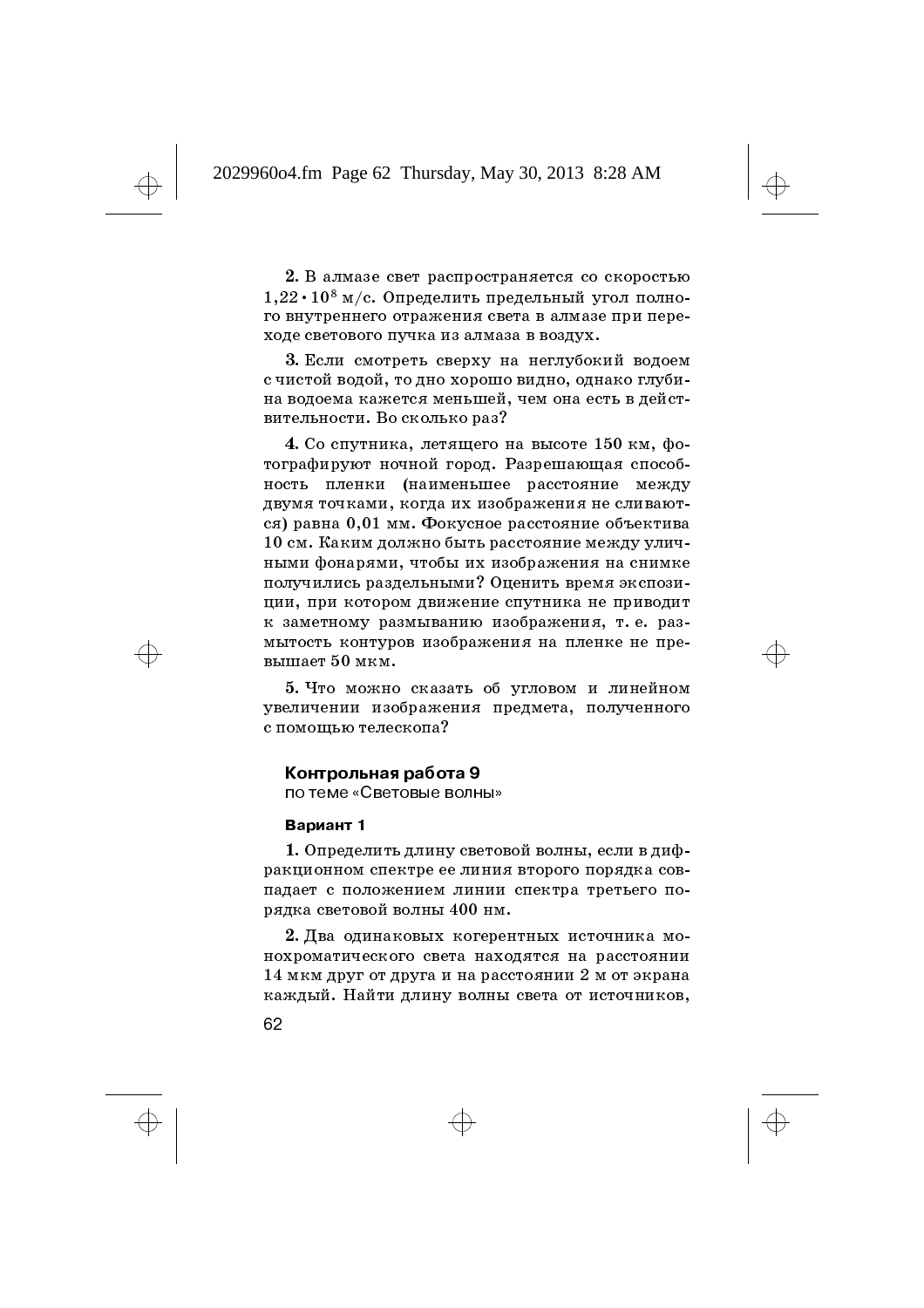если расстояние между вторым и третьим максимумами на экране 8,7 см.

3. Почему только достаточно узкий световой пучок дает спектр после прохождения сквозь призму<mark>,</mark> а у широкого пучка окрашенными оказываютс<mark>я</mark> только края?

#### Вариант 2

1. При дифракции монохроматического излучения на дифракционной решетке, имеющей  $100\,$ штрихов на 1 мм, максимум первого порядка получается на расстоянии  $10$  см от нулевого максимума. Определить длину волны излучения, если расстояние от решетки до экрана 2 м.

2. В опыте Юнга отверстия освещались монохроматическим светом с длиной волны 600 нм. Расстояние между отверстиями 1 мм. расстояние от отверстий до экрана 3 м. Найти положение двух первых светлых полос.

3. На тетради написано красным карандашом «отлично» и зеленым «хорошо». Имеются два стекла — зеленое и красное. Через какое стекло надо смотреть, чтобы увидеть слово «отлично»?

#### Контрольная работа 10

по теме «Световые кванты, СТО»

#### Вариант 1

1. Два электрона движутся в противоположные стороны со скоростью  $0,\!8c$  относительно неподвижного наблюдателя. С какой скоростью движутся электроны относительно друг друга?

2. Найти энергию, массу и импульс фотона, если соответствующая ему длина волны равна 1.6 пм.

3. Работа выхода электронов из кадмия равна 4,08 эВ. Какова частота света, если максимальная скорость фотоэлектронов равна  $0,\!72~\mathrm{Mm/c} ?$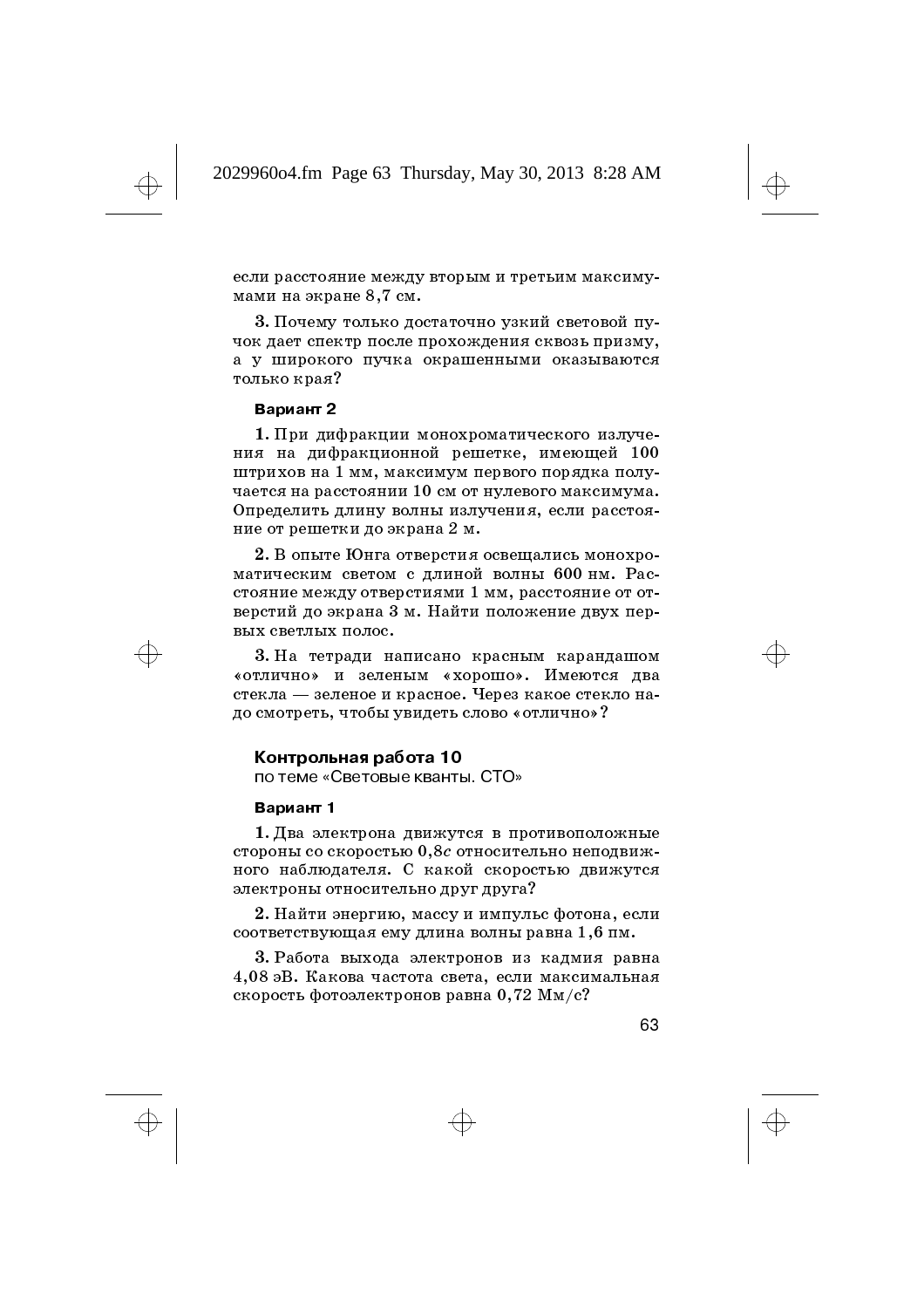4. При облучении графита рентгеновскими лучами длина волны излучения, рассеянного под углом 45°, оказалась равной 10,7 пм. Какова длина волны палаюших лучей?

 ${\bf 5}.$  На поверхность тела площадью  $1$  м $^2$  падает за  $1c10<sup>5</sup>$  фотонов с длиной волны 500 нм. Определить световое давление, если все фотоны поглощаются телом.

#### Вариант 2

1. Собственная длина стержня равна 1 м. Определить его длину для наблюдателя, относительно которого стержень перемещается со скоростью  $0,\!6c,$  направленной вдоль стержня.

 ${\bf 2}.$  С какой скоростью должен двигаться электрон, чтобы его импульс был равен импульсу фотона с длиной волны, равной 250 нм; чтобы его энергия была равна энергии фотона с длиной волны, равной  $250$  HM?

3. Найти постоянную Планка, если фотоэлектроны, вырываемые с поверхности металла светом с частотой  $1.2 \cdot 10^{15}$  Гц, задерживаются напряжением 3,1 В, а вырываемые светом с длиной волны 125 нм — напряжением 8,1 В.

4. Длина волны рентгеновских лучей после комптоновского рассеяния увеличилась на  $0.3$  пм. Найти угол рассеяния.

 ${\bf 5}.$  На поверхность тела площадью  $1\;{\rm m^2}$  падает за  $1\;{\rm c}$  $10<sup>5</sup>$  фотонов с длиной волны 500 нм. Определить световое давление, если все фотоны отражаются телом.

## Контрольная работа 11

по теме «Строение атома»

### Вариант 1

1. Описать опыт Резерфорда. Каковы результаты этого опыта?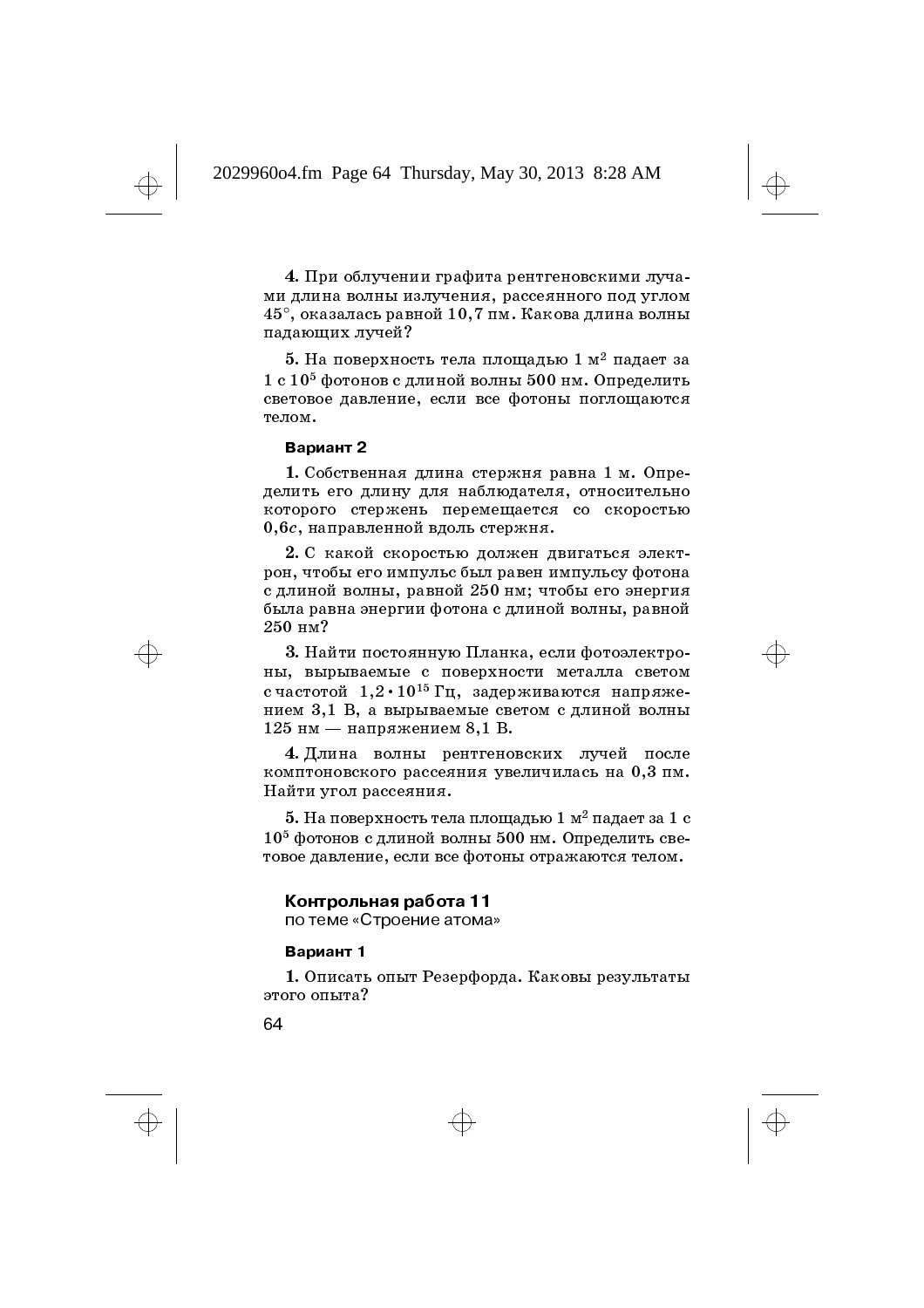2. Какую минимальную скорость должны иметь электроны, чтобы перевести ударом атом водорода из первого энергетического состояния в пятое?

3. Определить радиус и скорость электрона первой орбиты в атоме водорода.

#### Вариант 2

1. Чем отличается модель строения атома, предложенная Бором, от модели атома Резерфорда? Какие трудности модели Резерфорда решил Бор?

2. Найти наибольшую длину волны в ультрафиолетовом спектре водорода.

3. Определить кинетическую, потенциальную и полную энергию электрона на орбите радиусом  $2.12 \cdot 10^{-10}$  M.

#### Контрольная работа 12

по теме «Атомное ядро»

#### Вариант 1

1. Имеется 4 г радиоактивного кобальта. Сколько граммов кобальта распадется за 216 сут, если его период полураспада 72 сут?

 $2.$  Дополнить ядерную реакцию

 ${}^{7}_{3}\text{Li} + {}^{4}_{2}\text{He} \rightarrow {}^{7}_{2} + {}^{3}_{2}\text{He}$ .

3. Каково правило смещения при  $\alpha$ -распаде? В какое ядро превращается торий  $^{234}_{\ 90}$ Th при трех последовательных α-распадах?

4. Какая энергия выделится при образовании ядра атома  ${}^2_3\mathrm{He}$  из свободных нуклонов, если массы покоя  $m_p^{}$  = 1,00728 a.e.м.,  $m_{_R}^{}$  = 1,00866 a.e.м.,  $m_s = 3{,}01602$  a. e. m.?

 ${\bf 5}.$  Определить энергетический выход ядерной реакции  $^{7}_{3}{\rm Li} + {^{2}_{1}{\rm H}} \rightarrow {^{8}_{4}{\rm Be}} + {^{1}_{0}{n}},$  если энергия связи ядра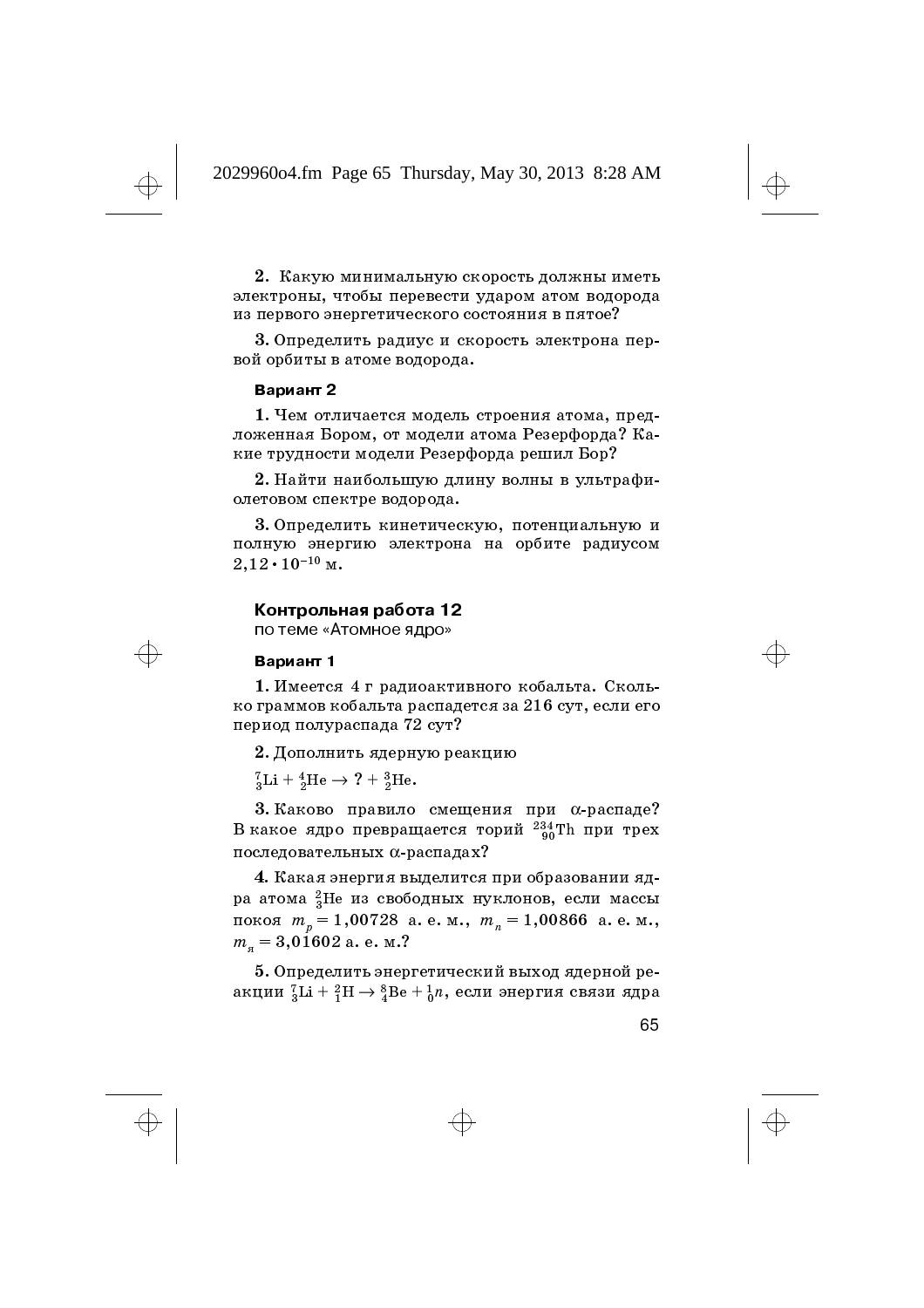атома  $^8_4$ Be 5 $6,4$  MэB, изотопа лития 39,2 MэB, дейтерия 2,2 МэВ.

 $\bf{6.}$  Мощность первой в мире советской АЭС  $5000~{\rm kBr}$  при КПД 17%. Считая, что при каждом акте распада в реакторе выделяется 200 МэВ энергии, определить расход  $^{235}\rm{U}$  в сутки.

## Вариант 2

1. Имеется 8 кг радиоактивного цезия. Определить массу нераспавшегося цезия после 135 лет радиоактивного распада, если его период полураспада 27 лет.

 ${\bf 2}.$  Дополнить ядерную реакцию

$$
{}_{25}^{55}\text{Mn} + {}_{1}^{1}\text{H} \rightarrow ? + {}_{0}^{1}n.
$$

3. Каково правило смещения при  $\beta$ -распаде? Какой изотоп образуется из радиоактивного изотопа  $^{133}_{\ 51}$ Sb после четырех последовательных β-распадов?

 ${\bf 4.\,O}$ пределить энергию связи ядра атома  $^7_3{\rm Li},~{\rm ec}$ ли  $m_p = 1{,}00728$  a.e.m.,  $m_n = 1{,}00866$  a.e.m.,  $m_{\rm s} = 7,01601$  a. e. m.

 ${\bf 5}.$  Определить энергетический выход ядерной реакции  $^{2}_{1}\mathrm{H} + ^{2}_{1}\mathrm{H} \rightarrow \frac{3}{2}\mathrm{He} + \frac{1}{0}n,$  если энергия связи ядра атома  $^3_2\mathrm{He}$  7,7 Мэ $\mathrm{B}$ , ядра атома дейтерия 2,2 Мэ $\mathrm{B}.$ 

6. Сколько ядер атомов  $^{235}$ U должно делиться в 1 с, чтобы мощность ядерного реактора была рав-Ha 3 Br?

↔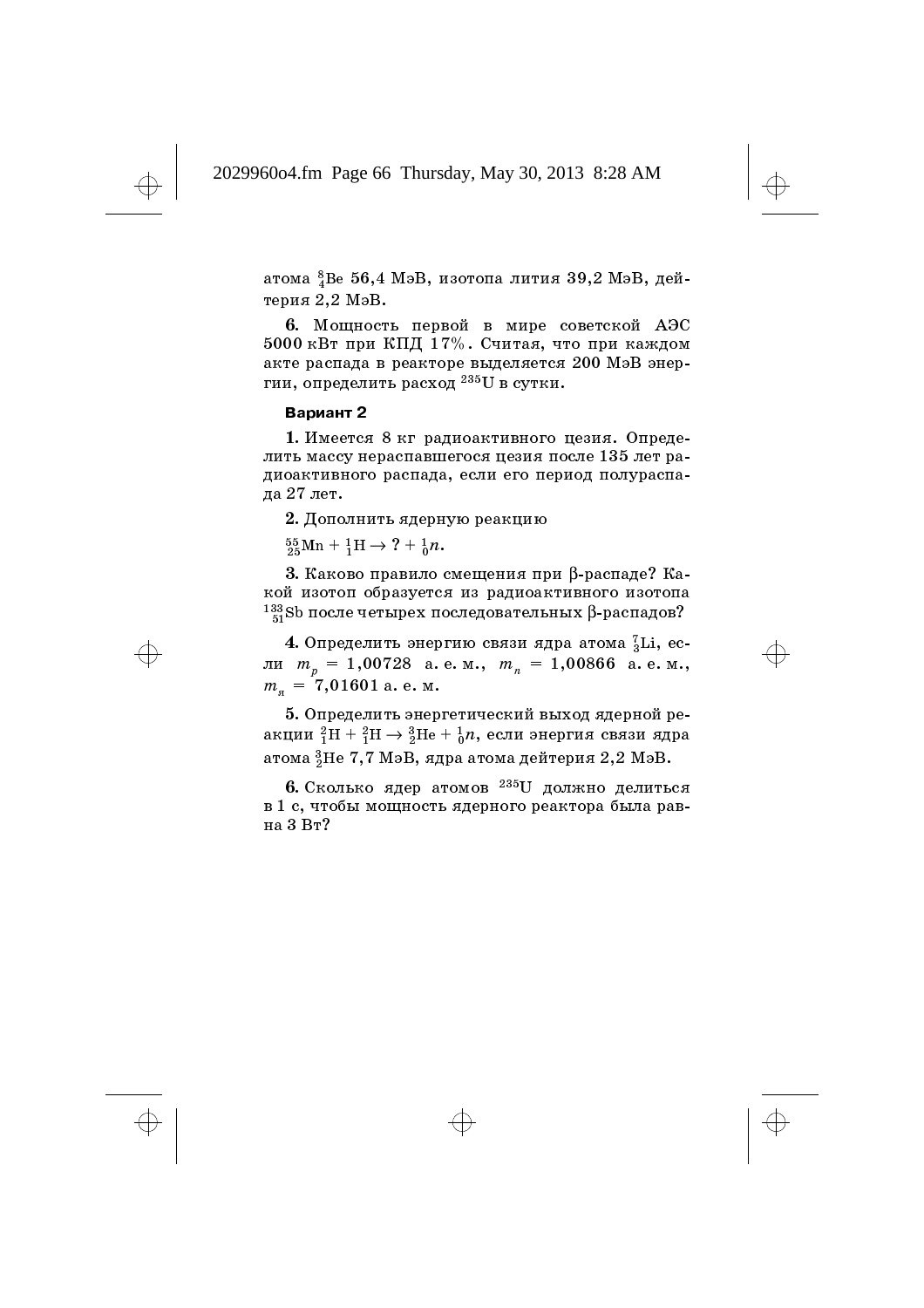

 $\bigoplus$ 

⊕

 $\oplus$ 

# **Ответы**

# **K.P.1**

**B. 1.**  
\n**1.** 
$$
U = 180 \text{ B.}
$$
  
\n**2.**  $\eta = \frac{nM}{\rho N_A} = 2, 2 \cdot 10^{-9} \%$ .  
\n**4.**  $t = 50 \text{ mm.}$   
\n**5.**  $n = \frac{y}{U_0} = \frac{lL}{2U_0d}$ .  
\n**B. 2.**  
\n**1.**  $t = \frac{m}{kI} = 200 \text{ c.}$   
\n**2.**  $t \approx 2 \text{ mc.}$   
\n**3.**  $\eta = \frac{nM}{\rho N_A} = 0, 3 \cdot 10^{-9} \%$ .  
\n**5.**  $y = 2, 7 \text{ mm.}$ 

K. P. 2

**B.1.** 

1. Электрон будет двигаться по винтовой линии с диаметром  $d = \frac{2m \sin \alpha}{eB} \approx 0.2$  мм и шагом  $h =$  $=2\pi \frac{m\nu\cos\alpha}{eB} \approx 0.35$  MM. 2.  $\cos \alpha = 1 - \frac{(CULB/m)^2}{2gL} = 0.95; \alpha = 17^{\circ}.$ 

 $\eta$ илечание. Отклонение стержня в процессе разрядки конденсатора следует рассматривать как аналог неупругого удара. Тогда:  $F \Delta t = mv$  или  $qLB = mv$ , где  $q = CU;$   $\frac{mv^2}{2} = mgL(1 - \cos \alpha).$ 

67

 $\Rightarrow$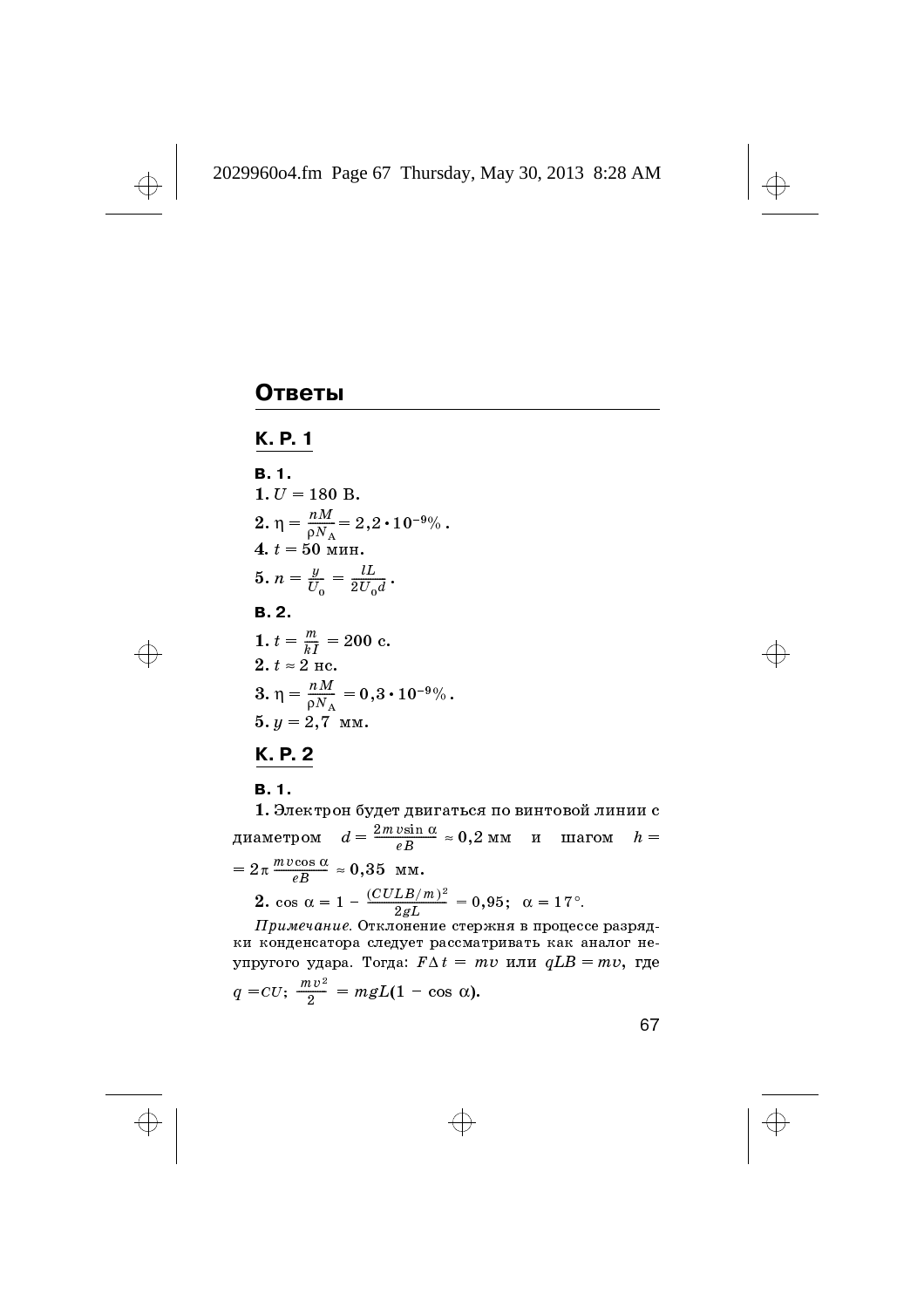Примечание.  $\Delta \Phi / \Delta t = - IR$ ,  $I \Delta t = \Delta q$ .

2. Потому что в результате первоначального перемещения электрических зарядов под действием силы Лоренца в стержне возникает электрическое поле, препятствующее дальнейшему перемещению зарядов.

4.  $W = 120$  Дж; уменьшится в 4 раза;  $E = 12$  кВ.

 $B.2.$ 1.  $I = 5$  A. 4.  $L = 0.05$  Гн;  $W_1 = 3.6$  Дж;  $W_2 = 1.6$  Дж.

# K. P. 4

# **B.1.**

1.  $v_x = 0.08 \pi \cos \pi (0.8t + 0.5); a_x = -0.064 \pi^2$  ×  $\times$  sin  $\pi$ (0,8t + 0,5);  $F = 0,0064 \pi^2$  H;  $W = 0,00032 \pi^2$   $\Delta x$ ;  $l \approx 1, 6$  M;  $k \approx 0,64$  H/m.

68

 $\bigoplus$ 

 $\overline{\bigoplus}$ 

 $\oplus$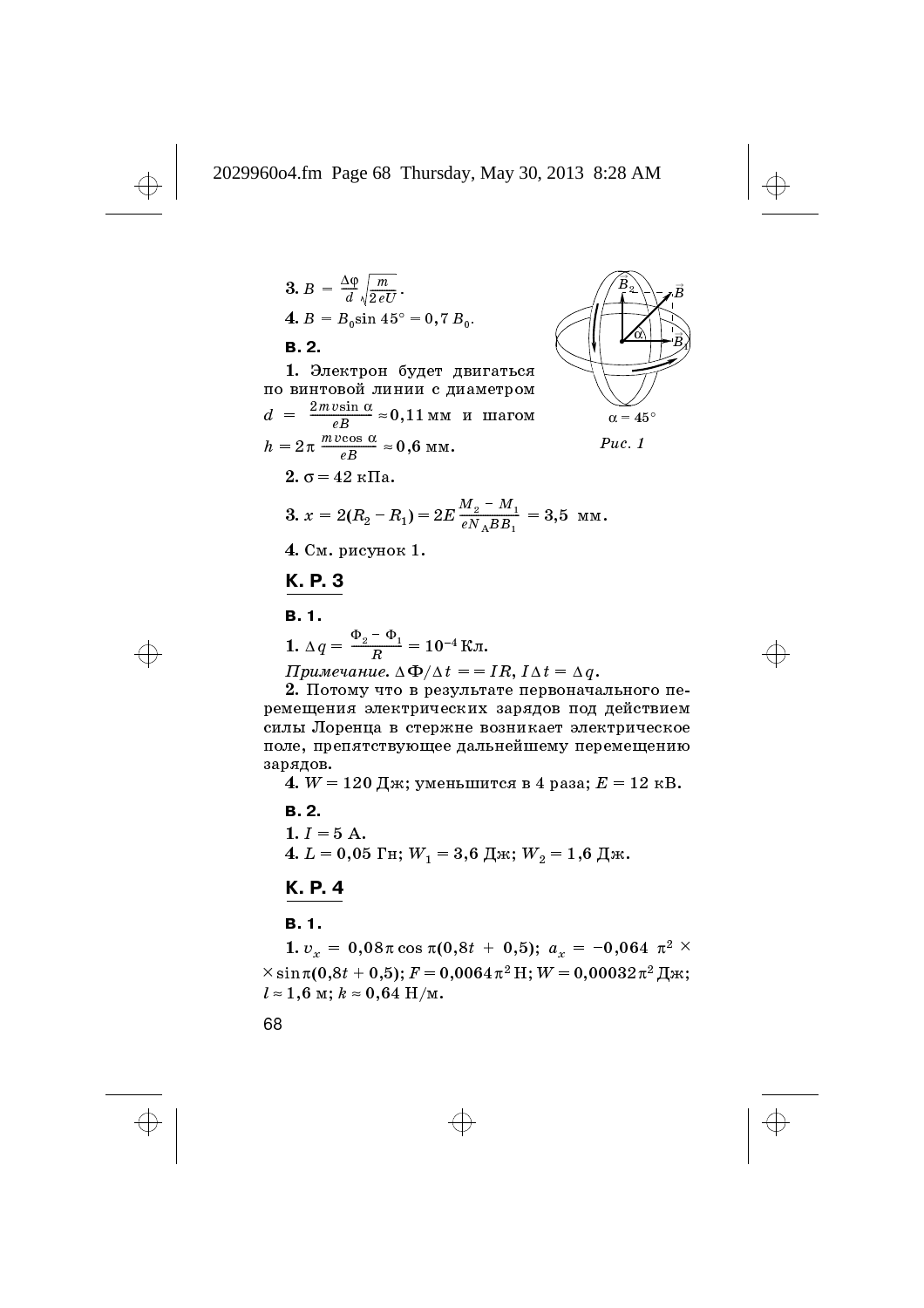2.  $i_m = 0.01$  A;  $\omega = 10^3$  c<sup>-1</sup>;  $v \approx 160$  Fu;  $L = 0.1$  Fu;  $W = 5 \cdot 10^{-6}$   $\text{H}_{\text{H}}$ ;  $U_m = 1$  B. 3.  $I_m \approx 0.012$  A;  $U_m \approx 1.73$  B. 4.  $Q = 0.5$   $\text{I}$ ж. **B.2.** 1.  $v_r = -0.1 \pi \sin \pi (t + 0.5); a_r = -0.01 \pi^2$  ×  $\times$  cos  $\pi$  (t + 0,5);  $F = 0.002\pi^2$  H;  $W = 0.001\pi^2$   $\text{H}$ x;  $l \approx 1$  M;  $k = 2$  H/M. 2.  $i_m = 0.01 \text{ A}; \omega = 4 \cdot 10^3 \text{ c}^{-1}; \nu \approx 640 \text{ T\text{H}}; L \approx$  $\approx 0,006$   $\Gamma$ H;  $W = 0,3 \cdot 10^{-6}$   $\text{H}_{\text{HK}}$ ;  $U_m = 0,24$  B. 3.  $I_m = 10 \text{ A}; i = 8,7 \text{ A}. 4. C = 0,01 \text{ mK}\Phi.$ K. P. 5 **B.1.** 1.  $I = 1,34 \text{ A}; U_C = 120,6 \text{ B}; U_R = 134 \text{ B}; U_L =$ = 294,5 B;  $v_{\text{res}}$  = 32  $\Gamma$ II. 2.  $I_2 = 1, 4$  A. 3.  $U = 220 \text{ }\mathrm{KB}$ . **4.**  $\cos \varphi = \frac{I_2 U_2}{\eta I_1 U_2}$ ;  $\varphi \approx 45^\circ$ .  $B.2.$ 1.  $I = 0.05$  A;  $U_R = 5$  B;  $U_L = 20$  B;  $U_C = 125$  B;  $P=0,25$  B<br>r;  $\rm v_{\rm{pea}}=160$   $\rm{Tu};$   $I_{\rm{pea}}=1,05$  A;<br>  $P_{\rm{pea}}=1,1$  Br;  $U_{R\text{pea}} = 105 \text{ B}; U_{L\text{pea}} = 420 \text{ B}; U_{C\text{pea}} = 420 \text{ B}.$ 2.  $U_3 = 15$  B.  $3. I = 5 A.$ 4.  $N_1 = 440$ ;  $N_2 = 24$ . K. P. 6 **B.1.** 1.  $v = \frac{v(2n + 1)}{2(r_2 - r_1)} = 340(2n + 1), n = 0, 1, 2, 3, ..., 28.$ 

69

 $\oplus$ 

 $\overline{\bigoplus}$ 

 $\Rightarrow$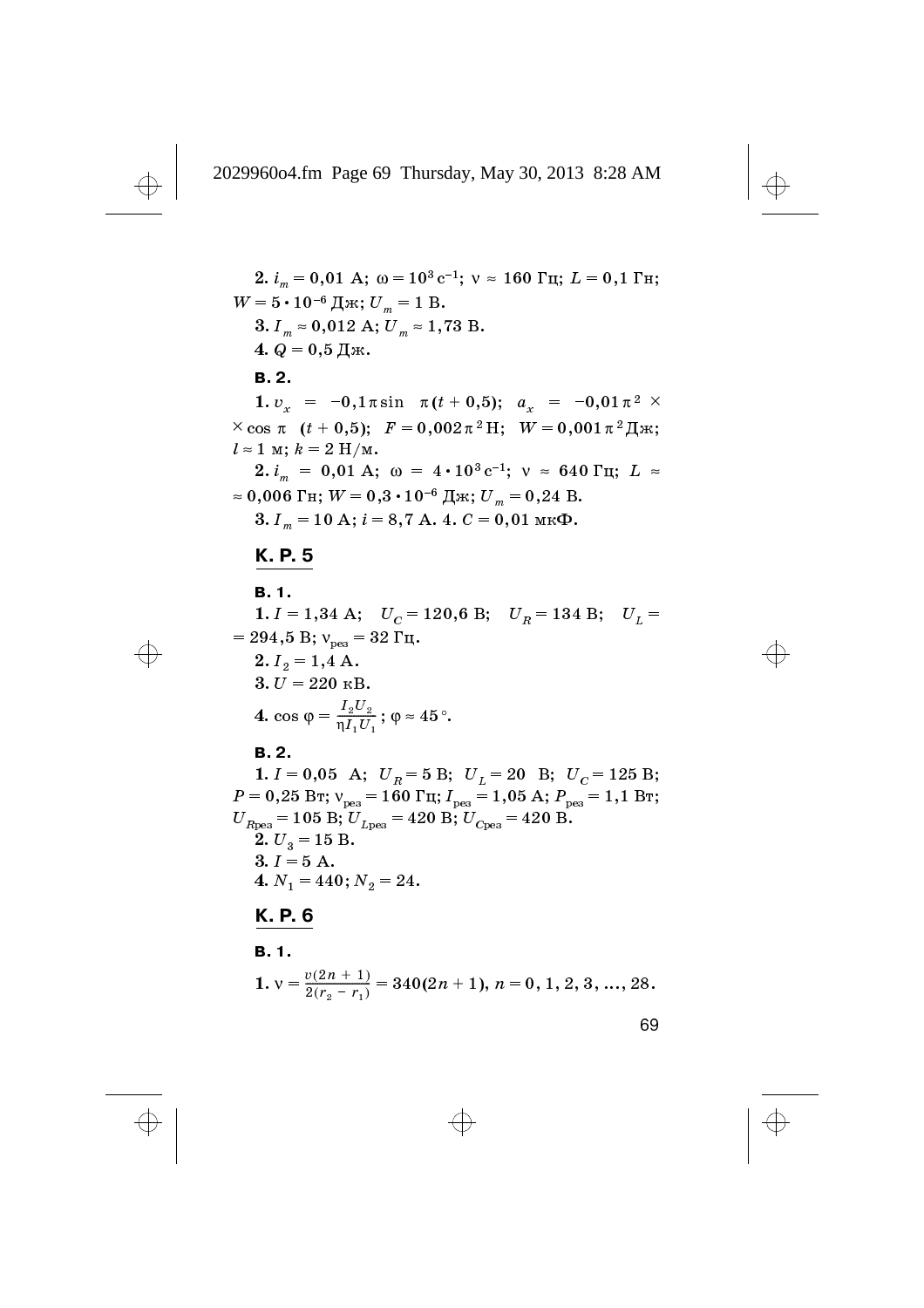$2. \Delta t = 0,4$  c.  $3.$   $\pi/2;$   $\pi$  ;  $2\pi$  ;  $4\pi$  . **B.2.** 1.  $v = \frac{vn}{r-r} = 680n, n = 1, 2, 3, ..., 29.$  $2. L = 420$  M.  $3. \pi/2$ ; 20 см; 40 см; 80 см.  $\frac{v}{r_2-r_1}$ 

# K. P. 7

# **B.1.** 1.  $v = 1$   $\Gamma \Gamma$ <sub>H</sub>. 2.  $N = \frac{\tau}{T} = \frac{\tau c}{\lambda} = 4000; L = \frac{c\Delta t}{2} = \frac{2c}{r} = 150 \text{ km}.$  $3.2000.$  $B.2.$ 1.  $v = 10$   $\Gamma$  $\Gamma$ <sub>II</sub>. 2.  $N = \frac{\tau}{T} = \frac{\tau c}{\lambda} = 3000; L = \frac{c\tau}{2} = 150$  m.  $3. \lambda = 4$  M.  $\frac{\tau}{T}=\frac{\tau c}{\lambda}=4000;$   $L=\frac{c\Delta t}{2}=\frac{2c}{n}$  $\frac{\tau}{T} = \frac{\tau c}{\lambda} = 3000; L = \frac{c \tau}{2}$

 $\bigoplus$ 

# K. P. 8

 $B.1.$ 1.  $n = 1,6; v = 185$  KM/c. 2. Г = 4;  $F = 2$  см;  $D = 50$  дптр;  $f = 10$  см.  $3. d = 9.1$  M. 4. Перед рассеивающей на расстоянии 3,5 см, за рассеивающей - 5 см или 35 см.  ${\bf 5}.$  Изображение получится менее ярким. **B.2.** 

1.  $F = 40 \text{ cm}$ ;  $f = -120 \text{ cm}$ ;  $H = 80 \text{ cm}$ .

2.  $\alpha$  = 24 $^{\circ}$ . 3. B 1,33 pasa.

4. Не менее 15 м; не более 2 мс.

70

 $\bigoplus$ 

 $\bigoplus$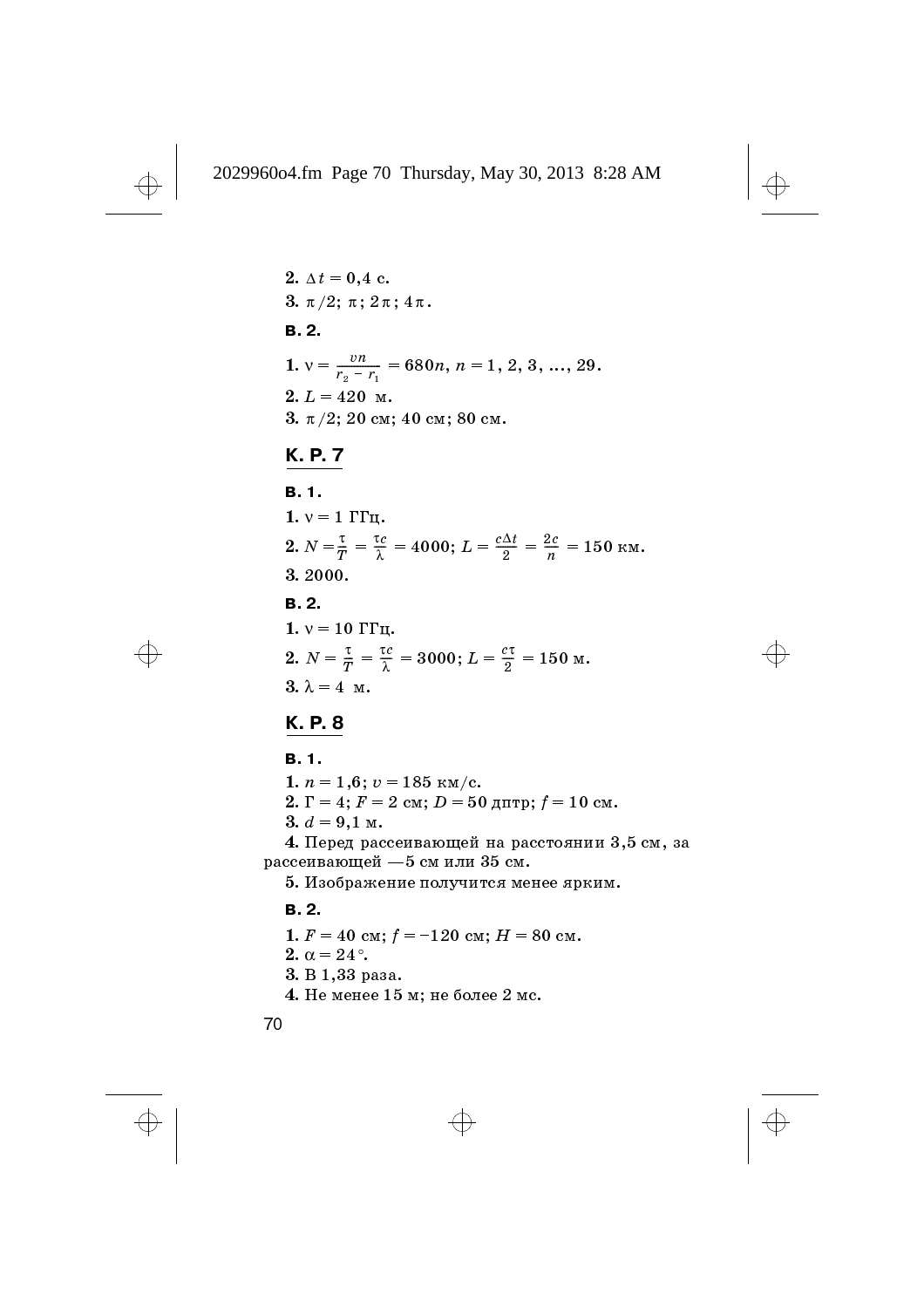5. Телескоп увеличивает угловые размеры объекта, но линейные размеры объекта больше его изображения, полученного с помощью телескопа.

# **K.P.9**

- **B.1.** 1.  $\lambda = 600$  HM.  $2. \lambda = 609$  HM. **B.2.** 1.  $\lambda = 500$  HM. 2.  $x_1 = 1, 8$  MM;  $x_2 = 3, 6$  MM. K. P. 10 **B.1.** 1.  $v = 0,98c$ . 2.  $E = 1,15 \cdot 10^{-13}$   $\text{H}_{\text{K}}$ ;  $m = 1,38 \cdot 10^{-30}$  KF;  $p =$  $= 4,1 \cdot 10^{-22}$  KT  $\cdot$  M/c. 3.  $v = 1,33 \cdot 10^{15}$   $\Gamma$ H.  $4. \lambda = 10$  nm. 5.  $p = 1,325 \cdot 10^{-24}$  H/m<sup>2</sup>.  $B.2.$ 1.  $l = 0.8$  M.
- $2.1,4 \text{ km/c}; 0.92 \text{ Mm/c}.$ Примечание. Воспользоваться соотношением  $\frac{m_0 c^2}{\sqrt{1 - v^2/c^2}} = \frac{hc}{\lambda}; \frac{m_0 v}{\sqrt{1 - v^2/c^2}} = \frac{h}{\lambda}.$ 3.  $h = 6.6 \cdot 10^{-34}$   $\text{H}_{\text{2K}} \cdot \text{c}$ . 4.  $\alpha = 28.8^{\circ}$ . 5.  $p = 2.65 \cdot 10^{-24}$  H/m<sup>2</sup>.

# **K.P.11**

 $B.1.$ 2.  $v = 2,14$  M<sub>M</sub>/c.

 $71$ 

 $\bigoplus$ 

 $\Rightarrow$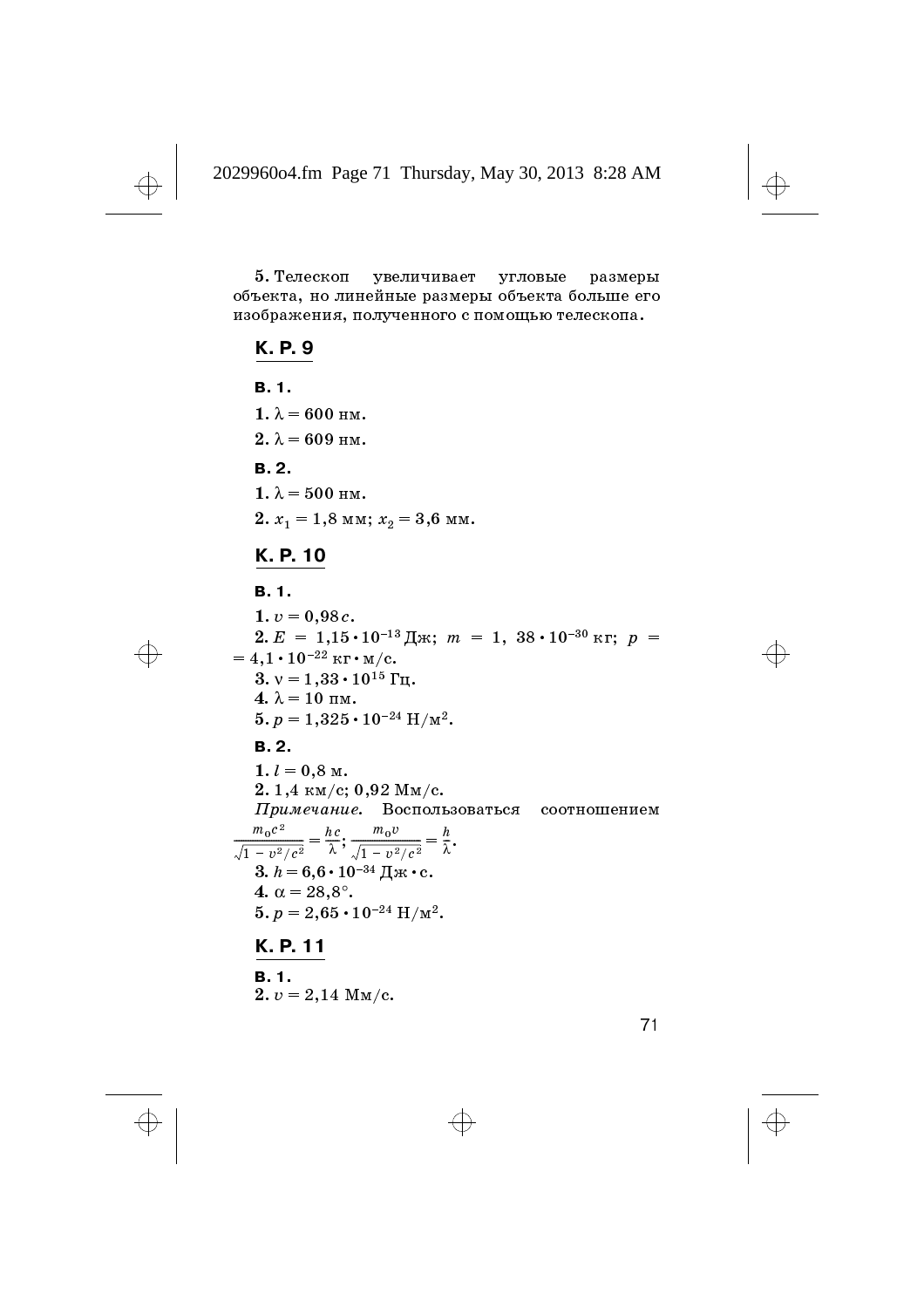$\color{black} \bigoplus$ 

 $\Rightarrow$ 

 $B.2.$  $2. \lambda = 121, 5$  HM. K. P. 12  $B.1.$ 1.  $m = 3.5$  r.  $4. E = 6.7$  MaB.  $5. E = 15$  M<sub>3</sub>B. 6.  $m = 31$  r.  $B.2.$  $1. m = 0,25 \text{ Kr}.$  $4. E = 37, 7$  MaB.  $5. E = 3.3 M<sub>3</sub>B$ . 6.  $9,4 \cdot 10^{10}$ .

 $\Rightarrow$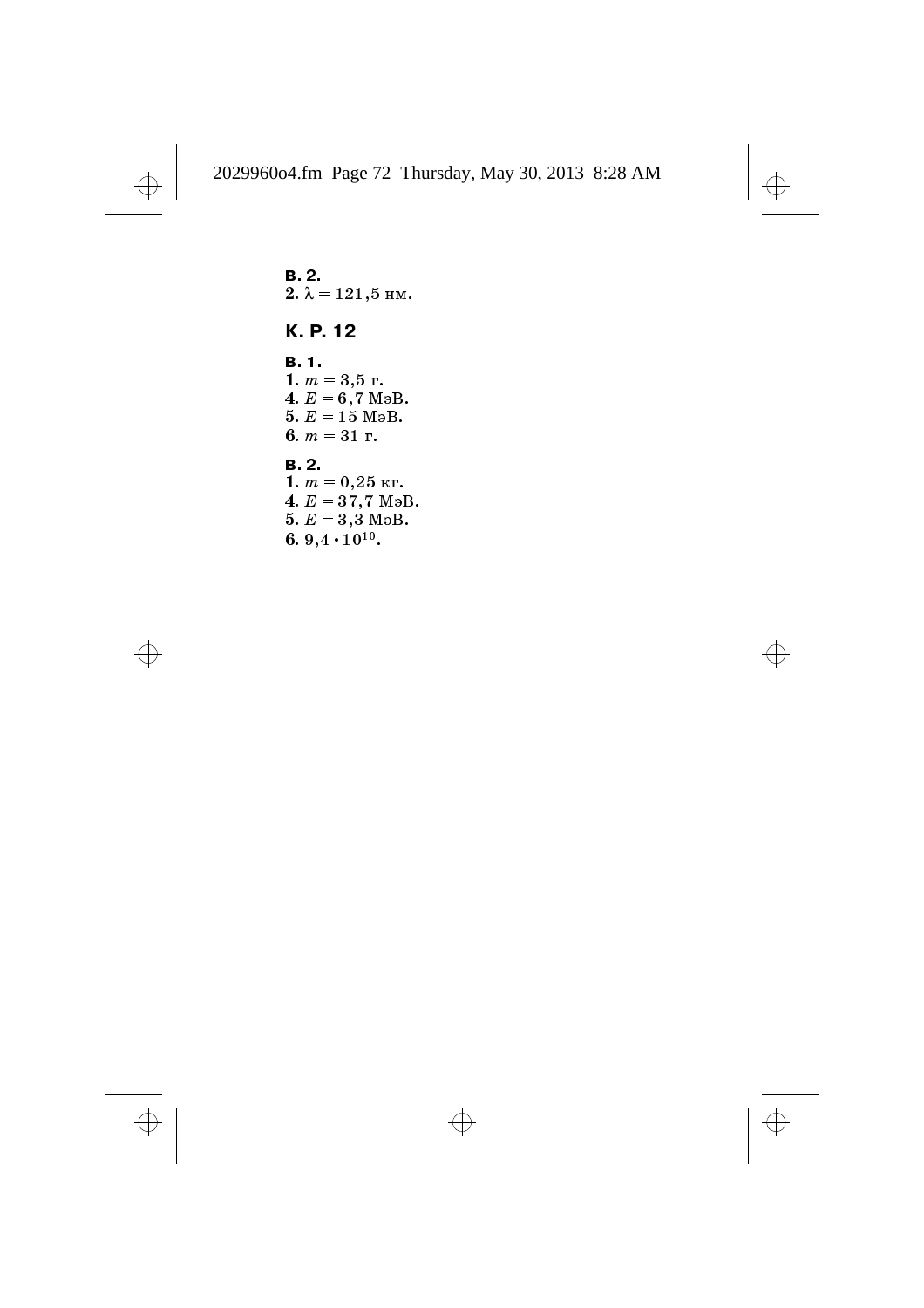

# Содержание

| Поурочное планирование учебного материала. 9                                                                                                                                                                                                            |  |  |  |
|---------------------------------------------------------------------------------------------------------------------------------------------------------------------------------------------------------------------------------------------------------|--|--|--|
| Электродинамика                                                                                                                                                                                                                                         |  |  |  |
| Электрический ток в различных средах $\,\ldots\,\ldots\,9$<br>Магнитное поле тока $\,\ldots\ldots\ldots\ldots\ldots\ldots\,15$<br>Электромагнитная индукция $\dots\dots\dots\dots 18$<br>Лабораторный практикум $\ldots \ldots \ldots \ldots \ldots 23$ |  |  |  |
| Механика                                                                                                                                                                                                                                                |  |  |  |
| Вращение твердого тела 25                                                                                                                                                                                                                               |  |  |  |
| Колебания и волны                                                                                                                                                                                                                                       |  |  |  |
| Волновые процессы $\ldots \ldots \ldots \ldots \ldots \ldots \ldots 33$<br>Лабораторный практикум $\ldots \ldots \ldots \ldots \ldots 35$                                                                                                               |  |  |  |
| Оптика и квантовая физика                                                                                                                                                                                                                               |  |  |  |
| Геометрическая оптика37                                                                                                                                                                                                                                 |  |  |  |

| Основы теории относительности 41                                      |
|-----------------------------------------------------------------------|
| Световые кванты $\ldots \ldots \ldots \ldots \ldots \ldots \ldots 42$ |
|                                                                       |
| Физика атомного ядра45                                                |
| Элементарные частицы $\ldots \ldots \ldots \ldots \ldots 48$          |
| Лабораторный практикум $\dots\dots\dots\dots\dots 49$                 |
| Контрольные работы $\ldots \ldots \ldots \ldots \ldots \ldots 50$     |
|                                                                       |
|                                                                       |

 $\Rightarrow$ 

73

 $\color{black} \bigoplus$ 

 $\color{red} \bigoplus$ 

 $\color{black} \bigoplus$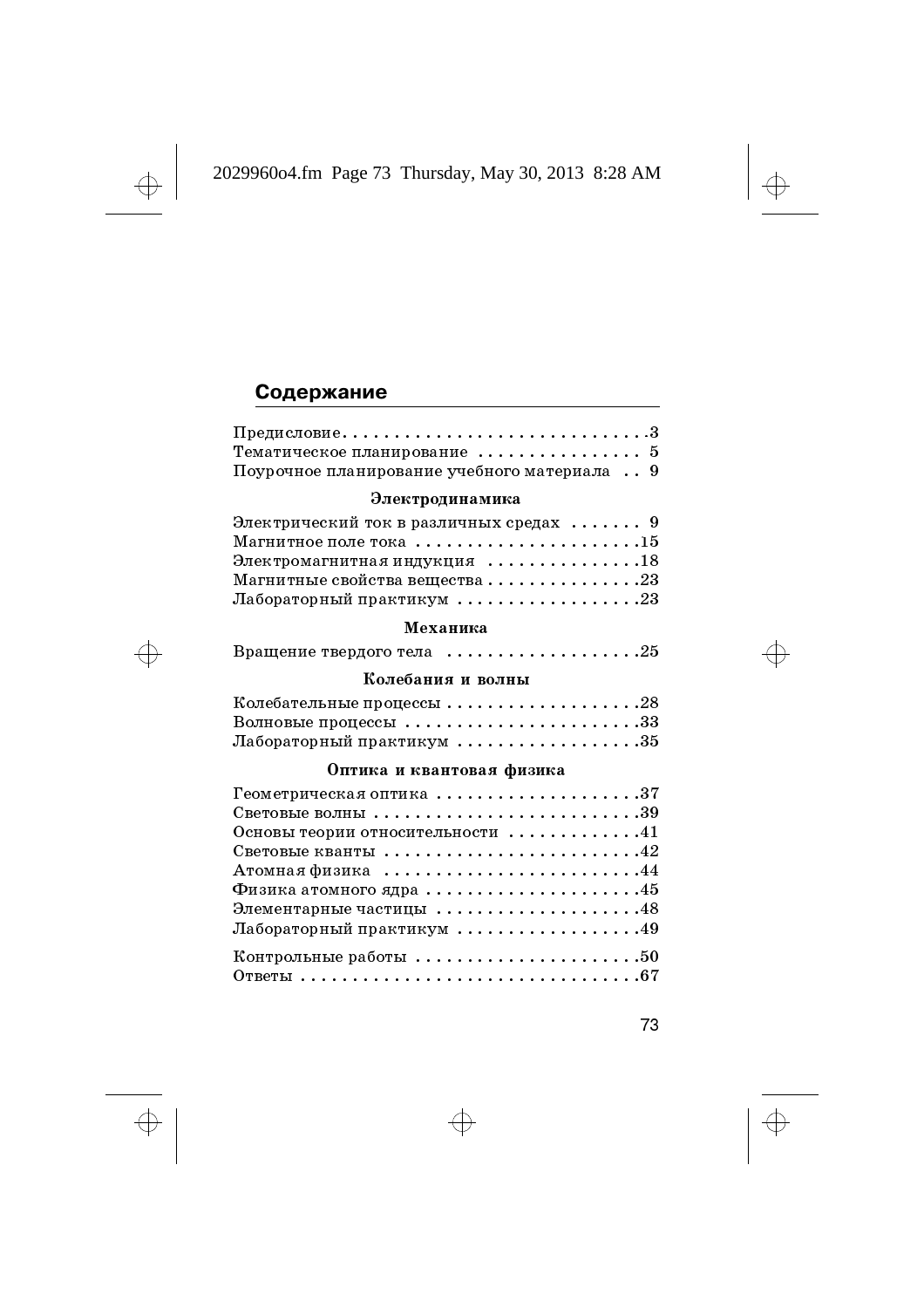

 $\big| \bigoplus$ 



 $\overline{\bigoplus}$ 



 $\color{red} \bigoplus$ 

 $\color{red} \bigoplus$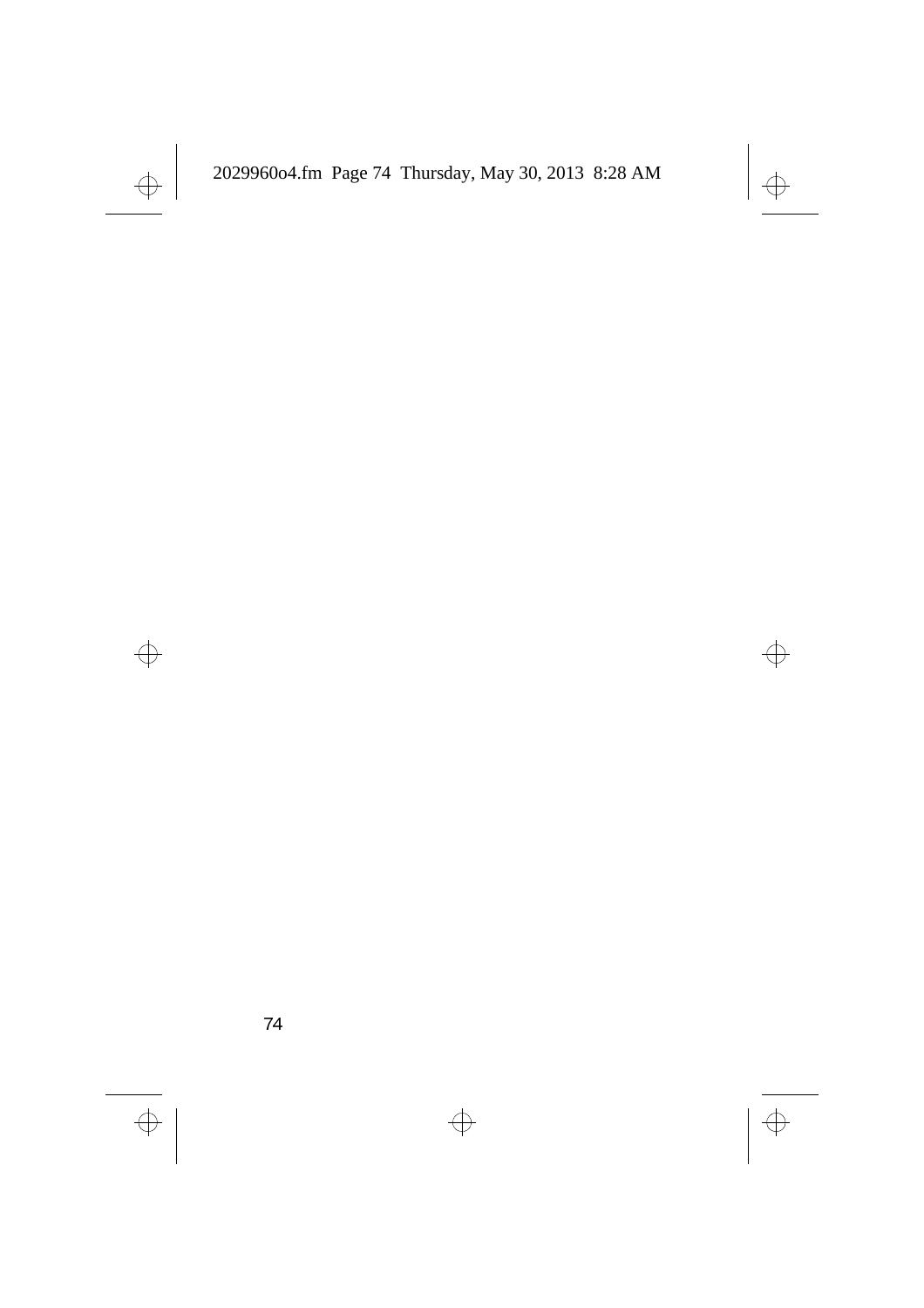

 $\big| \bigoplus$ 



 $\overline{\bigoplus}$ 

 $\Rightarrow$ 

 $\color{red} \bigoplus$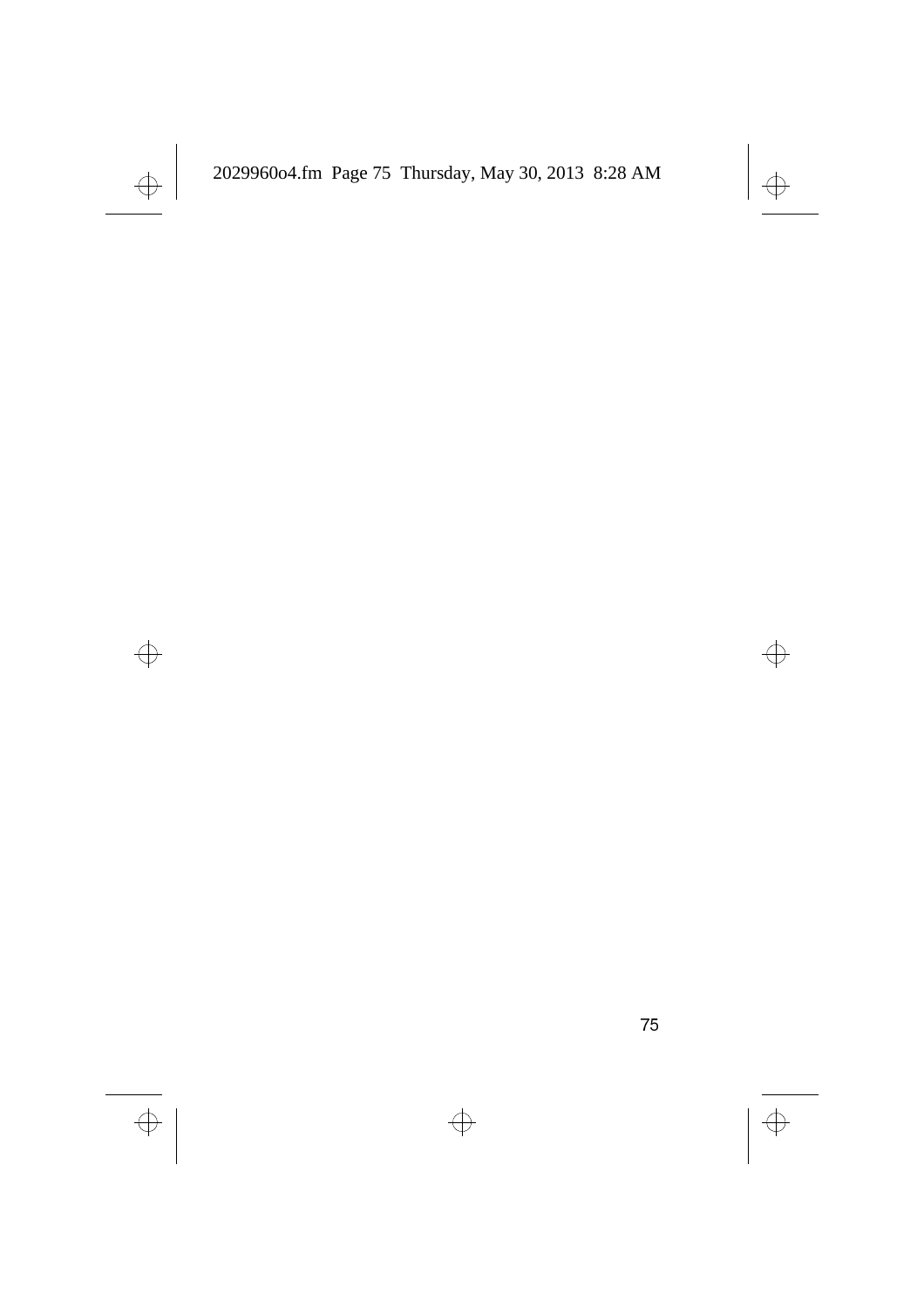

## Для заметок



 $\Rightarrow$ 

 $\color{black} \bigoplus$ 

 $\color{black} \bigoplus$